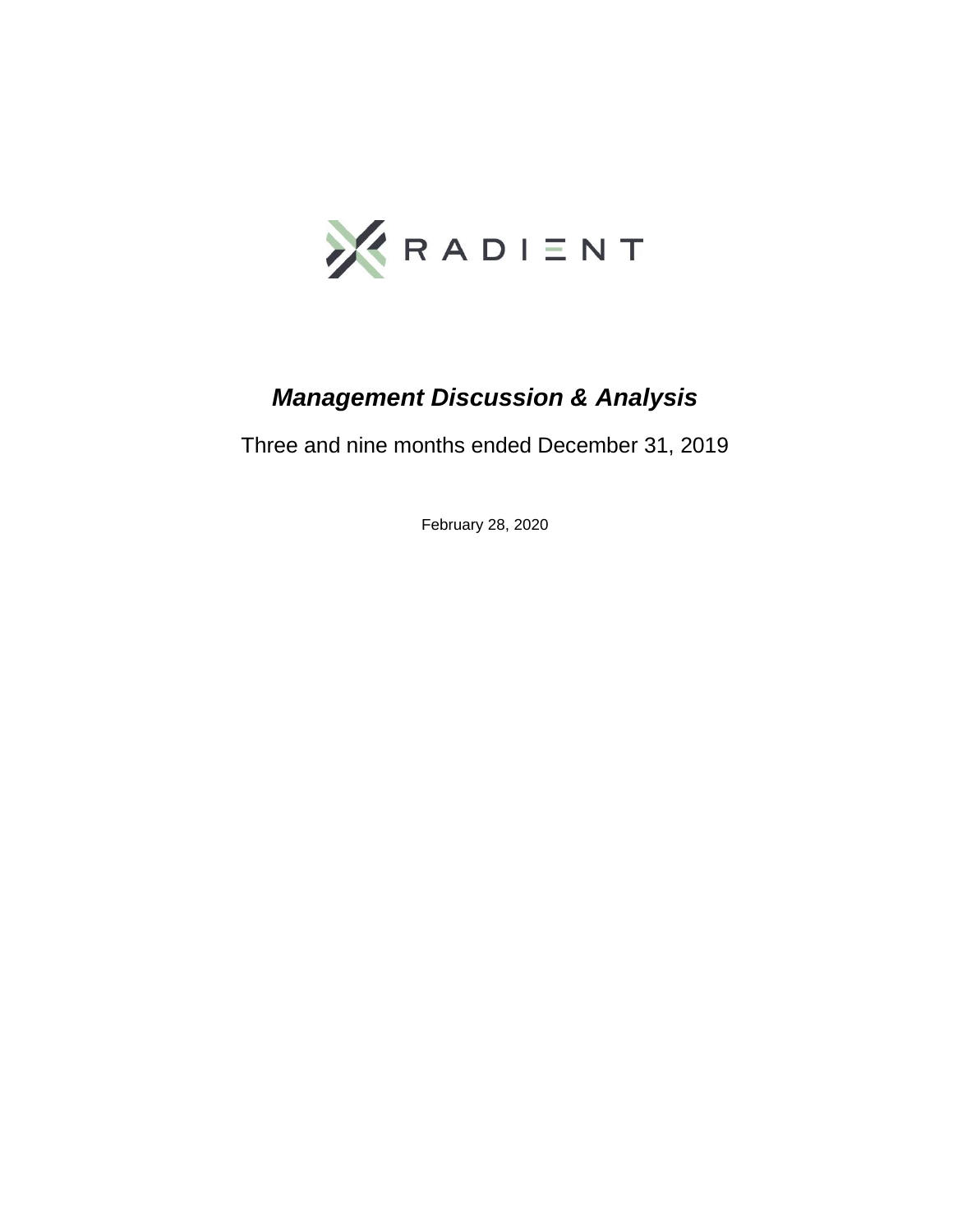

# Table of Contents

Management's Discussion and Analysis Quarter ended December 31, 2019 Radient Technologies Inc.<br>Page 2 of 42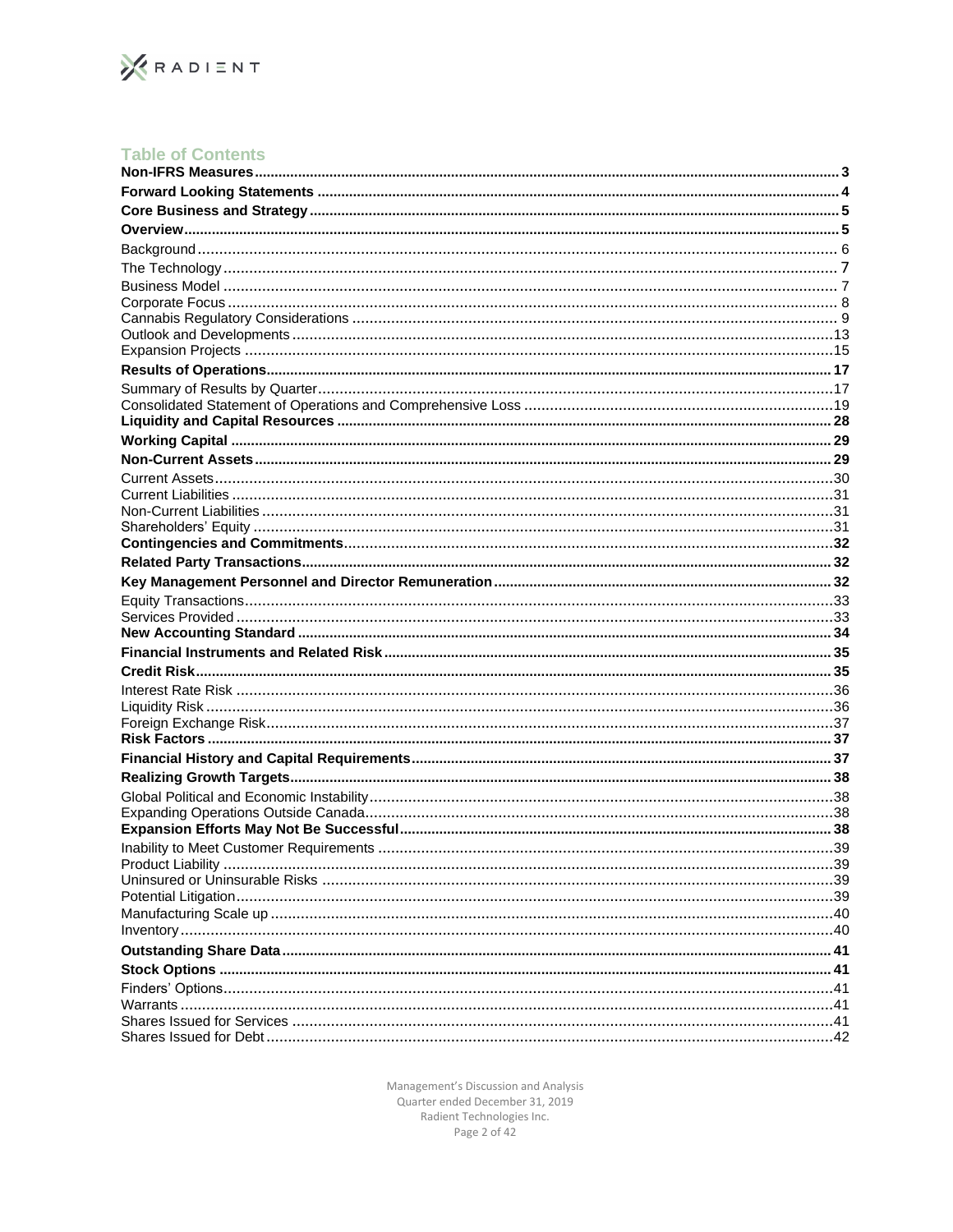# **Management Discussion and Analysis ("MD&A")**

This MD&A is prepared as of February 28, 2020 and is intended to assist the understanding of the results of operations and financial condition of Radient Technologies Inc. (the "Company" or "Radient").

This MD&A should be read in conjunction with Radient's unaudited interim condensed consolidated financial statements and related notes for the three and nine months ended December 31, 2019 and the audited consolidated financial statements for the year ended March 31, 2019 and accompanying MD&A ("Annual MD&A"). The financial statements, Annual MD&A and additional information about Radient, including Radient's Annual Information Form for the year ended March 31, 2019 ("AIF"), can be found on SEDAR at www.sedar.com. Such additional information is not incorporated by reference herein, unless otherwise specified, and should not be deemed to be part of this MD&A.

The Company's interim condensed consolidated financial statements are prepared in accordance with International Accounting Standard 34 – *Interim Financial Reporting* ("IAS 34") The notes to the interim condensed consolidated financial statements are condensed as they do not include all the information required in audited annual financial statements. All dollar amounts are expressed in Canadian currency unless otherwise indicated.

Certain information contained herein includes market and industry data that has been obtained from or is based upon estimates derived from third party sources, including industry publications, reports and websites. Third party sources may state that the information contained therein has been obtained from sources believed to be reliable, but there is no assurance or guarantee as to the accuracy or completeness of included data. Although the data is believed to be reliable, neither the Company nor its agents have independently verified the accuracy, currency, reliability or completeness of any of the information from third party sources referred to in this MD&A or ascertained from the underlying economic assumptions relied upon by such sources. The Company disclaims any responsibility or liability whatsoever in respect of any third party sources of market and industry data or information.

# **Non-IFRS Measures**

In this MD&A, certain terms that are not specifically defined in International Financial Reporting Standards ("IFRS") are used to analyze Radient's operations. In addition to the primary measures of net (loss) income and net (loss) income per share in accordance with IFRS, Radient believes that certain measures not recognized under IFRS assist both Radient and the reader in assessing performance and understanding the Company's results. As a result, the method of calculation may not be comparable with other companies. These measures should not be considered alternatives to net (loss) income and net (loss) income per share as calculated in accordance with IFRS.

Working capital – working capital is calculated as current assets less current liabilities.

Management's Discussion and Analysis Quarter ended December 31, 2019 Radient Technologies Inc. Page 3 of 42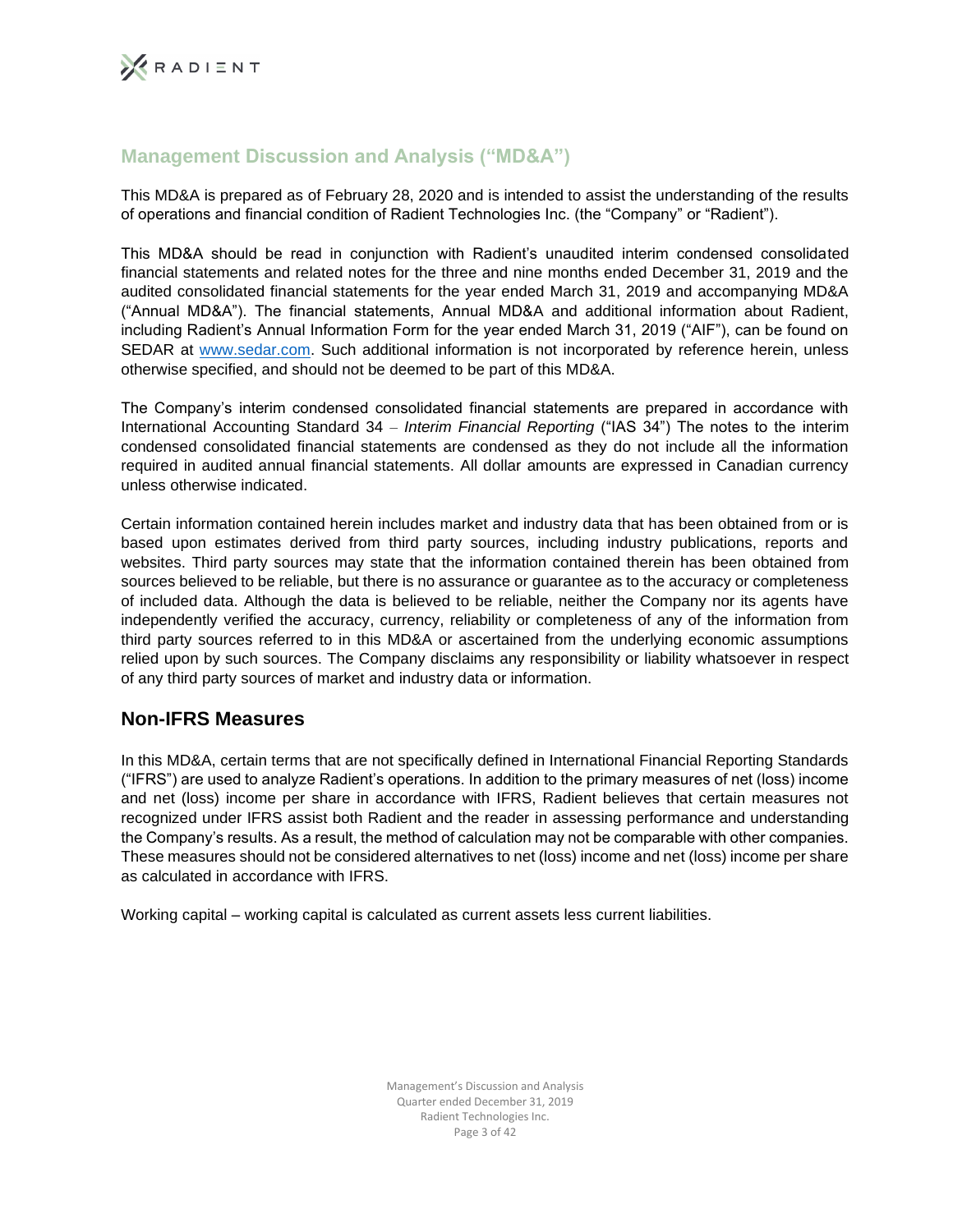

# **Forward-Looking Statements**

This MD&A offers our assessment of Radient's future plans and operations as of March 2, 2019 and contains "forward-looking statements" and "forward-looking information" within the meaning of applicable securities law (collectively referred to in this MD&A as "forward looking statements"). All such statements and disclosures, other than those of historical fact, which address activities, events, outcomes, results or developments that Radient anticipates or expects may, or will occur in the future (in whole or in part) should be considered forward-looking statements.

In some cases, forward-looking statements can be identified by the use of the words "will", "can", "possible", "may", "believe", "expect", "anticipate", "future", "typical", "opportunity", "continue", "should", "intend", "budget", "plan", "potential" and similar expressions. In particular, but without limiting the foregoing, this MD&A contains forward-looking statements pertaining to the following: Radient's corporate structure; the Company's extraction methods; technology and intellectual property; Radient's corporate focus: business model and strategy; the Company's competitive position; predictions regarding competitor extraction technologies; Radient's clients and their product offerings; the Company's regulatory compliance procedures; Radient's research initiatives; the Company's intellectual property strategy; use of proceeds from the sale-leaseback and Equipment Financing (as defined herein); the Company's product offerings and the demand for same; market opportunities; Radient's production capacity and capability; the Company's expansion projects, including the specifications, timing and cost thereof; recurrence of certain expenditures; costs of production for industrial scale volumes; and liquidity and capital resources, including the Company's ability to generate sufficient amounts of cash through operations and financing activities (including the Company's planned debenture financing).

This MD&A should be read in conjunction with the risk factors described in the "Risk Factor" section of Radient's Annual MD&A and the "Risk Factors" and "Introductory Notes – Cautionary Note Regarding Forward-Looking Information" sections of Radient's AIF.

By their nature, forward-looking statements are subject to numerous risks and uncertainties, including those discussed below. You are cautioned that the assumptions used in the preparation of forwardlooking statements, although considered reasonable at the time of preparation, may prove to be imprecise and, as such, undue reliance should not be placed on forward-looking statements. Actual results, performance or achievements could differ materially from those expressed in, or implied by, these forward-looking statements. No assurance can be given that any of the events anticipated will transpire or occur, or if any of them do so, what benefits Radient will derive from them. The Company disclaims any intention or obligation to update or revise any forward-looking statements, whether as a result of new information, future events or otherwise unless required by law.

> Management's Discussion and Analysis Quarter ended December 31, 2019 Radient Technologies Inc. Page 4 of 42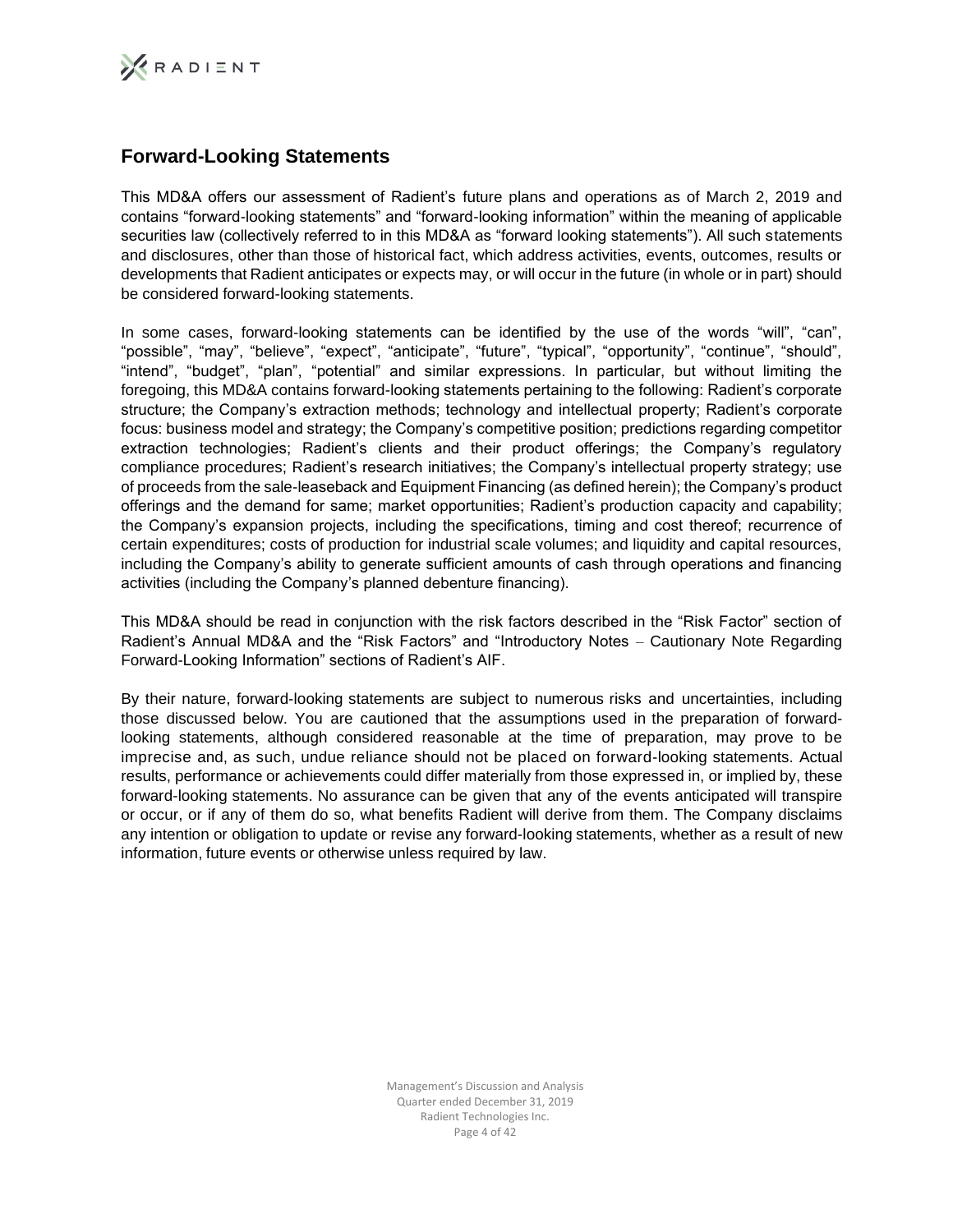# **Core Business and Strategy**

# **Overview**

Radient was initially incorporated on June 12, 2001 pursuant to the provisions of the *Company Act* (British Columbia), transitioned pursuant to the provisions of the *Business Corporations Act* (British Columbia) on July 7, 2004 and was continued under the *Canada Business Corporations Act* on February 3, 2010. On May 22, 2014, pursuant to a plan of arrangement, Radient amalgamated with Madison Capital Corporation ("Madison"), a Capital Pool Company as defined in TSX Venture Exchange ("TSXV") Policy 2.4 – *Capital Pool Companies* ("Policy 2.4"), incorporated pursuant to the provisions of the *Business Corporations Act* (Alberta) on June 13, 2011 and continued under the *Canada Business Corporations Act* on May 14, 2014, forming a new entity called "Radient Technologies Inc." This transaction constituted the qualifying transaction of Madison in accordance with the requirements of Policy 2.4. Radient trades on the TSXV under the symbol "RTI" and on the OTCQX<sup>®</sup>Best Market ("OTC"), operated by OTC Markets Group under the ticker symbol "RDDTF".

The head office of Radient is located at 9426 – 51 Avenue NW, Edmonton, Alberta, T6E 5A6 and the registered and records office is located at 2900 – 550 Burrard Street, Vancouver, British Columbia, V6C 0A3. Radient also operates a production facility located at 4035 – 101 St NW, Edmonton, Alberta, T6E 0A4 and a research and development lab at 8223 Roper Road NW, Edmonton, Alberta, T6E 6S4 (the "Roper Road Facility").

The subsidiaries of the Company as at December 31, 2019 are as follows:

| Name of entity                                  | Ownership |
|-------------------------------------------------|-----------|
|                                                 |           |
| Radient Technologies (Cannabis) Inc. ("RTC")    | 100%      |
| Radient Technologies Innovations Inc. ("RII")   | 100%      |
| Radient Technologies (Switzerland) Inc. ("RTS") | 100%      |
| 1631807 Alberta Ltd. ("163 Alberta")            | 100%      |
| MAG Innovations GmbH ("MAG") subsidiary of RTS  | 100%      |

The Company has a 50% interest in Natac Solutions S.L. There is currently no financial activity in the joint operation. The Company and Grupo Natac S.L. (the other shareholder) are in the process of negotiating a revised business strategy for Natac Solutions with a potential focus on cannabis related initiatives.

> Management's Discussion and Analysis Quarter ended December 31, 2019 Radient Technologies Inc. Page 5 of 42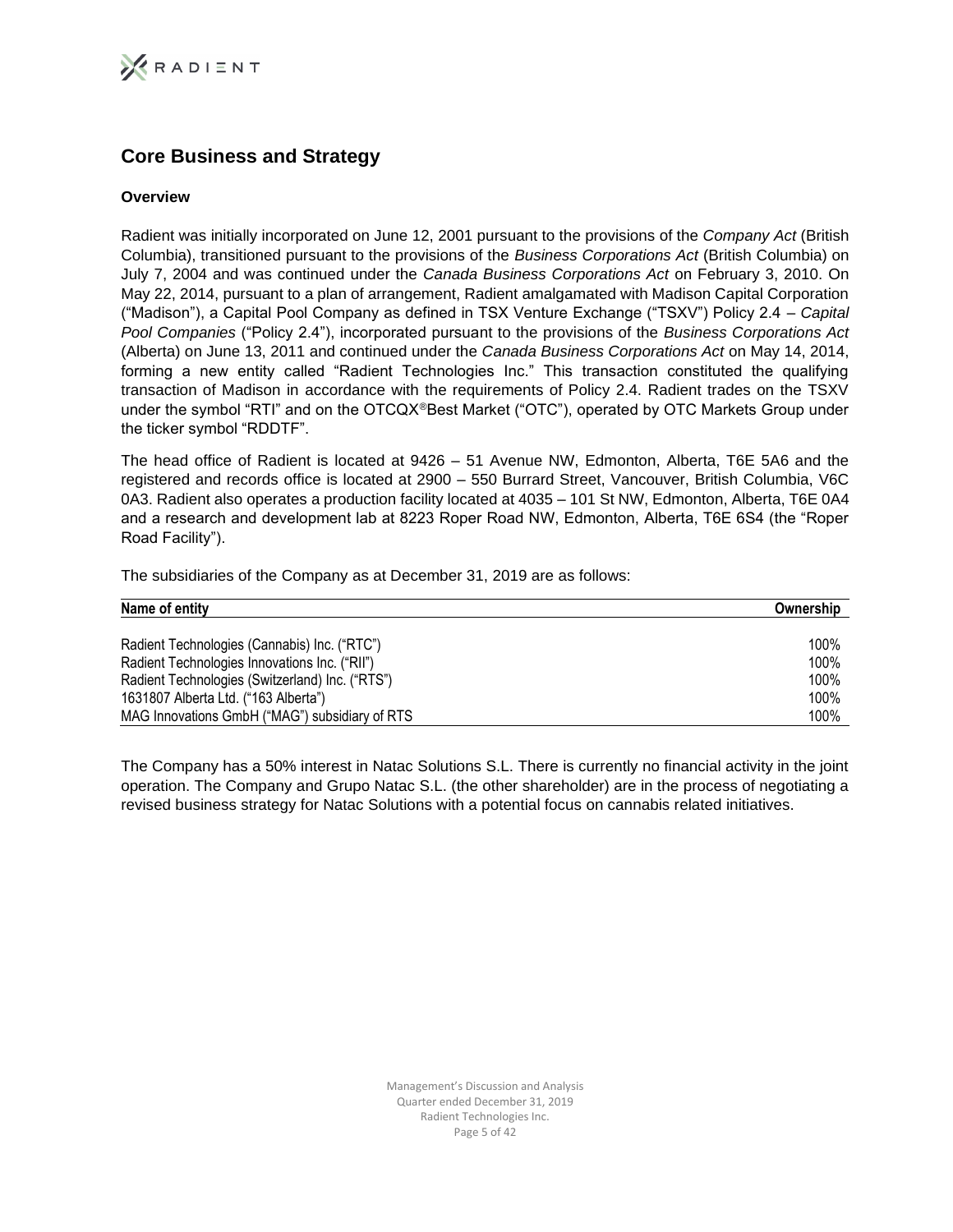

RTC, which operates the Company's Canadian cannabis business, was incorporated on February 20, 2018 and holds certain of the Company's Canadian cannabis-related licences. Radient owns 100% of 163 Alberta, which is the owner and landlord of various properties, including Radient's Edmonton production facility. Prior to May 3, 2018, Radient owned a 50% interest in 163 Alberta. RII was incorporated on October 12, 2018 and is intended to hold the Company's Canadian generated intellectual property. RTS was incorporated on January 29, 2019 and holds the Company's European investments (including MAG which was incorporated on February 21, 2019). MAG will hold all assets related to the Company's proposed German cannabis related operations.

Radient has historically manufactured high-value natural ingredients for global customers in the food and beverage, nutraceuticals, pharmaceuticals and cosmetics and personal care industries. In the year ended March 31, 2017, the Company expanded its offerings to the fast-growing cannabinoids market utilizing its extraction platform to process and extract cannabinoids, including cannabidiol ("CBD") and tetrahydrocannabinol ("THC"), from cannabis biomass. The Company's core focus is on processing and manufacturing efforts in the cannabis industry for the near and mid-term.

Using the Company's proven Microwave Assisted Process<sup>TM</sup> ("MAPT<sup>M"</sup>) technology, Radient extracts these natural ingredients at lower cost, higher quality and at greater throughput than competing methods. MAP™ is Radient's patented, core technology*.*

# **Background**

Radient was founded in 2001 by Dr. Steven Splinter, its current Chief Technology Officer, and Vizon SciTec Inc., formerly BC Research Inc., to pursue commercial opportunities related to the patented platform MAPTM natural product extraction technology for applications in the pharmaceutical, nutraceutical, food and cosmetic industries.

More recently, the Company explored opportunities with Aurora Cannabis Inc. ("Aurora") which culminated in a Master Services Agreement ("MSA") finalized on November 6, 2017, pursuant to which the Company agreed to perform certain services for Aurora using its proprietary MAPTM technology, in relation to supply of standardized cannabis extracts. The MSA has an initial term of five years, with an option for Aurora to renew the agreement for an additional five years. As a part of the partnership, Aurora has invested approximately \$14.0 million in the Company through a combination of convertible debentures (that converted into equity in fiscal 2018), private placements and warrant exercises. As of December 31, 2019, Aurora held 33,101,542 common shares of Radient representing approximately 12.08% of the issued and outstanding common shares and 10.11% of the issued and outstanding common shares on a fully diluted basis. In connection with the MSA, Radient and Aurora entered into an Investor Rights Agreement that provides Aurora with certain rights to participate in future offerings, providing Aurora with the option to expand its ownership in the Company up to 19.99%. Also, in accordance with the Investor Rights Agreement, Aurora has the right to appoint one director to the Company's board of directors (the "Board") who, since February 4, 2019, has been Allan Cleiren, Chief Operating Officer of Aurora.

The Aurora MSA was the precursor of the Company's entry into the cannabis space and its focus on establishing appropriate production facilities, required licences and human capital to deliver on the MSA.

> Management's Discussion and Analysis Quarter ended December 31, 2019 Radient Technologies Inc. Page 6 of 42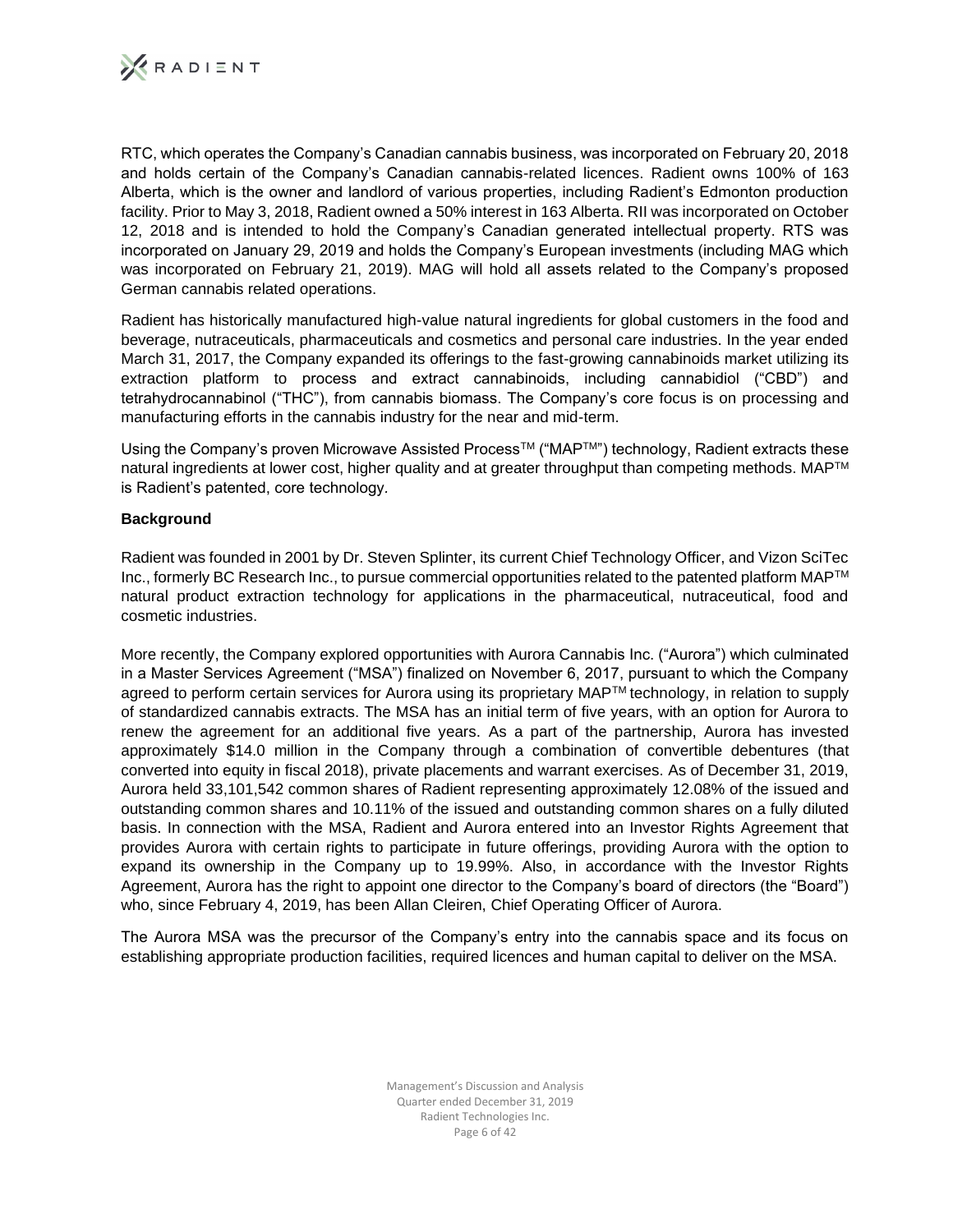

# **The Technology**

Radient's MAP™ extraction and processing technology is based on the use of microwave energy to enhance the extraction of valuable natural compounds from renewable biomass. Using proprietary continuous-flow equipment, Radient is able to precisely control extraction temperature and extraction time, both of which can affect extract purity and extract profile. At the same time, any possible effects associated with excessive heating can be minimized while ensuring that all of the material is extracted for the same time at the same temperature. This careful control of extraction parameters is something that is very difficult to achieve at large scale with conventional methods. The result is a rapid-speed, high-throughput, highly efficient controlled extraction process that does not rely on closed or pressurized batch vessels.

For cannabis, Radient's extraction method can often eliminate additional processing steps required in many conventional methods, such as winterization, which can typically add a half day or more to the extraction process. Winterization can also lead to loss of cannabinoids and other desirous active compounds. In addition, Radient's continuous-flow process is designed so that cannabis biomass does not need to be decarboxylated prior to extraction. By decarboxylating downstream, it is possible to retain many of the active compounds found in the original plant, such as the volatile terpenes and, if desired, to control the degree of decarboxylation and thereby obtain extracts containing a mixture of acidic and neutral cannabinoids.

Compared to conventional extraction methods, Radient's continuous-flow MAPTM extraction and processing technology offers cannabinoid recoveries exceeding 95% for resulting high final product yields. Management believes this proprietary high efficiency process combined with high throughput capacities and process economics gives Radient a strong competitive advantage over other existing methods.

### **Business Model**

Radient's core revenue generation activities related to cannabis activities are primarily focused on the following two areas:

- 1. Manufacturing Services ("tolling fees") Radient leverages its know-how and infrastructure to produce higher value and higher margin products on behalf of its customers. In these instances, the customer sends its biomass to Radient for processing. Radient will process, for a specified fee, the material into extracts, concentrates or oils and ship back the finished materials to its customers.
- 2. Manufactured Products Radient procures cannabis biomass for the manufacture of cannabis extracts, concentrates and oils for its own use. Radient inventories the biomass for use in production and then sells the resultant production, which may include cannabinoid oils, formulations or extracts to holders of a licence for processing ("Licensed Producers") under the *Cannabis Act*  (Canada) ("Cannabis Act") and the *Cannabis Regulations* (Canada) ("Cannabis Regulations") for use in their consumer/patient products. As Radient's business matures, this will allow Radient to further expand its opportunities by providing manufactured products to Licensed Producers who may rebrand those products as their own (known as white-labelling).

Management's Discussion and Analysis Quarter ended December 31, 2019 Radient Technologies Inc. Page 7 of 42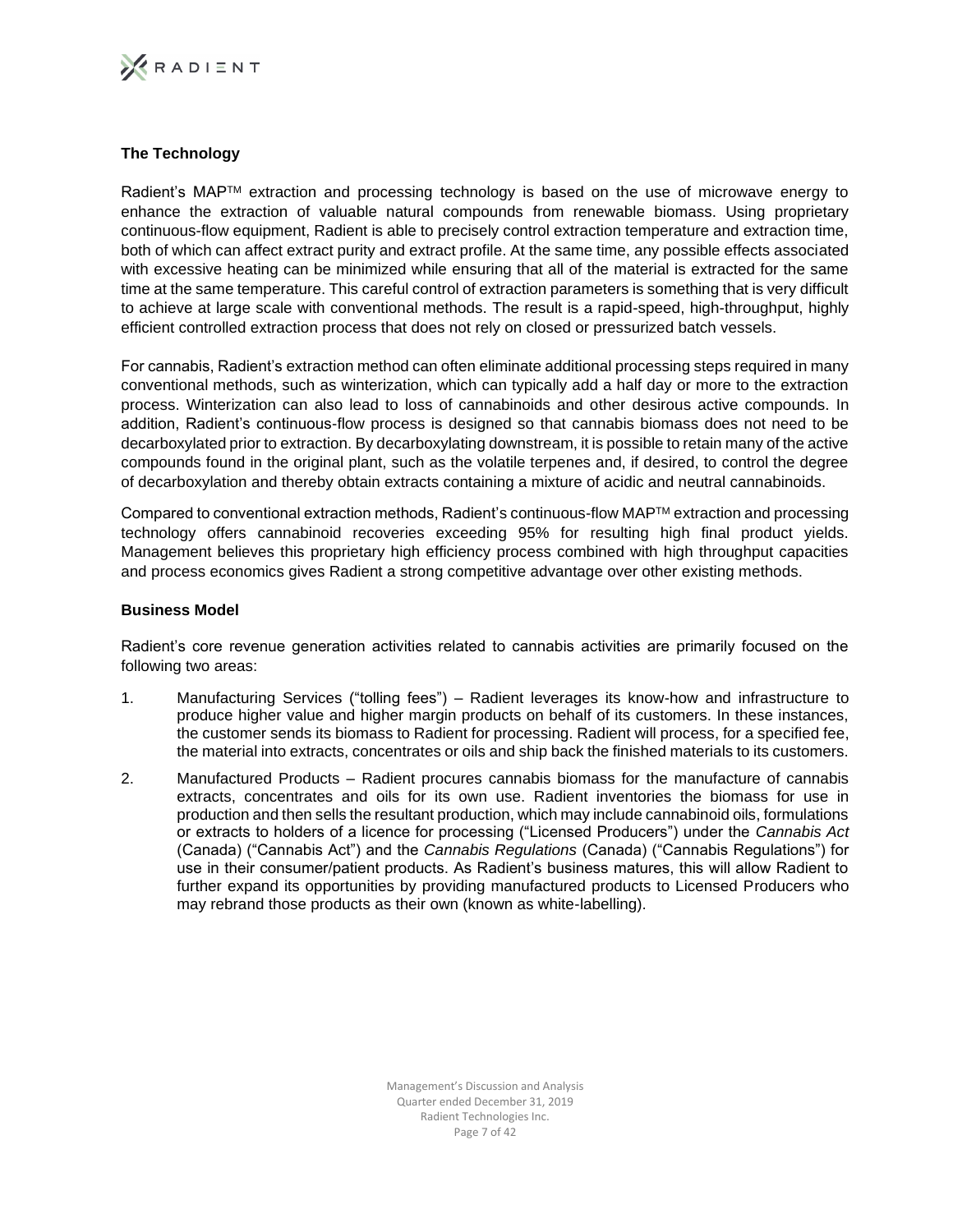

# **Corporate Focus**

Since its inception in 2001, Radient has completed numerous feasibility and scale studies using its proprietary extraction techniques and has proven the effectiveness of its extraction platform for a broad range of biomass inputs using varying solvent systems. As Canada moved to legalize both medical and adult-use cannabis, Radient foresaw a need for companies with the technical and scientific expertise to perform high quality extraction of cannabinoids. Due to anticipated growing demand, Radient's near and mid-term corporate focus is directed towards cannabis extraction and exploring partnerships for nicotine reduction activities.

# *Cannabis Activities*

Radient aims to become a leader in cannabis and hemp extraction through the use of its proprietary technology to deliver the highest levels of scale, quality and consistency. The Company was formed in 2001 and has been working to prefect its proprietary extraction technology and methods ever since. Originally developed for a variety of biomass inputs, the Company has been concentrating its efforts over the past two years on optimizing its technology for the extraction of cannabinoids from cannabis and hemp.

In February 2019, the Company received its Standard Processing Licence from Health Canada and completed its first commercial run in May 2019. Since that time, Radient has processed thousands of kilograms of cannabis biomass for clients, achieving yields consistently in excess of 90% and as high as 99%.

Radient's industrial-scale Good Manufacturing Practice ("GMP") extraction facility is expected to be an important resource to the industry, providing capacity to meet anticipated growing demand while also meeting the highest standards of quality and safety. In addition to large-scale capacity, Radient's platform has demonstrated:

- precise control of extraction time and temperature, ensuring any possible effects of heating can be minimized;
- unique continuously flowing process, allowing for improved extraction efficiency (higher recovery of cannabinoids from biomass) and extract profiles; and
- consistency of extracts and formulations being maintained at industrial scale quantities.

Control of these parameters typically allows for a high-quality product and a broader extract profile. Conventional methods existing in the cannabis industry today do not allow for precise control of parameters at larger scales of production. Commercial production at Radient's Edmonton I facility has confirmed these results at industrial scale.

With the technology now validated at scale, Radient is expanding its operations in Edmonton to meet anticipated growing demand for extracted products. A second phase of development (Edmonton II) has been built and is expected to receive the required licensing from Health Canada in the first quarter of calendar 2020. The third phase of expansion, Edmonton III, is a purpose built facility in excess of 80,000 sqft and will significantly add to Radient's product offerings which will include dedicated lines for finishing and downstream processing designs to meet the requirements for "Cannabis 2.0". A site in Germany has also been secured with planning and initial work being done to build an European Union ("EU") GMP extraction and manufacturing facility.

> Management's Discussion and Analysis Quarter ended December 31, 2019 Radient Technologies Inc. Page 8 of 42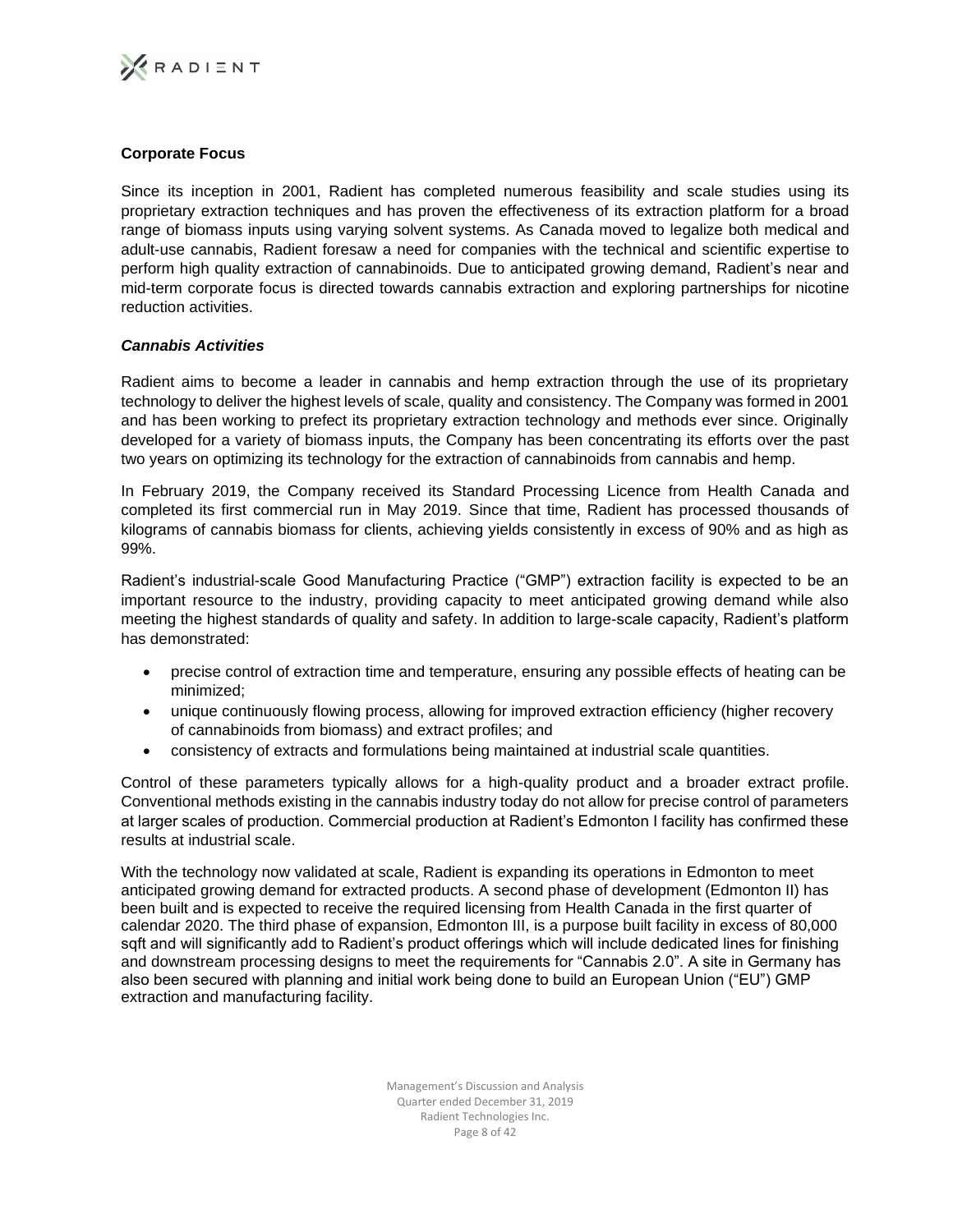

In anticipation of the recent changes to the Cannabis Act which allow for the legal production and sale of edible cannabis, cannabis extracts and cannabis topicals in Canada, the Company has been developing a range of compounds and formulations to meet the anticipated demand of its clients. In particular, Radient has focused on formulation development for various edible cannabis products, cannabis extracts and cannabis topicals that its clients will be introducing into the marketplace as a part of initiatives undertaken for "Cannabis 2.0". The Company has also announced that it is developing vaping liquid formulations for commercialization.

The manufacturing of intermediate end products such as extracts, formulations and ingredients continues to be a core focus for the Company over the near-term and mid-term. Radient will combine its cannabis extracts with its scientifically developed formulations to support a growing white label offering. Through an expanded product offering, the Company is actively expanding its sales pipeline and working to diversify its revenues.

# *Nicotine Reduction Activities*

Radient holds significant intellectual property relating to nicotine reduction. The Company is exploring partnerships that would allow for further development and to monetize the research and development work that has been completed. Work done to date demonstrates the ability to significantly reduce nicotine in tobacco. Further research and development will be determined by the extent of any partnership.

Late in calendar 2017, Radient announced the results of over four years of research and development with a leading tobacco manufacturer. Results demonstrated nicotine depletion of over 95% across multiple cured tobacco types, and the potential for nicotine depletion in a continuous-flow system at industrially relevant scales. On June 5, 2018, Radient filed a provisional patent application for reducing nicotine levels in tobacco using its proprietary MAP™ technology. This patent application provides a method to selectively extract nicotine from tobacco via Radient's continuous-flow MAP™ extraction technology and provides a composition of tobacco that is depleted in nicotine but retains its appearance and organoleptic properties.

The Company believes that this patent application positions Radient's MAP™ process as a viable method of nicotine depletion in tobacco should the United States Federal Drug Administration or other regulatory bodies decide to regulate for the mandatory reduction of nicotine in cigarettes to minimally or non-addictive levels.

# **Cannabis Regulatory Considerations**

# *Canadian Requirements*

# *Standard Processing Licence*

Radient was issued a Standard Processing Licence on February 1, 2019 by the Security Division of the Cannabis Legalization and Regulation Branch of Health Canada. This licence allows RTC to possess cannabis;

- produce cannabis, other than to obtain cannabis by cultivating propagation or harvesting it; and
- sell cannabis, in accordance with subsection 17(5) of the Cannabis Regulations.

Subsection 17(5) of the Cannabis Regulations allows for a standard processor to sell and distribute cannabis to a holder of the licence for processing, analytical testing, research or cannabis drug licence. The licence also allows for conducting research at the Edmonton I manufacturing facility so long as this research is within the scope of the current activities being conducted at Edmonton I.

> Management's Discussion and Analysis Quarter ended December 31, 2019 Radient Technologies Inc. Page 9 of 42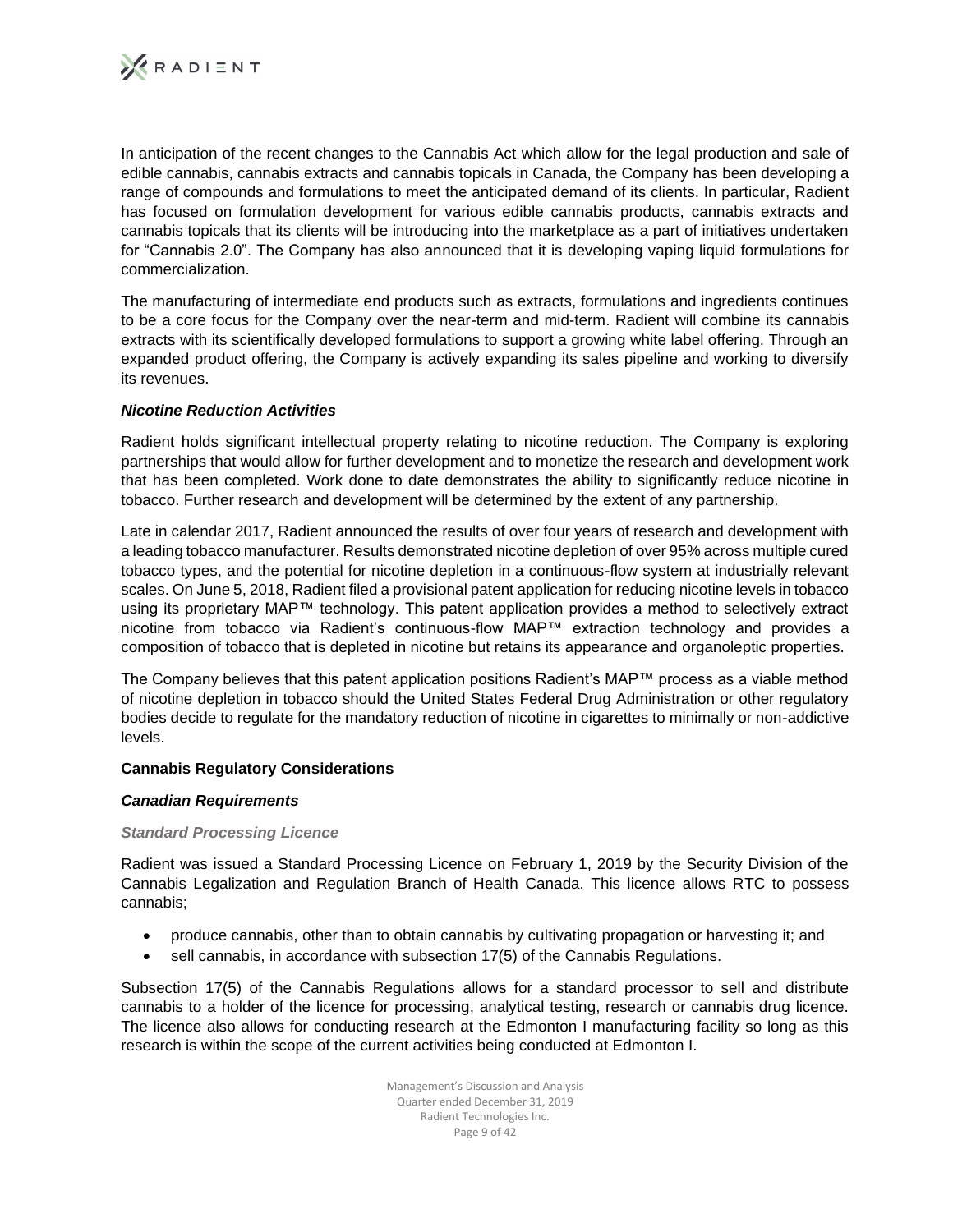

With receipt of this licence, commercial processing of cannabis biomass to extract cannabinoids including CBD and THC began in March 2019 at Radient's Edmonton I manufacturing facility.

On July 14, 2019, Radient submitted an amendment to Health Canada for the addition of a new secure storage area within the existing building perimeter. This amendment was granted on October 15, 2019.

On November 13, 2019, Radient submitted an amendment to Health Canada for the addition of Edmonton II as a cannabis processing site within the existing building perimeter.

On December 23, 2019, Radient submitted an amendment to Health Canada for the addition of sales to its Standard Processors Licence. Subsection 17(5) of the Cananbis Regulations allows for the holder of a Standard Processing licence whose licence authorizes the sale of cannabis to conduct the following activities:

- sell and distribute cannabis products to a holder of a licence for sale, or a person that is authorized under a provincial Act, to sell cannabis; and
- send and deliver cannabis products to the purchaser of the products at the request of a person that is authorized under a provincial Act, to sell cannabis or a holder of a licence for sale.

# *Research and Analytical Licences*

The Company's Roper Road Facility holds both Research and Analytical Testing Licences and the Edmonton I manufacturing facility holds an Analytical Licence. A Research Licence under the Cannabis Act authorizes the holder, for the purposes of research, to possess, produce, transport, send or deliver cannabis. The Analytical Testing Licence under the Cannabis Act authorizes the holder to possess cannabis and alter the chemical or physical properties of cannabis for the purposes of testing.

#### *Canadian Securities Regulation Regarding U.S. Cannabis Activities*

Currently, certain U.S. states permit the use and sale of cannabis (sometimes referred to as marijuana) within state-specific regulatory frameworks notwithstanding that marijuana continues to be listed as a controlled substance under U.S. federal law. This creates a conflict between state and federal law. The U.S. Department of Justice has communicated that it will generally not enforce federal prohibitions on U.S. states that have authorized this conduct if such state has implemented a strong and effective regulatory program. As this federal guidance is subject to change or rescission risk and uncertainty exists for any issuer undertaking U.S. marijuana-related activities with consequences being potentially material and pervasive.

On October 16, 2017, the Canadian Securities Administrators, through Staff Notice 51-352 *Issuers with U.S. Marijuana-Related Activities* announced specific disclosure expectations of issuers that currently have, or are in the process of developing, marijuana-related activities in the U.S. states where such activity has been authorized by such state's regulatory framework.

Further, the Toronto Stock Exchange ("TSX") published Staff Notice 2017-0009 with respect to sections 306 and 325, *Minimum Listing Requirements and Management* and Part VII, *Halting of Trading, Suspension and Delisting of Securities* (collectively, the "Requirements") to provide clarity regarding the application of the Requirements to applicants and listed issuers in the marijuana sector. Although the TSX acknowledges the current state/federal circumstances and the guidance concerning enforcement of the provisions, it concludes that the guidance does not have force of law and can be revoked or amended at any time. As a result, the TSX has stated that issuers with ongoing marijuana-related business activities in the U.S. are not complying with the Requirements of the TSX Company Manual.

> Management's Discussion and Analysis Quarter ended December 31, 2019 Radient Technologies Inc. Page 10 of 42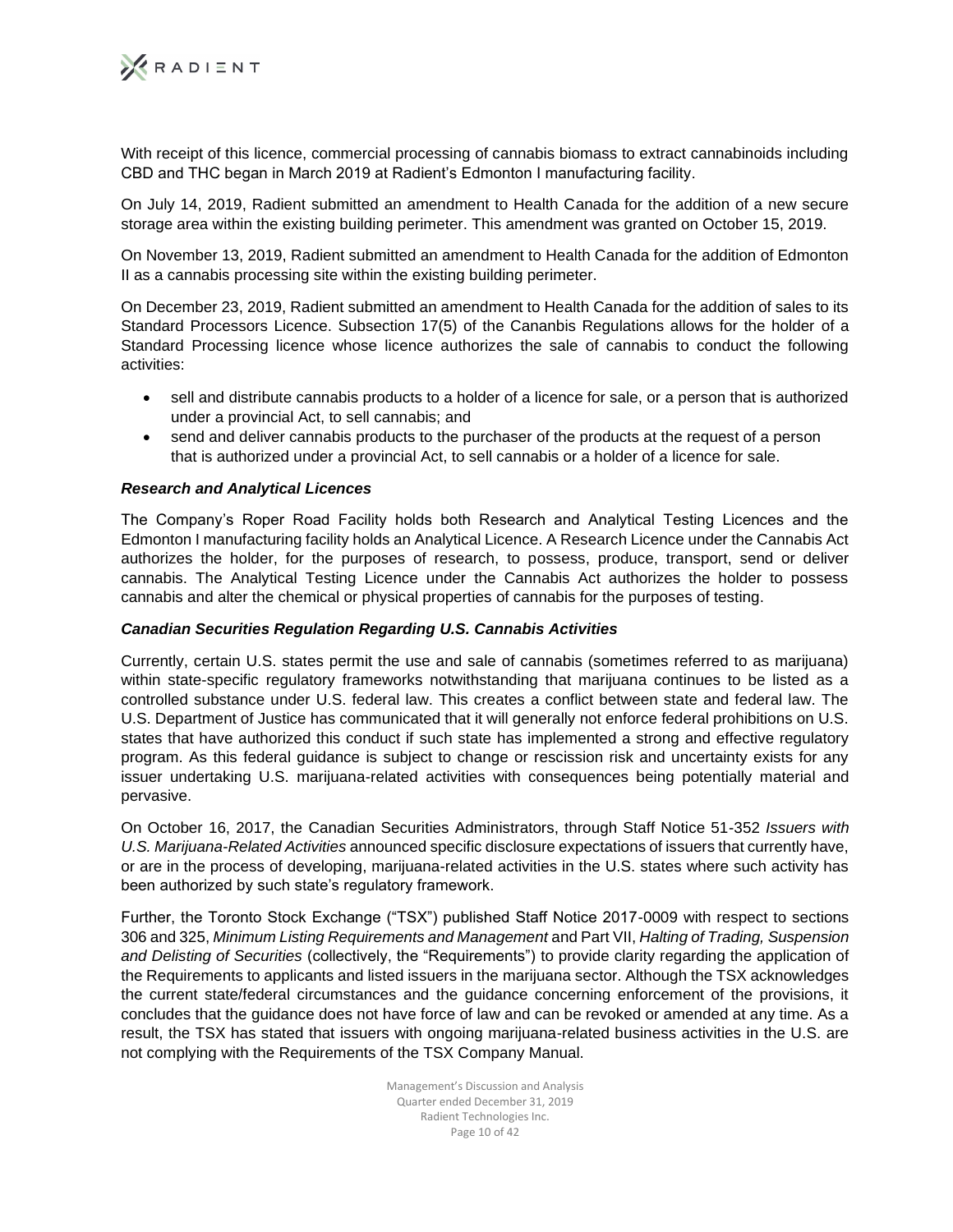**At present, Radient is not conducting any U.S. marijuana-related activities and the Company is in full compliance with Canadian securities regulatory requirements.**

# *EU Requirements*

Manufacturers, importers and distributors of medicines in the EU must be licensed before they can carry out those activities. Manufacturers listed in the application of a medicine to be marketed in the EU are inspected by an EU competent authority. If the medicinal product is imported from a third country, the application should also include information on GMP inspections of the manufacturing site(s) concerned carried out by European Economic Area competent authorities and/or by competent authorities of countries where a Mutual Recognition Agreement is in operation and should be carried out within two to three years prior to the date or application. Obtaining a favorable GMP compliance inspection result from an EU competent authority against the EU GMP requirements will allow product manufactured at Radient to be imported into Europe.

# *German Requirements for Processing of Cannabis*

The import, processing and distribution of medical cannabis in Germany is legally permitted and is essentially governed under two German Federal acts. To operate in Germany, the Company (or its affiliates) requires a series of permits as detailed below.

# *Manufacturing Permit*

The Company requires a general manufacturing permit for the manufacturer of medicine products under section 13 of the *Medicines Act* (Germany) (Arzneimittelgesetz – "AMG"). Under the AMG, "manufacturing" includes producing, preparing, formulating, treating or processing, filling, packaging, labeling and final release of a medicinal product. The application for the manufacturing permit must contain information regarding personnel, including designating a qualified person (who is responsible for the manufacture and release of medicine products), facilities information, manufacturing equipment and processes to be used as well as testing capabilities and storage.

The manufacturing permit, when granted, is non-transferrable such that it is entity specific and is for specific facilities and premises. It can be limited to specific products or categories of products. The permit is only granted after the competent authority has inspected the facility and has certified that the applicant complies with the principles of GMP as laid out by the EU Commission's guidelines.

Under German law, a manufacturing permit should be granted within three months following the application provided that all necessary documents have been filed with the authorities and are in satisfactory condition. The application for the permit can only be made once the manufacturing facility is ready to operate. The permitting process is a consultative process with the authorities to ensure that the setup of the manufacturing operation will be accomplished in a manner acceptable to the authorities. This facilitates a timely review of the application. The Company has had ongoing consultations with the local regional AMG authorities regarding its pending application and, to date, no significant concerns have been raised.

> Management's Discussion and Analysis Quarter ended December 31, 2019 Radient Technologies Inc. Page 11 of 42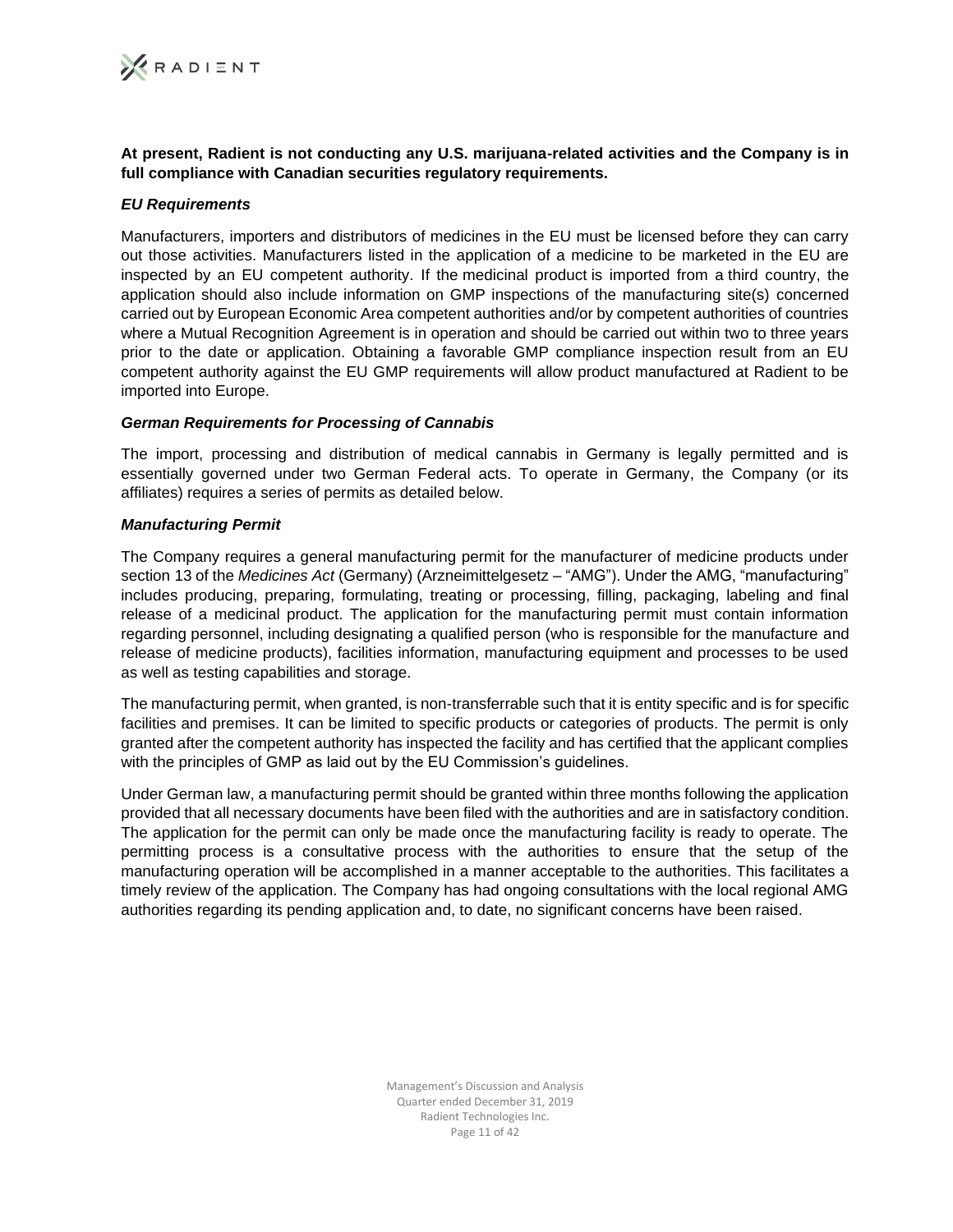

# **Narcotics Handling Permit**

Pursuant to section 3 of the *Narcotics Act* (Germany) (Betäubungsmittelgesetz – "BtMG") the Company requires a permit to handle narcotics from the Federal Institute for Drugs and Medical Devices (Bundesinstitut für Arsneimittel und Medizinprodukte – "BfArM"). Under the BtMG, "handling" includes cultivating, producing, trading, importing, exporting, distribution or producing preparations of narcotics. Medical cannabis with more than 0.2% THC is covered under the BtMG. The application for the permit must contain information regarding the facilities, manufacturing or operating processes to be used including product specifications, testing and quality assurance, personnel (including the qualified person who is responsible for the compliance of regulatory obligations under the permit) and security measures.

Under German law, a narcotics handling permit should be granted within three months following the application once all necessary documents have been filed with the authorities and are in satisfactory condition. The permit granted must describe the kind of narcotics, the premises, expected amounts handled and amounts to be stored. The permit may be subject to terms and conditions which are deemed necessary to ensure the safety and control of narcotics.

The application for the permit can only be made once the Company's manufacturing facility is ready to operate. The permitting process is a consultative process with the authorities to ensure that the setup of the manufacturing operation will be accomplished in a manner acceptable to the authorities. This facilitates a timely review of the application. The Company has had ongoing consultations with the BfArM and law enforcement authorities regarding its pending application and, to date, no significant concerns have been raised.

# *Import Permits*

Should the Company decide to handle medical cannabis that has not originated from Germany, two kinds of import permits will be required.

First, the Company will need a general permit granted by BfArM to import medicines pursuant to section 72 of the AMG. The application for this permit must specify which products are to be imported as the import of medical cannabis is particularly regulated. Imports are only allowed from countries that are in compliance with the *United Nations Single Convention on Narcotic Drugs of 1961* (the "Single Convention"). The BfArM does not issue a comprehensive list of countries it considers to fulfill the criteria. Instead, it will evaluate an exporting country's compliance with the Single Convention only when a permit for importing from that country has been applied for. So far, only permits for the import from the Netherlands, Canada and Austria have been granted. Under German law, a general import permit should be granted within three months following the application once all necessary documents have been filed with the authorities and are in satisfactory condition.

Second, each import requires its own permission under section 11 of the BtMG. This application is made on an import by import basis. This shipment specific import permit grants German authorities control over the kind, amount, timing and destination of narcotics imported into Germany. Typical timelines for receipt of an individual import permission can run up to several weeks.

> Management's Discussion and Analysis Quarter ended December 31, 2019 Radient Technologies Inc. Page 12 of 42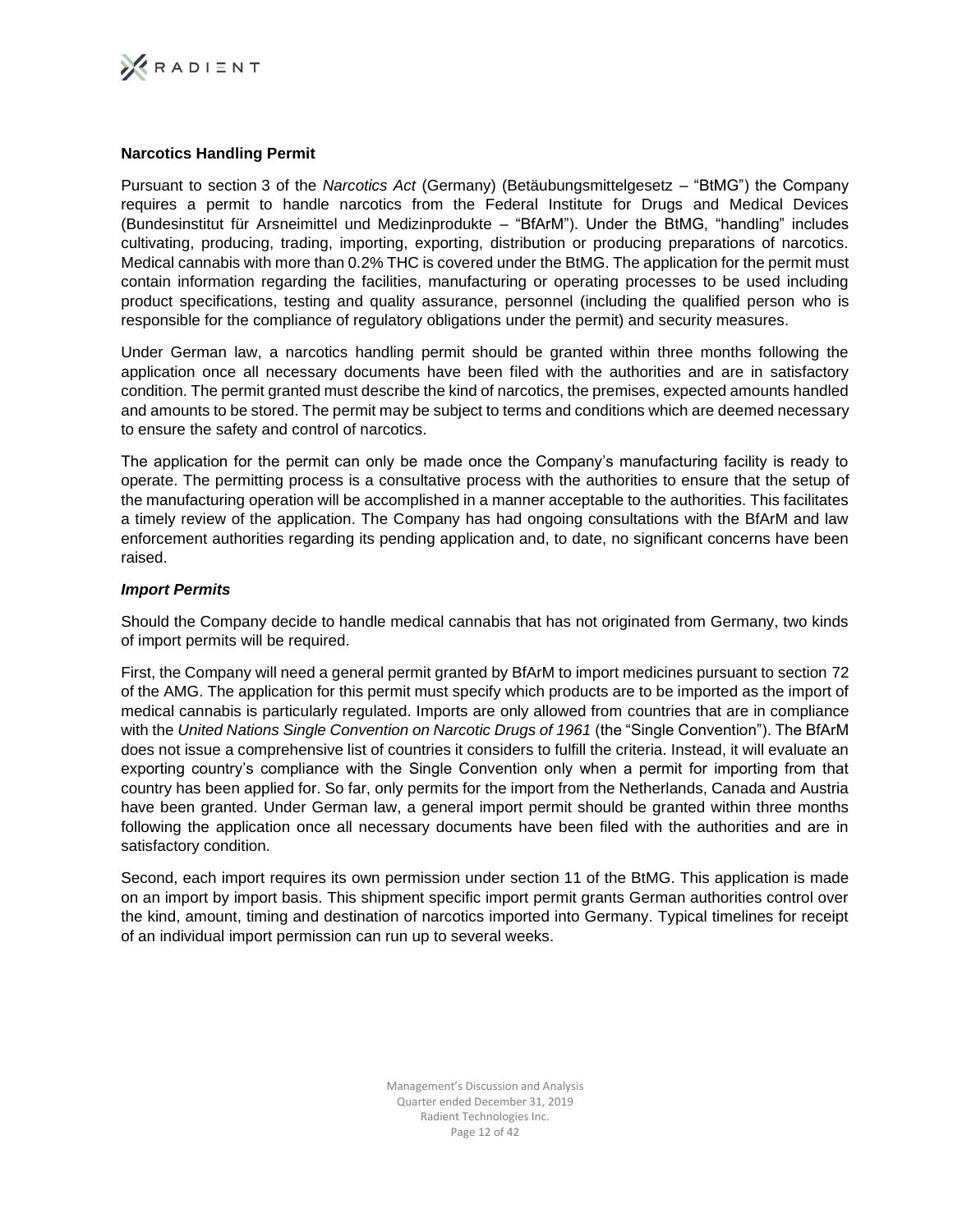

### *Wholesale Permit*

The wholesale of medicines requires a wholesale permit according to section 52a of the AMG. However, if the Company already holds a manufacturing permit or a general import permit, then the wholesale permit is included therein. Only if the Company does not manufacture or import, meaning that it is only an intra-German distributor, will a separate wholesale permit be necessary.

### *Outlook and Developments*

In the quarter ended December 31, 2019, Radient recorded \$11.2 million of revenue from its manufactured products as a result of extracting cannabinoids at industrial scale at now-validated recovery rates in excess of 90%, and resulting in high final product yield. The Company's Edmonton I facility continues to operate 24 hours a day, 5 days per week which allows the Company to handle up to 100 kg of raw material on a daily basis. Additional processing equipment to expand capacity to up to the design capacity of 200 kg per operating day, on average, which is tied to the Company's production of resin and distillate products for both CBD and THC, is expected during the first half of calendar 2020.

In the coming months, Radient's production of distillates, resins, oils and emulsions are expected to be the Company's foundation for a product pipeline that includes topicals, vape fluids, formulations for edibles, white label formulations, and other value added products.

The Company anticipates maximizing the revenue potential of this product pipeline through distribution and sales partnerships with licensed producers capable of operating at medium to large scale.

#### *Supply Agreement with Shoppers Drug Mart*

On February 11, 2020, Radient announced it had entered into a supply agreement (the "Shoppers Agreement") with Medical Cannabis by Shoppers, the online medical cannabis platform of leading Canadian pharmacy retailer Shoppers Drug Mart ("Shoppers"). Under the terms of the Shoppers Agreement, Radient will utilize its proprietary extraction and downstream processing platform to create a variety of cannabinoid formulations under a brand that will be sold exclusively to patients of Medical Cannabis by Shoppers. The Shoppers Agreement is for a three-year term, subject to renewal for an additional two years or earlier termination. The Company is actively preparing for product launch and anticipates that shipments will commence in the first half of calendar 2020.

# *The Edlong Corporation Memorandum of Understanding*

On October 22, 2019, Radient and the Edlong Corporation ("Edlong") announced that they had entered into a memorandum of understanding to form a strategic joint arrangement to develop and market flavour systems and product solutions for global food, beverage (alcoholic and non-alcoholic) and pet food industries.

The two companies will leverage Edlong's extensive expertise in the development, manufacturing and marketing of natural flavours and ingredients and Radient's expertise in the industrial scale extraction, purification and manufacturing of cannabinoid ingredients to create novel, high-quality CBD flavours and ingredients. These ingredients will be developed with the intention of introducing them to international food and beverage markets, and so are intended to be designed to meet global health and safety regulations.

> Management's Discussion and Analysis Quarter ended December 31, 2019 Radient Technologies Inc. Page 13 of 42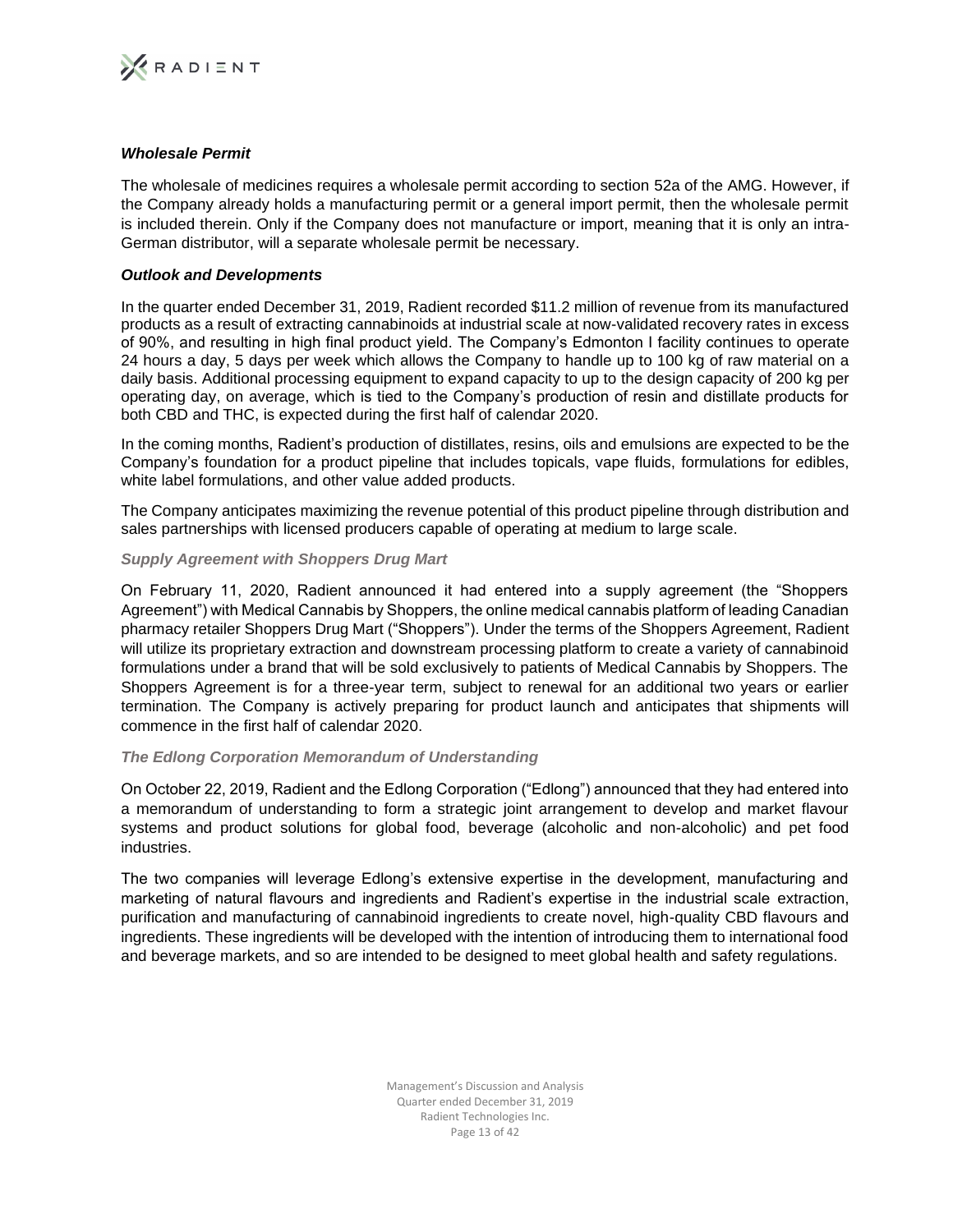

### *Commercialization of New Cannabinoid Ingredients and Formulations*

Leveraging its strong natural health product formulation expertise, Radient's product development team has developed and continues to develop a broad range of proprietary cannabinoid-based product formulations for both medical and consumer markets. Attention has been given to the development of formulations that demonstrate evidence-backed physico-chemical stability, ensuring the highest quality and dosing consistency of final forms that will fully meet the industry's current strict regulatory framework. Examples include: cannabis tinctures; water-soluble and water-dispersible formulations for beverage applications; solid and liquid forms suitable for a wide range of cannabis edible products; standardized powders for tablets, capsules, sachets and lozenges; formulated liquids for vaporizing devices; and various topical formulations including creams, ointments, lotions and gels. Radient will be bringing these formulations over the coming months to its customers.

#### *Sale-Leaseback and Equipment Financing Agreement*

Following its initial announcement on November 29, 2019, Radient announced on January 14, 2020 that it had signed a binding letter of intent for a sale-leaseback transaction in which 2238502 Alberta Ltd. (the "Purchaser") would purchase from Radient the land and buildings comprising the Company's Edmonton I, II, and III facilities for a total of \$20 million (the "Transaction").

Upon the closing of the Transaction, which is expected to occur on or before March 30, 2020, the Purchaser will lease the land back to 163 Alberta, Radient's wholly owned subsidiary for a term of 20 years. Prior to the closing of the Transaction, a portion of the total purchase price (which is yet to be determined), will be advanced to Radient by the Purchaser. The Company will use the net proceeds of the Transaction to discharge a mortgage previously in place and amended with Moskowitz Capital Mortgage Fund II Inc. ("Moskowitz") of \$8.5 million (together with certain early repayment fees) with the remainder to be utilized for general working capital purposes while completing the buildout of its 89,000 sq. ft. Edmonton III facility.

The Transaction has an implicit interest rate of 13% annually (\$2.6 million) against the Company's combined Edmonton-based group of real estate assets, comprising approximately 112,500 sq. ft. of manufacturing space. The Transaction is subject to customary closing conditions, including entering into a definitive agreement of purchase and sale, and TSXV approval.

This Transaction is part of an asset-backed financing which also incorporates an additional equipment financing (the "Equipment Financing") initially announced on November 29, 2019 between Radient and the Purchaser. The Equipment Financing will cover the equipment contained within the Edmonton I, II, and III facilities. Radient will update shareholders when the terms of the Equipment financing have been finalized.

# *Up to \$15.4 Million in Debenture Financings*

On February 10, 2020, Radient announced a total financing package of up to \$15.4 million through the issuance of up to \$10.4 million of unsecured convertible notes (the "Notes") and up to \$5 million of unsecured debentures (the "Debentures"). The offerings of the Notes and Debentures are subject to the approval of the TSXV and the negotiation, execution and delivery of definitive documentation.

#### *Loans from related parties*

In January and February 2020, the Company received funding pursuant to a loan agreement with Akaura Holdings inc, owned by Harry Kaura, a director of the Company, for a flow through loan from a third-party lender for \$2.5 million of short term financing. The loan bears interest at 21.0% and is due on demand.

> Management's Discussion and Analysis Quarter ended December 31, 2019 Radient Technologies Inc. Page 14 of 42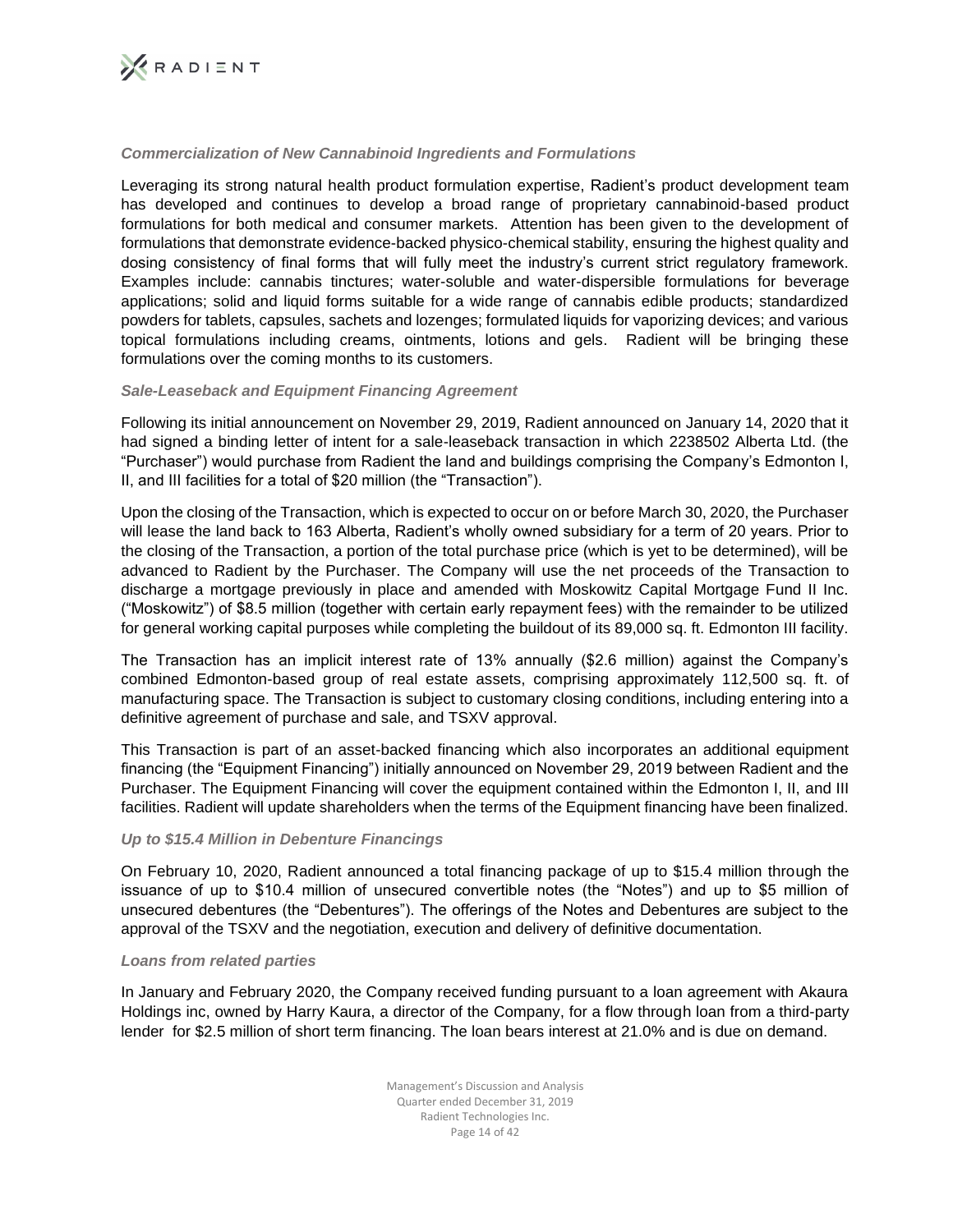

# **Expansion Projects**

### *Edmonton I – Additional Equipment*

The Company is positioning itself to respond to market demand for more resin and distillates by adding additional equipment to allow for faster stream time as well as allowing an increase in evaporation capacity increasing Radient's product pipeline. The additional equipment will cost between \$1.0 million and \$1.5 million and is expected to be in place in the first half of calendar 2020.

### *Edmonton II − Plant Retrofit (Hemp Processing Line)*

In response to a dearth of hemp biomass with consistent levels of CBD potency and changing market conditions (specifically related to demand for downstream THC distillates and resins), the Company's previously disclosed project to retrofit its main facility to accommodate CBD extraction from hemp has been deferred to the second half of calendar 2020. In the interim, the Company will process CBD from both hemp and cannabis using the existing Edmonton I manufacturing line with a focus on distillates and resins to meet the existing demand.

Once resumed, and subject to the Company's assessment of the prevailing supply chain conditions for hemp and the demand for CBD-based products, the Company expects Edmonton II will be capable of processing between 1,000 and 1,500 kilograms of input biomass per day.

| <b>Disclosed</b>                | <b>Budget</b> |    | <b>Revised</b><br>budget | Reason                                                                                   |
|---------------------------------|---------------|----|--------------------------|------------------------------------------------------------------------------------------|
| July 2018 Short Form Prospectus | 3.0 M         |    | $\blacksquare$           | Original budget                                                                          |
| June 2019 MD&A                  | 3.0 M         | \$ | 5.0 M                    | Additional required equipment and refinement of existing<br>equipment and facility space |
| September 2019 MD&A             | 5.0 M         |    | 5.0 M                    | No revision                                                                              |
| December 2019 MD&A              | 5.0 M         | S  | 5.0 M                    | No revision                                                                              |

### *Edmonton II − Phase I*:

The increase in the June budget relates to the change in market demand for further refined bulk extract which requires additional refining equipment, refurbishing existing equipment facility space, and designing and installing customized downstream equipment.

As at December 31, 2019, the total amount spent on this project was approximately \$3.4 million which includes \$0.4 million of equipment, and \$3.0 million of assets under construction (for equipment and construction related costs).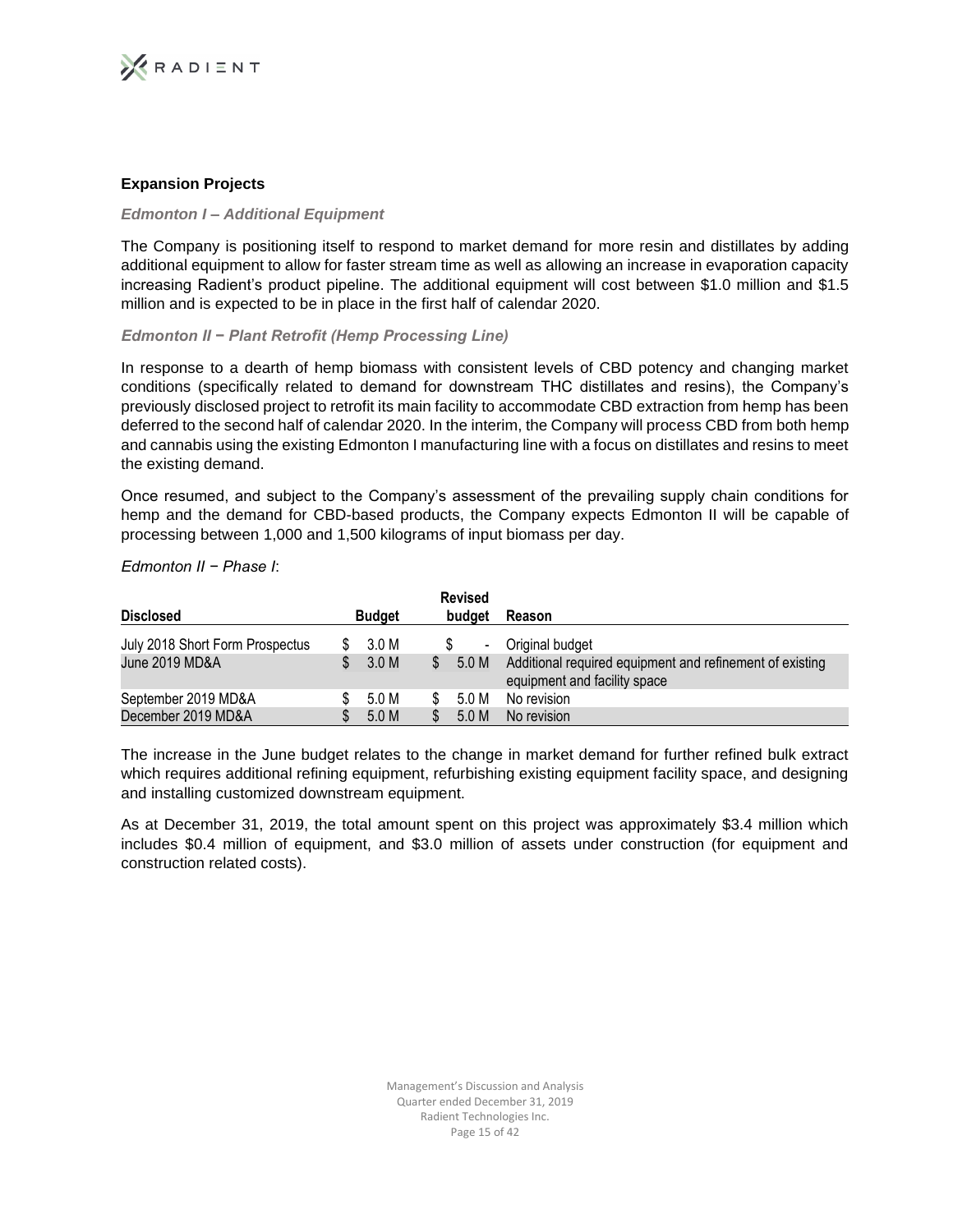

# *Edmonton III – New Plant*

As of the date of this MD&A, construction of the new building for Edmonton III is proceeding per the project plan. Plans for Edmonton III have been finalized and construction of the facility is well underway. The finalized footprint of Edmonton III will be approximately 89,000 square feet, all of which will be dedicated to cannabinoid extraction, purification, isolation and product manufacturing. With the expected growing demand for "Cannabis 2.0" products, there will be an additional focus on downstream finishing and formulation apart from extraction activities. The project is adjacent to the Company's existing facilities – Edmonton I and Edmonton II. Edmonton III, which is designed to be EU GMP compliant, is expected to be completed in the second half of calendar 2020 and provide Radient with enhanced cannabinoid ingredient and product manufacturing.

|                                 |               |     | <b>Revised</b>           |                                                                                                                                            |
|---------------------------------|---------------|-----|--------------------------|--------------------------------------------------------------------------------------------------------------------------------------------|
| <b>Disclosed</b>                | <b>Budget</b> |     | budget                   | Reason                                                                                                                                     |
| July 2018 Short Form Prospectus | 14.5 M        |     | $\overline{\phantom{a}}$ | Original budget                                                                                                                            |
| September 2018 MD&A             | 14.5 M        | S.  | 18.5 M                   | Addition of specialized equipment                                                                                                          |
| December 2018 MD&A              | 18.5 M        |     | \$24.5 M                 | Additional site preparation and environmental readiness<br>costs, alterations to the building design and further<br>specialized equipment. |
| June 2019 MD&A                  | 24.5 M        | S.  | 24.5 M                   | No revision                                                                                                                                |
| September 2019 MD&A             | 24.5 M        | \$. | 24.5 M                   | No revision                                                                                                                                |
| December 2019 MD&A              | 24.5 M        |     | 24.5 M                   | No revision                                                                                                                                |

As at December 31, 2019, the total amount spent on this project is approximately \$18.9 million which includes \$0.5 million of equipment, and \$18.4 million of assets under construction (including both renovation and equipment related costs).

# *Germany*

Originally a project composed of two phases, the Company anticipates consolidating into a single phase, while deferring commissioning from the previously anticipated second half of calendar 2020 to the first half of calendar 2021.

With this consolidation, production capacity is anticipated to remain comparable to Edmonton III and is expected to deliver consistent cannabinoid derivatives and formulations, manufactured in accordance with EU GMP requirements.

As at December 31, 2019, the total amount spent on this project relating to assets under construction is approximately \$2.6 million. This relates to scoping, permitting, engineering and consulting services for plant and equipment design, as well as environmental assessments. The total expenses incurred to date are approximately \$1.3 million of which \$0.6 million was incurred in the quarter ended December 31, 2019.

> Management's Discussion and Analysis Quarter ended December 31, 2019 Radient Technologies Inc. Page 16 of 42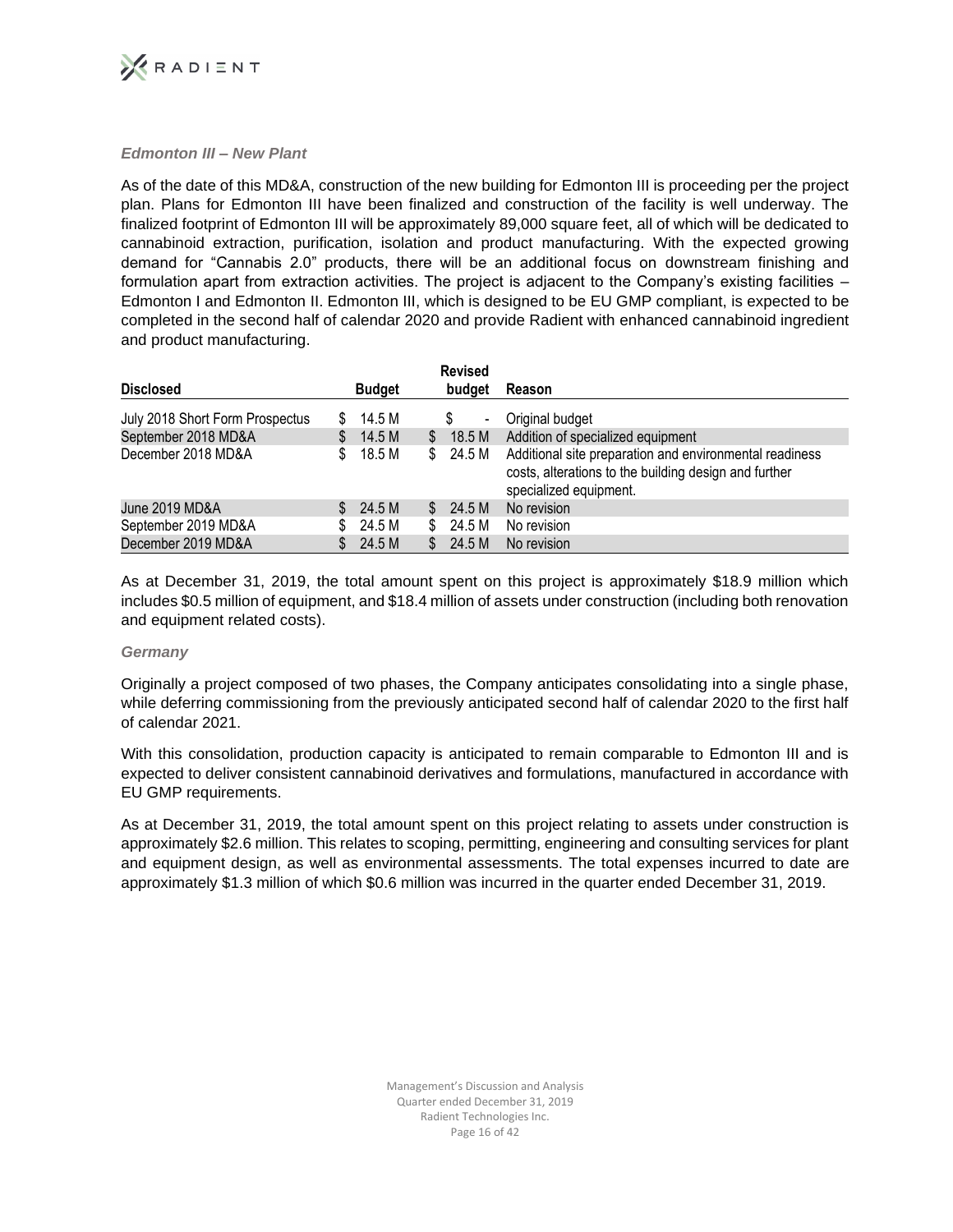# **Results of Operations**

# **Summary of Results by Quarter**

| <b>Quarter ended</b>                                                    | December 31, | 2019                    |    | September 30,<br>2019    |    | <b>June 30.</b><br>2019 |    | March 31,<br>2019       |
|-------------------------------------------------------------------------|--------------|-------------------------|----|--------------------------|----|-------------------------|----|-------------------------|
| Revenues                                                                | \$           | 11,205,961              | \$ | 1,238,350                | \$ | 61,027                  | S  |                         |
| Loss before other income and expenses                                   |              | (4,733,527)             |    | (6,372,219)              |    | (5,706,773)             |    | (6,590,995)             |
| Loss per share, before other income<br>and expenses (basic and diluted) |              | (0.02)                  |    | (0.03)                   |    | (0.02)                  |    | (0.02)                  |
| Net loss                                                                |              | (5,438,335)             |    | (6,882,035)              |    | (6,350,972)             |    | (7, 410, 399)           |
| Net loss per share (basic and diluted)                                  |              | (0.02)                  |    | (0.03)                   |    | (0.02)                  |    | (0.03)                  |
| Weighted average number of common<br>shares outstanding                 | 272,983,882  |                         |    | 271,064,804              |    | 270,249,163             |    | 266,815,579             |
| Total assets<br>Long term liabilities                                   | \$           | 76,044,284<br>9,950,226 | \$ | 75,999,601<br>10,128,544 | \$ | 80,998,496<br>6,987,198 | \$ | 61,026,273<br>6,493,082 |

| Quarter ended                                                           | December 31, | 2018                         | September 30,<br>2018         |    | <b>June 30,</b><br>2018 |    | March 31,<br>2018       |
|-------------------------------------------------------------------------|--------------|------------------------------|-------------------------------|----|-------------------------|----|-------------------------|
| Revenues                                                                |              | $\qquad \qquad \blacksquare$ | \$<br>155,571                 | J. | 58,489                  | Œ  | 117,304                 |
| Loss before other income and expenses                                   |              | (5,012,070)                  | (3,445,784)                   |    | (3, 187, 507)           |    | (2,470,325)             |
| Loss per share, before other income<br>and expenses (basic and diluted) |              | (0.02)                       | (0.01)                        |    | (0.01)                  |    | (0.01)                  |
| Net loss                                                                |              | (13,082,768)                 | (3,817,382)                   |    | (3,545,018)             |    | (2,768,047)             |
| Net loss per share (basic and diluted)                                  |              | (0.05)                       | (0.01)                        |    | (0.02)                  |    | (0.01)                  |
| Weighted average number of common<br>shares outstanding                 |              | 264,386,453                  | 249,529,849                   |    | 226,860,451             |    | 223,367,719             |
| Total assets<br>Long term liabilities                                   | \$           | 64,766,988<br>6,527,370      | \$<br>67,035,138<br>6,573,331 | \$ | 37,558,954<br>6,618,306 | \$ | 30,012,654<br>2,124,160 |

Quarterly revenues while the Company was engaged in health and wellness activities were fairly consistent for the first three quarters noted above. In the following two quarters (ended December 31, 2018 & March 31, 2019), nil revenue was recognized as the Company discontinued health and wellness contracts and commenced analytic testing of cannabis in preparation for receipt of its Standard Processing Licence from Health Canada. The quarter ended June 30, 2019 represents the first quarter that the Company recognized cannabis related revenue subsequent to receipt of its Standard Processing Licence with an increase in the quarter ended September 30, 2019 to \$1,238,350. In the most recent quarter ended December 31, 2019, operations were scaling up and \$11,205,961 of revenue was recognized representing scaling operations for the quarter.

> Management's Discussion and Analysis Quarter ended December 31, 2019 Radient Technologies Inc. Page 17 of 42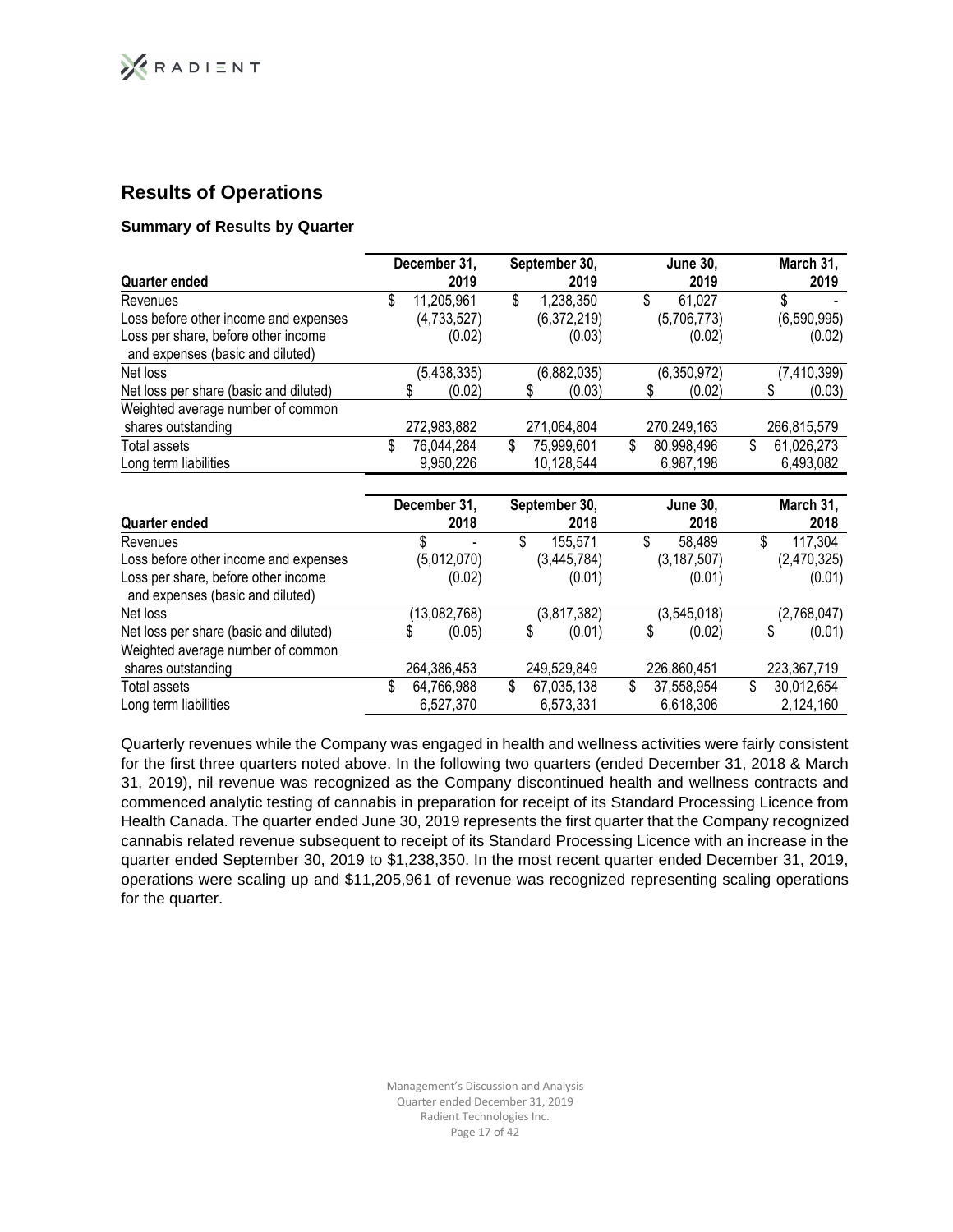

Loss before other income and expenses had consistently increased during the period from March 31, 2018 to March 31, 2019 as the Company discontinued its health and wellness business in preparation for the commencement of production activity related to cannabis extracts and intermediate products. Significant efforts, translating into sizable operating and capital expenditures, had been incurred by Radient to ensure an appropriate level of readiness in anticipation of receipt of the Company's Standard Processing Licence. The quarter ending June 30, 2019 represented a \$884,222 reduction in the quarterly loss as compared to the quarter ended March 31, 2019. The quarter ended March 31, 2019 included some one-time costs that are not expected to be experienced in subsequent quarters, related primarily to intellectual property projects which were not directly associated with patent filings, and therefore expensed. Business development and corporate development expenses were lower quarter over quarter for the quarter ending September 30, 2019 by approximately \$0.3 million as the Company re-assessed its strategic focus and resulting activity was reduced. The quarter ended September 30, 2019 represented a \$665,446 increase in quarterly loss as compared to the quarter ended June 30, 2019. While business development and corporate development expenses were lower quarter over quarter for the quarter, the Company amended its mortgage with Moskowitz by increasing the amount borrowed from \$5,500,000 to \$8,500,000. As the terms of the amended mortgage were substantially different than the terms of the previous mortgage as defined by IFRS 9 *Financial Instruments* ("IFRS 9"), the amendment was determined to be an extinguishment of debt. As a result, a loss on extinguishment totalling \$440,513 was recognized in the quarter. The quarter ending December 31, 2019 represents a reduction in loss before other income and expenses from the quarter ending September 30, 2019 of \$1,443,700 primarily resulting from scale of operations related to the first full quarter of production.

Net loss is most notably affected by share-based payments. During the quarter ended December 31, 2018 share-based payments of \$8,265,303 relating to stock options granted in October and November 2018 as well as from prior year grants were recognized. This amount is substantially higher than that recognized through the other seven quarters of comparatives presented.

Total assets increased from June 30, 2018 to September 30, 2018 by \$29,476,184 which was directly related to proceeds received from the equity financings that occurred in July 2018. The June 30, 2019 recorded an increase in assets as compared to March 31, 2019 of \$19,972,223. \$14,432,313 of this increase related to current assets, which was predominantly related to the Company's purchase of dried cannabis inventory and \$5,539,910 increase to non-current assets which was largely attributable to the Company's capital expansion projects and progress on the construction of its Edmonton III manufacturing facility.

During the quarter ended June 30, 2018, the Company completed the acquisition of a 100% interest in 163 Alberta followed by 163 Alberta's acquisition of the lands adjacent to Radient's existing manufacturing facility. In conjunction with these transactions, 163 Alberta secured the Moskowitz Mortgage which resulted in an increase in long term liabilities as at June 30, 2018. Long-term liabilities increased as at September 30, 2019 due to an amendment to the Moskowitz mortgage.

> Management's Discussion and Analysis Quarter ended December 31, 2019 Radient Technologies Inc. Page 18 of 42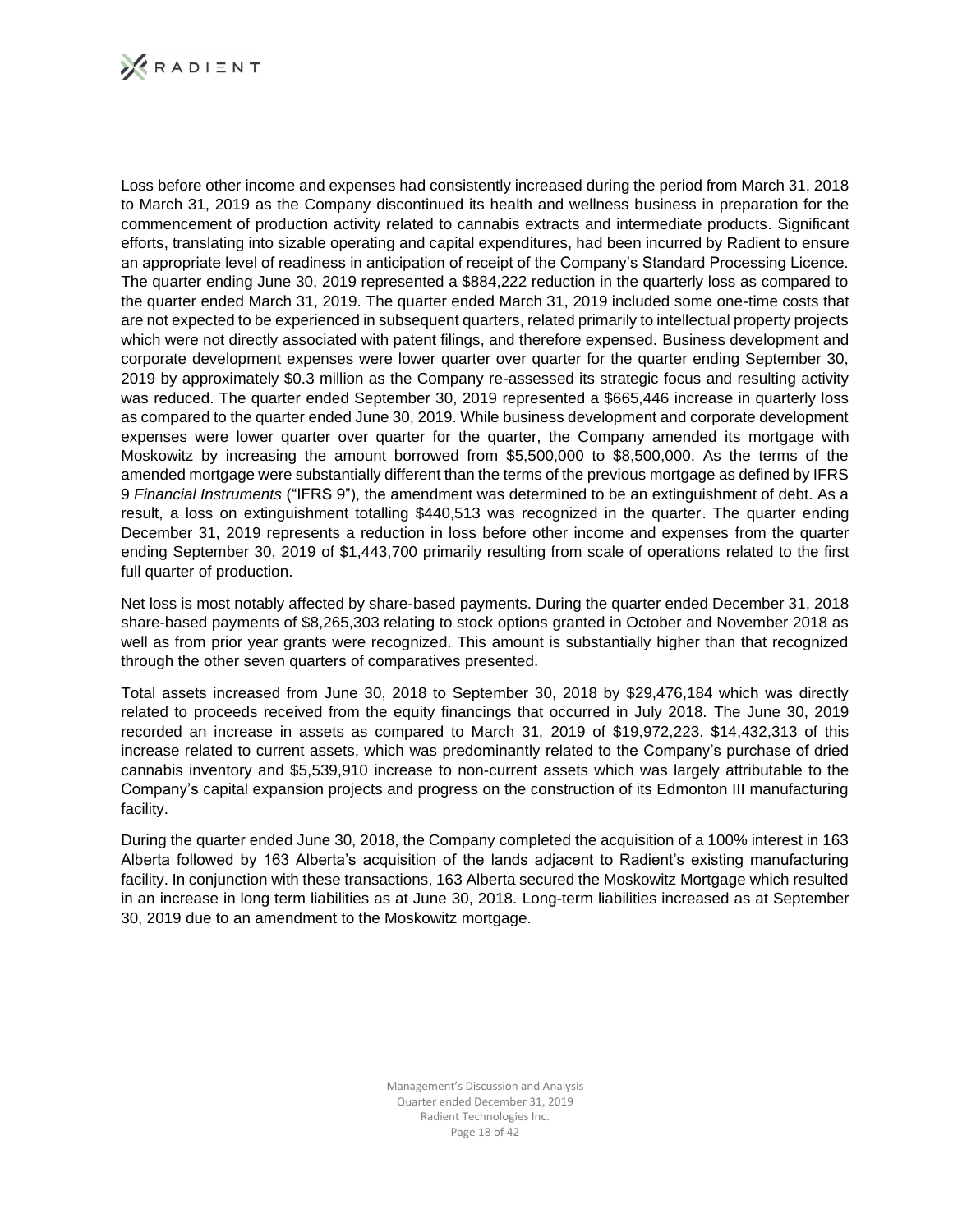# **Consolidated Statement of Operations and Comprehensive Loss**

|                                                 |                   | <b>Quarter ended December 31</b> | Nine months ended December 31 |                        |    |                |  |
|-------------------------------------------------|-------------------|----------------------------------|-------------------------------|------------------------|----|----------------|--|
| (Unaudited)                                     | 2019              | 2018                             |                               | 2019                   |    | 2018           |  |
| Revenues                                        |                   |                                  |                               |                        |    |                |  |
| Manufactured products                           | \$<br>11,205,961  | \$                               | S                             | 12,254,731             | \$ |                |  |
| Manufacturing services                          |                   |                                  |                               | 250,607                |    | 214,060        |  |
|                                                 | 11,205,961        |                                  |                               | 12,505,338             |    | 214,060        |  |
| Cost of sales                                   |                   |                                  |                               |                        |    |                |  |
|                                                 |                   |                                  | S                             |                        |    |                |  |
| Manufactured products<br>Manufacturing services | \$<br>9,725,332   | \$                               |                               | 10,703,647<br>185,739  | \$ | 131,249        |  |
|                                                 |                   |                                  |                               |                        |    |                |  |
|                                                 | 9,725,332         | $\blacksquare$                   |                               | 10,889,386             |    | 131,249        |  |
|                                                 | 1,480,629         | ÷,                               |                               | $\overline{1,}615,952$ |    | 82,811         |  |
| <b>Expenses</b>                                 |                   |                                  |                               |                        |    |                |  |
| General and administrative                      | 2,206,531         | 1,377,003                        |                               | 6,854,963              |    | 3,308,317      |  |
| Production plant                                | 869,336           | 1,037,077                        |                               | 2,676,677              |    | 2,158,570      |  |
| Process development                             | 731,978           | 557,073                          |                               | 1,971,972              |    | 1,355,348      |  |
| Engineering                                     | 589,947           | 454,787                          |                               | 1,660,460              |    | 665,304        |  |
| Depreciation and amortization                   | 569,127           | 282,502                          |                               | 1,598,284              |    | 782,046        |  |
| Quality control and assurance                   | 408,807           | 229,304                          |                               | 1,130,731              |    | 594,962        |  |
| Financing fees                                  | 174,788           | 160,324                          |                               | 889,263                |    | 558,113        |  |
| Corporate development                           | 232,109           | 502,357                          |                               | 740,309                |    | 1,113,737      |  |
| <b>Business development</b>                     | 208,002           | 379,602                          |                               | 496,065                |    | 1,001,490      |  |
| Research and development                        | 223,531           | 32,041                           |                               | 409,747                |    | 190,285        |  |
|                                                 | 6,214,156         | 5,012,070                        |                               | 18,428,471             |    | 11,728,172     |  |
| Loss before other income (expenses)             | (4,733,527)       | (5,012,070)                      |                               | (16, 812, 519)         |    | (11, 645, 361) |  |
| Other income (expenses)                         |                   |                                  |                               |                        |    |                |  |
| Share-based payments                            | (706, 265)        | (8, 265, 303)                    |                               | (2, 166, 506)          |    | (9,086,640)    |  |
| Interest and other income                       | 3,179             | 162,768                          |                               | 226,567                |    | 315,165        |  |
|                                                 |                   |                                  |                               |                        |    |                |  |
| Foreign exchange gain (loss)                    | (3, 465)          | 24,979                           |                               | 68,960                 |    | (2, 447)       |  |
| Rental income                                   | 1,743             | 6,858                            |                               | 12,156                 |    | 19,147         |  |
| Allocation of related company loss              |                   |                                  |                               |                        |    | (45, 032)      |  |
|                                                 | (704, 808)        | (8,070,698)                      |                               | (1,858,823)            |    | (8,799,807)    |  |
| Net loss and comprehensive loss                 | \$<br>(5,438,335) | \$<br>(13,082,768)               | \$                            | (18, 671, 342)         | \$ | (20, 445, 168) |  |

Management's Discussion and Analysis Quarter ended December 31, 2019 Radient Technologies Inc. Page 19 of 42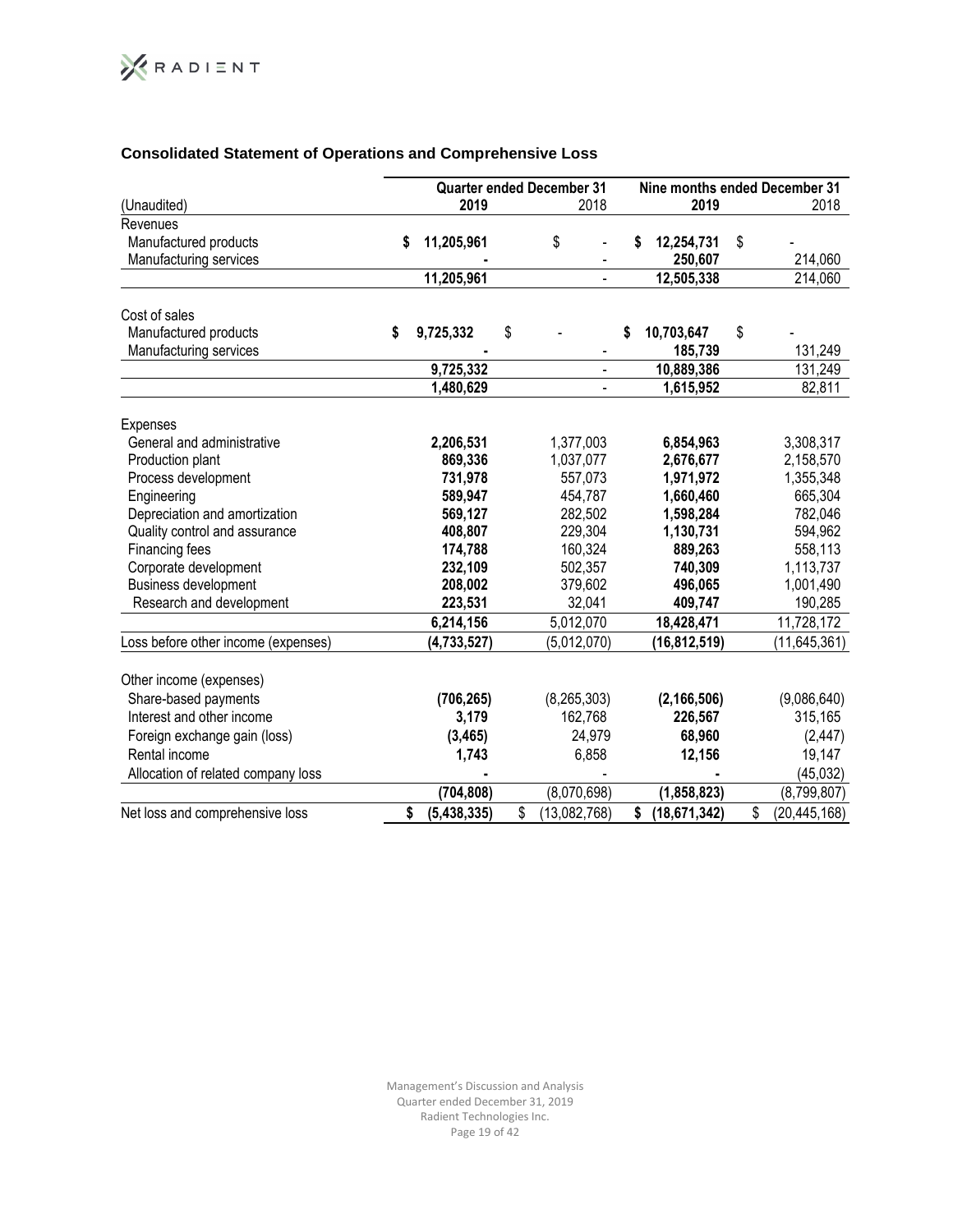

# *Manufactured products*

A further break-down of Radient's revenues and cost of revenues from manufactured products follows:

|                        |                  | <b>Quarter ended December 31</b> | Nine months ended December 31 |      |
|------------------------|------------------|----------------------------------|-------------------------------|------|
|                        | 2019             | 2018                             | 2019                          | 2018 |
| Revenues               | \$<br>11,205,961 | \$<br>$\overline{\phantom{0}}$   | \$<br>12,254,731              | \$   |
| Cost of sales          |                  |                                  |                               |      |
| Inventories            | 7,773,879        |                                  | 8,549,347                     |      |
| Third party services   | 1,286,246        |                                  | 1,286,246                     |      |
| Salaries and benefits  | 223,381          |                                  | 297,730                       |      |
| Overhead allocations   | 122,332          |                                  | 174,919                       |      |
| Supplies and materials | 209,292          |                                  | 255,631                       |      |
| Third party testing    | 69.129           |                                  | 91,129                        |      |
| Waste removal          | 19,650           |                                  | 23,538                        |      |
| Transportation         | 19,433           |                                  | 23,117                        |      |
| Equipment and rentals  | 1,990            |                                  | 1.990                         |      |
| Total cost of sales    | 9,725,332        | -                                | 10,703,647                    |      |
|                        | 1,480,629        | \$                               | 1,551,084                     | \$   |

Revenue of \$11,205,961 for the quarter ended December 31, 2019 resulting from the increase of operational batch size and three months of operations over the prior quarter. The Company anticipates an improvement in the cost of sales as full commercial volume is obtained. The Company has analyzed the cost of sales and is in the process of incorporating the services currently provided by third parties into the production process which will result in an increase in profitability.

# *Manufacturing services*

A further break-down of Radient's revenues and cost of revenues from manufacturing services follows:

|                                        |      | <b>Quarter ended December 31</b> |      | Nine months ended December 31 |         |    |              |  |
|----------------------------------------|------|----------------------------------|------|-------------------------------|---------|----|--------------|--|
|                                        | 2019 |                                  | 2018 |                               | 2019    |    | 2018         |  |
| Revenues                               |      |                                  |      | S                             | 250.607 | \$ | 214,060      |  |
| Cost of sales                          |      |                                  |      |                               |         |    |              |  |
| Salaries and benefits                  |      |                                  |      |                               | 70.133  |    | 87,307       |  |
| Salaries and benefits from inventories |      |                                  |      |                               | 5,654   |    |              |  |
| Supplies and materials                 |      |                                  |      |                               | 51.140  |    | 37,250       |  |
| Third party testing                    |      |                                  |      |                               | 28,185  |    |              |  |
| Consulting                             |      |                                  |      |                               | 20.495  |    |              |  |
| Transportation                         |      |                                  |      |                               | 5.330   |    | 257          |  |
| Waste removal                          |      |                                  |      |                               | 4,802   |    | 6,435        |  |
| Total cost of sales                    |      |                                  |      |                               | 185,739 |    | 131,249      |  |
|                                        |      | \$                               |      |                               | 64,868  |    | 82,811<br>\$ |  |

Manufacturing services represents the tolling fees earned on processing of client biomass.

Management's Discussion and Analysis Quarter ended December 31, 2019 Radient Technologies Inc. Page 20 of 42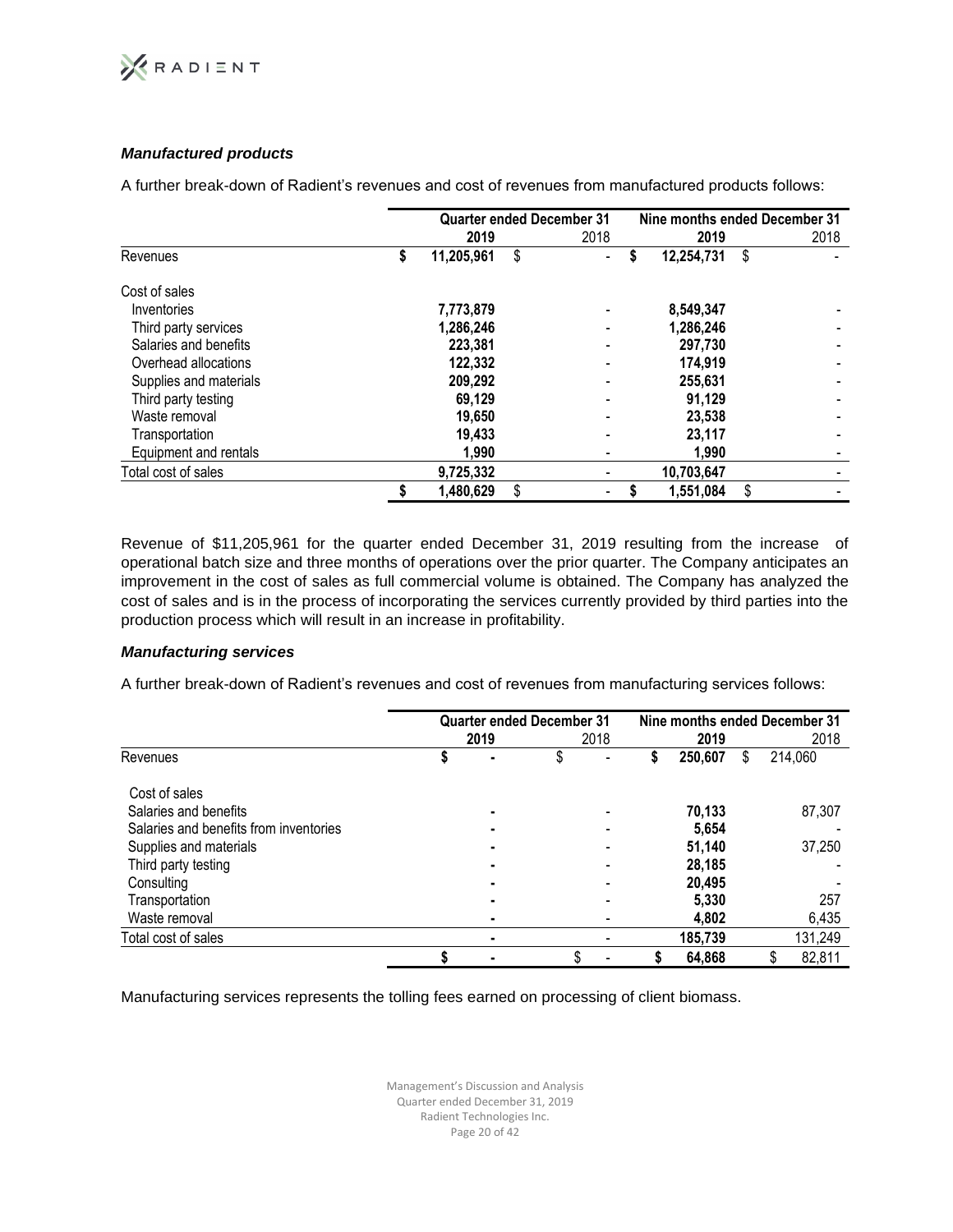# **XRADIENT**

# *General and Administrative*

A further break-down of Radient's general and administrative expenses are as follows:

|                                   | <b>Quarter ended December 31</b> |                 | Nine months ended December 31 |                 |
|-----------------------------------|----------------------------------|-----------------|-------------------------------|-----------------|
|                                   | 2019                             | 2018            | 2019                          | 2018            |
| Consulting fees                   | \$<br>634,531                    | \$<br>197,292   | \$<br>2,016,931               | \$<br>750,426   |
| Salaries and benefits             | 604,100                          | 351,572         | 1,611,639                     | 762,884         |
| Salaries and benefits recovery    |                                  |                 | (6, 720)                      |                 |
| Salaries and benefits capitalized |                                  | (1,679)         |                               | (18, 476)       |
| Travel                            | 214,977                          | 188,406         | 832,300                       | 474,273         |
| Professional fees                 | 251,937                          | 127,214         | 834,408                       | 289,451         |
| Public company compliance         | 70,631                           | 172,102         | 443,106                       | 251,026         |
| Insurance                         | 116,616                          | 59.257          | 291,180                       | 101,426         |
| Computer software                 | 76,682                           | 38,627          | 215,753                       | 72,985          |
| Rent and utilities                | 68,259                           | 105,172         | 190,349                       | 233,751         |
| Investor relations                | 100,781                          | 43,808          | 222,410                       | 167,024         |
| Office                            | 41,144                           | 63,430          | 118,641                       | 128,131         |
| Directors' fees                   | 19,174                           | 19,875          | 60,056                        | 62,875          |
| Maintenance                       | 1,334                            | 10,415          | 13,356                        | 28,567          |
| Promotion                         | 6,140                            |                 | 11,084                        |                 |
| Supplies                          | 225                              | 1,512           | 470                           | 1,512           |
| Doubtful debts provision          |                                  |                 |                               | 2,462           |
| Total general and administrative  | \$<br>2,206,531                  | \$<br>1,377,003 | \$<br>6,854,963               | \$<br>3,308,317 |

General and administrative expenses increased by \$829,528 and \$3,546,646 for the quarter and nine months ended December 31, 2019, respectively, compared to the same periods in the prior year with variances in several cost categories.

Consulting fees increased by \$437,239 for the quarter and \$1,266,505 for the nine months ended December 31, 2019. This is primarily related to the addition of key executive management team members who were added in the fourth quarter of fiscal 2019.

Salaries and benefits increased by \$252,528 and \$848,755 for the quarter and nine months ended December 31, 2019, respectively, compared to the same periods in the prior year. The increase is due to the addition of personnel in the finance, investor relations and human resources departments.

Travel costs increased by \$26,571 for the quarter and \$358,027 for the nine months ended December 31, 2019. This is due to increasing activity related to new business initiatives, alternative financing arrangements that the Company continues to explore, and the Company's European expansion plan.

Professional fees increased by \$124,723 and \$544,957 for the quarter and nine months ended December 31, 2019, respectively, compared to the same periods in the prior year. The increase is predominantly due to the German operations that did not exist in the prior year's quarter as well as costs incurred related to exploring new business opportunities in Europe. Further contributing to the increase is accounting and auditing fees related to the preparation of the Company's annual audited financial statements as well as fees related to tax advisory services.

> Management's Discussion and Analysis Quarter ended December 31, 2019 Radient Technologies Inc. Page 21 of 42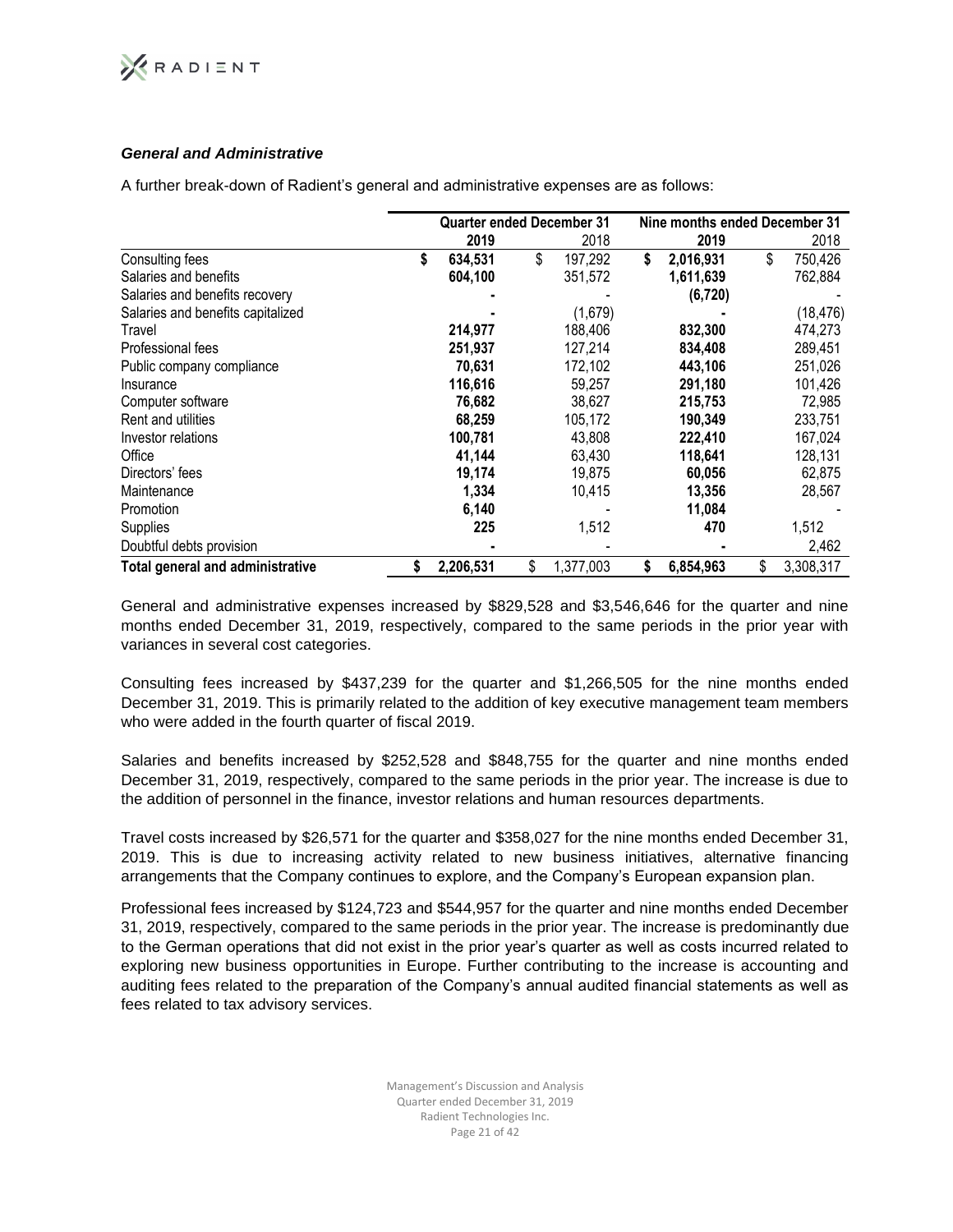

Public company compliance costs decreased by \$101,471 and increased by \$192,080 for the quarter and nine months ended December 31, 2019, respectively, predominantly driven by costs incurred in the second quarter of the current year quarter. The Company's exploration of capital markets opportunities in Europe was a significant component of the overall variance. Additionally, there were increased fees associated with the Company's new OTC listing and its recent tier graduation on the TSXV.

Insurance expense increased by \$57,359 and \$189,754 for the quarter and nine months ended December 31, 2019, respectively, compared to the same periods in the prior year. The increase is due to higher insurance related to the Company's production facility as well as new or expanded coverages related to commercial general liability, directors and officers insurance, environmental liability and other coverages. In addition to the new and enhanced coverages, rate increases were experienced by the Company related to its participation in the emerging cannabis industry.

Computer software increased by \$38,055 and \$142,768 for the quarter and nine months ended December 31, 2019 respectively. The increase is primarily attributable to costs related to the enterprise resource planning system implemented in December 2018 as well as the recently implemented stock option, payroll and time reporting and board scheduling software systems. Costs related to these systems will be regular, recurring expenses of the Company.

# *Production Plant*

|                                             |   | <b>Quarter ended December 31</b> |                 |    | Nine months ended December 31 |                 |
|---------------------------------------------|---|----------------------------------|-----------------|----|-------------------------------|-----------------|
|                                             |   | 2019                             | 2018            |    | 2019                          | 2018            |
| Salaries and benefits                       | S | 576,413                          | \$<br>508,232   | \$ | 1,509,295                     | \$<br>1,139,139 |
| Salaries and benefits in cost of revenues   |   | (201, 347)                       |                 |    | (283, 326)                    |                 |
| Salaries and benefits in OH cogs allocation |   | (54, 751)                        |                 |    | (74, 051)                     |                 |
| Salaries and benefits capitalized           |   |                                  |                 |    | (7, 329)                      |                 |
| Rent and utilities                          |   | 162,309                          | 167,887         |    | 502,784                       | 360,359         |
| Maintenance                                 |   | 196,953                          | 94,799          |    | 461,268                       | 227,992         |
| Security                                    |   | 65,076                           | 82,734          |    | 222,572                       | 111,203         |
| Supplies                                    |   | 44,415                           | 130,263         |    | 143,705                       | 205,282         |
| Equipment and rentals                       |   | 7,877                            | 21,033          |    | 54.427                        | 31,108          |
| Office                                      |   | 23,623                           | 18,936          |    | 66,540                        | 58,946          |
| Computer software                           |   | 41,451                           |                 |    | 65,921                        | (1, 593)        |
| <b>Production materials</b>                 |   | 1,681                            |                 |    | 5,613                         |                 |
| Consulting fees                             |   |                                  | 11,130          |    | 3,135                         | 11,130          |
| Travel                                      |   | 5,636                            | 2,063           |    | 6,123                         | 15,004          |
| <b>Total production plant</b>               |   | 869,336                          | \$<br>1,037,077 | S  | 2,676,677                     | \$<br>2,158,570 |

A further break-down of Radient's production plant expenses are as follows:

Salaries and benefits expense increased by \$68,181 for the quarter and \$370,156 for the nine months ended December 31, 2019. The majority of the increase is due to a net increase in the number of staff and new employees working the full nine months versus a partial nine months in the prior year based on the timing of their hire date and two severance packages. This increase is partly offset by employee transfers to Radient's engineering department.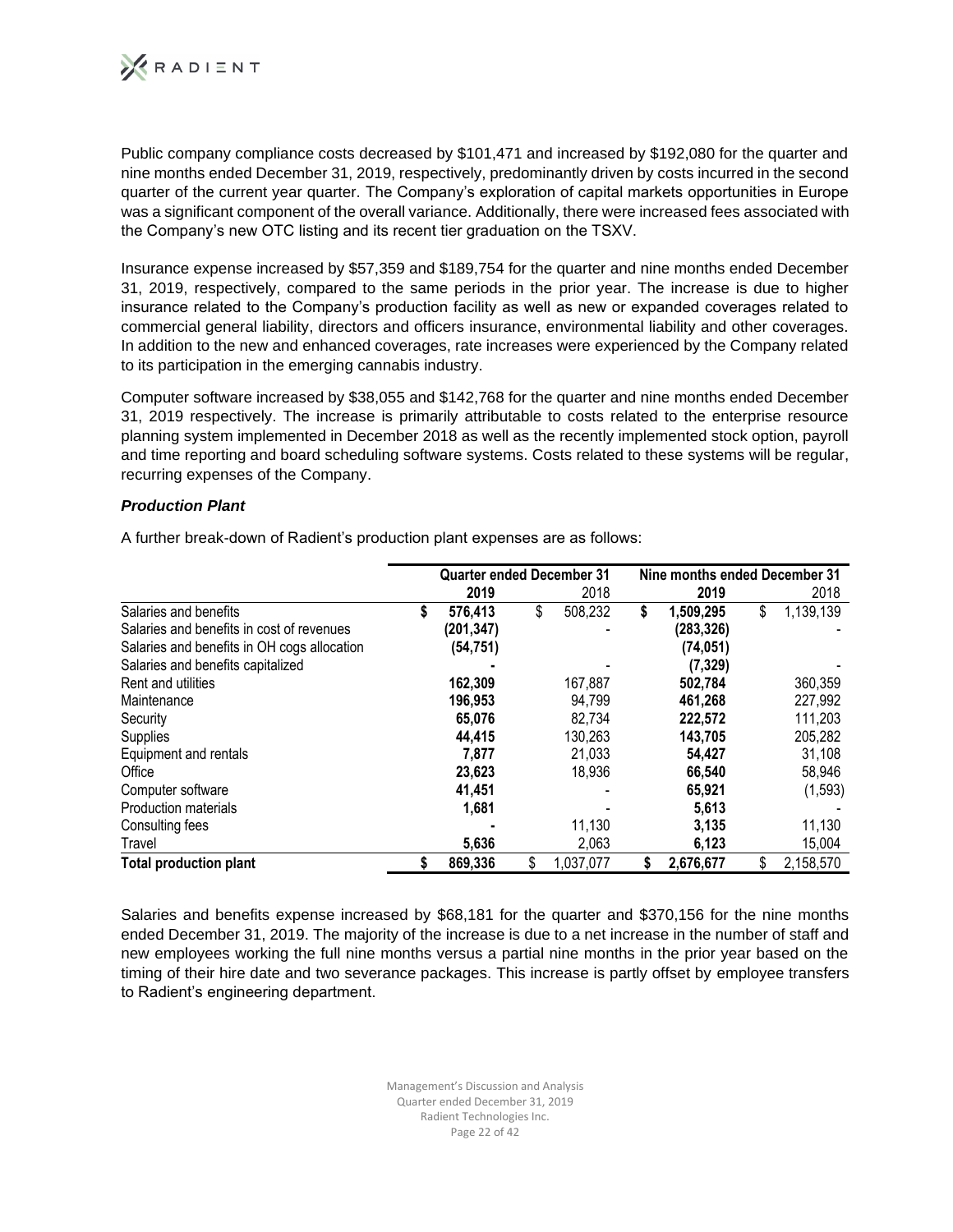

Rent and utilities decreased by \$5,578 for the quarter and increased by \$142,425 for the nine months ended December 31, 2019, compared to the same periods in the prior year. The decrease for the quarter is due to an increase in costs allocated to the production process while the increase for the nine months is mostly due to rental payments related to establishing the Company's German operations and for warehouse rental space in Edmonton. Both short-term leases were entered into in the quarter ended December 31, 2018.

Maintenance costs increased by \$102,154 for the quarter and \$233,276 for the nine months ended December 31, 2019. Through the commencement of commercial production, the Company incurred a number of service and maintenance related costs associated with refinement of the equipment configuration and operation as production scale-up progressed.

Security costs relate to the Health Canada security requirements in respect of cannabis which resulted in the Company obtaining security services for the plant in the second quarter of fiscal 2019. These fees are approximately \$80,000 each quarter and can vary based on actual hours required.

# *Process Development*

A further break-down of Radient's process development expenses are as follows:

|                                           |           | <b>Quarter ended December 31</b> |    | Nine months ended December 31 |    |           |
|-------------------------------------------|-----------|----------------------------------|----|-------------------------------|----|-----------|
|                                           | 2019      | 2018                             |    | 2019                          |    | 2018      |
| Salaries and benefits                     | 466,282   | \$<br>324,939                    | \$ | 1,235,495                     | \$ | 827,342   |
| Salaries and benefits capitalized         |           |                                  |    | (44, 617)                     |    |           |
| Salaries and benefits in cost of revenues | (19, 633) |                                  |    | (45, 594)                     |    |           |
| Salaries and benefits recovery            |           |                                  |    | (3, 360)                      |    |           |
| Supplies                                  | 77,946    | 43.477                           |    | 237,768                       |    | 121,610   |
| Rent and utilities                        | 63.058    | 84.758                           |    | 213.088                       |    | 163,382   |
| Consulting fees                           | 65.270    | 52.045                           |    | 152.240                       |    | 115,732   |
| Maintenance                               | 41.884    | 24.641                           |    | 101.767                       |    | 64,414    |
| Travel                                    | 37.031    | 9.846                            |    | 89.134                        |    | 27,002    |
| Product development                       |           | 14,088                           |    | 15.027                        |    | 25,104    |
| Office                                    | 140       | 3,279                            |    | 21,024                        |    | 10,762    |
| Total process development                 | 731,978   | 557,073                          | S  | 1,971,972                     | S  | 1,355,348 |

Process development salaries and benefits increased by \$141,343 and \$408,153 for the quarter and nine months ended December 31, 2019, respectively, compared to the same periods in the prior year. The increase includes salary adjustments for existing staff as well as increases in total staff to twenty employees versus thirteen in the prior year. Also contributing to the increase are employees working the full nine months versus a partial nine months in the prior year based on the timing of their hire dates.

For the nine months ended December 31, 2019, supply expenses exceed the same period in the prior year by \$116,158. The Company's volume of experimentation and analytical testing continues to grow as cannabis related activity increases.

> Management's Discussion and Analysis Quarter ended December 31, 2019 Radient Technologies Inc. Page 23 of 42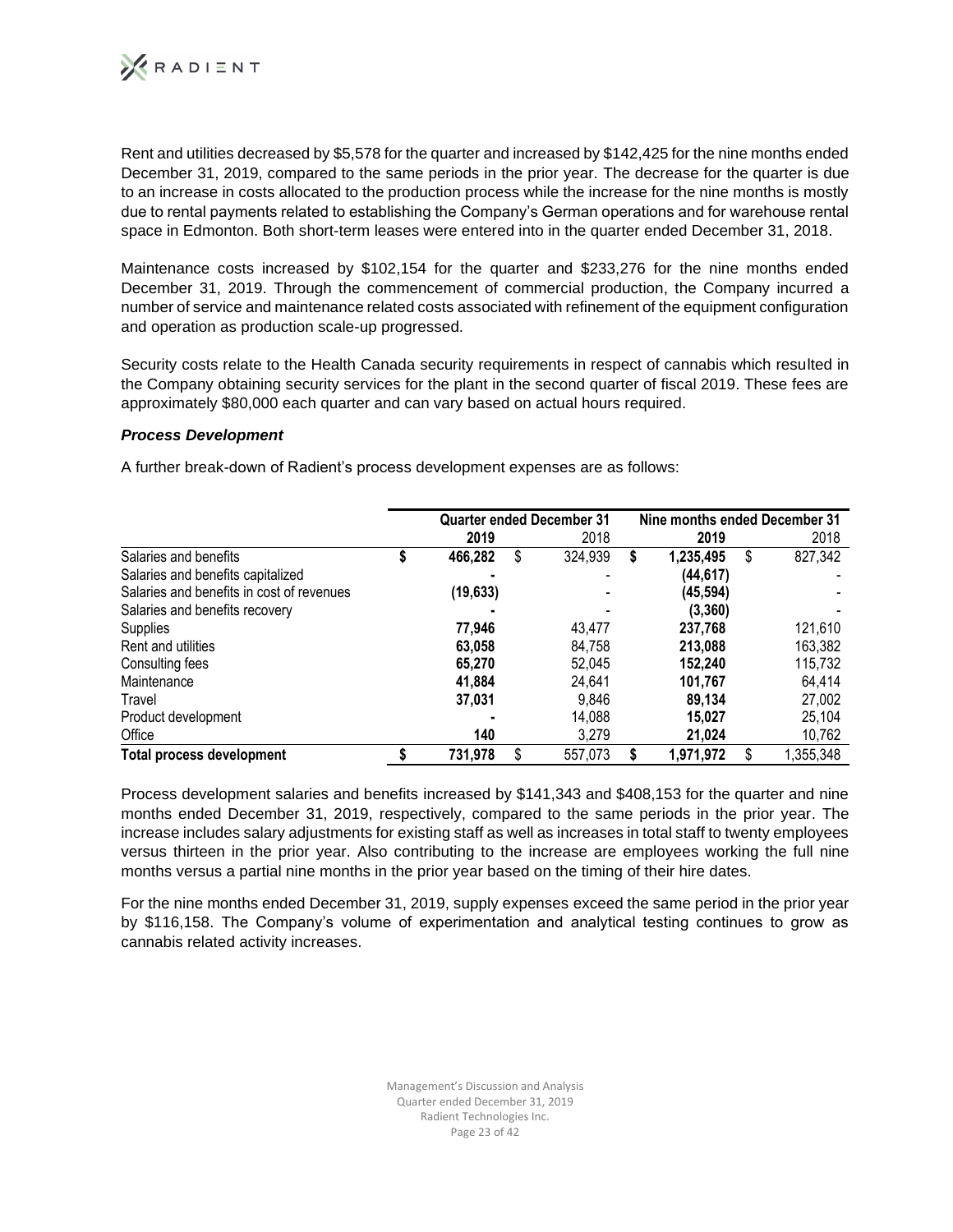

Rent and utilities increased by \$49,706 for the nine months ended December 31, 2019. The increase primarily relates to the Company's usage of leased laboratory facilities in France to further develop the Company's core MAPTM technology and other research-related technologies. The lease was renegotiated in the quarter ended December 31, 2019, resulting in lower lease costs on an ongoing basis. The increase was partly offset by the transitional adjustments required under IFRS 16 *Leases* ("IFRS 16") for the lease contract relating to the laboratory rental space in Edmonton. IFRS 16 requires the recognition of a lease liability and a lease asset for this lease contract. As such, the lease payments for the base rent are no longer recognized as lease payments and are now accounted for as a reduction against the lease liability with interest expense recognized in the statement of operations. The lease asset will be depreciated over the term of the lease with depreciation expense included in the statement of operations.

# *Engineering*

A further break-down of Radient's engineering expenses are as follows:

|                                   |           | <b>Quarter ended December 31</b> | Nine months ended December 31 |            |   |         |  |
|-----------------------------------|-----------|----------------------------------|-------------------------------|------------|---|---------|--|
|                                   | 2019      | 2018                             |                               | 2019       |   | 2018    |  |
| Salaries and benefits             | 448,282   | 147,540                          |                               | 1,233,705  | S | 318,924 |  |
| Salaries and benefits capitalized | (67, 109) |                                  |                               | (159, 648) |   |         |  |
| Rent and utilities                | 88.921    | 82,576                           |                               | 268,813    |   | 83,742  |  |
| Travel                            | 81,687    | 48.504                           |                               | 231,461    |   | 84,518  |  |
| Consulting fees                   | 19.245    | 174.573                          |                               | 50.745     |   | 174,573 |  |
| Office                            | 17.440    |                                  |                               | 31.210     |   |         |  |
| Computer software                 | 1.481     | 1.594                            |                               | 4.174      |   | 3,547   |  |
| <b>Total Engineering</b>          | 589,947   | 454,787                          |                               | 1,660,460  |   | 665,304 |  |

As the Company develops and moves its strategic capital expansion projects forward, Radient's engineering department continues to play a more comprehensive role within the corporate group. Specifically, this is the case as efforts towards the design and build of Edmonton III and the German manufacturing facilities ramp up. As a result, engineering expenses (and prior year figures) have been reclassified from production plant and general and administrative expenses and are now disclosed separately.

Engineering salaries and benefits increased by \$300,742 and \$914,781 for the quarter and nine months ended December 31, 2019, respectively. Staff increased from four in the prior year to fourteen in the current year, two of which are located in Germany. Salaries and benefits related to the development of equipment have been capitalized to assets under construction and will be added to equipment upon completion.

Rent and utilities increased by \$185,071 for the nine months ended December 31, 2019. As well, travel expenses increased by \$146,943 for the nine months ended December 31, 2019 compared to the same period in the prior year. These increases are mostly due to the Company's new German operation which did not exist as at December 31, 2018.

> Management's Discussion and Analysis Quarter ended December 31, 2019 Radient Technologies Inc. Page 24 of 42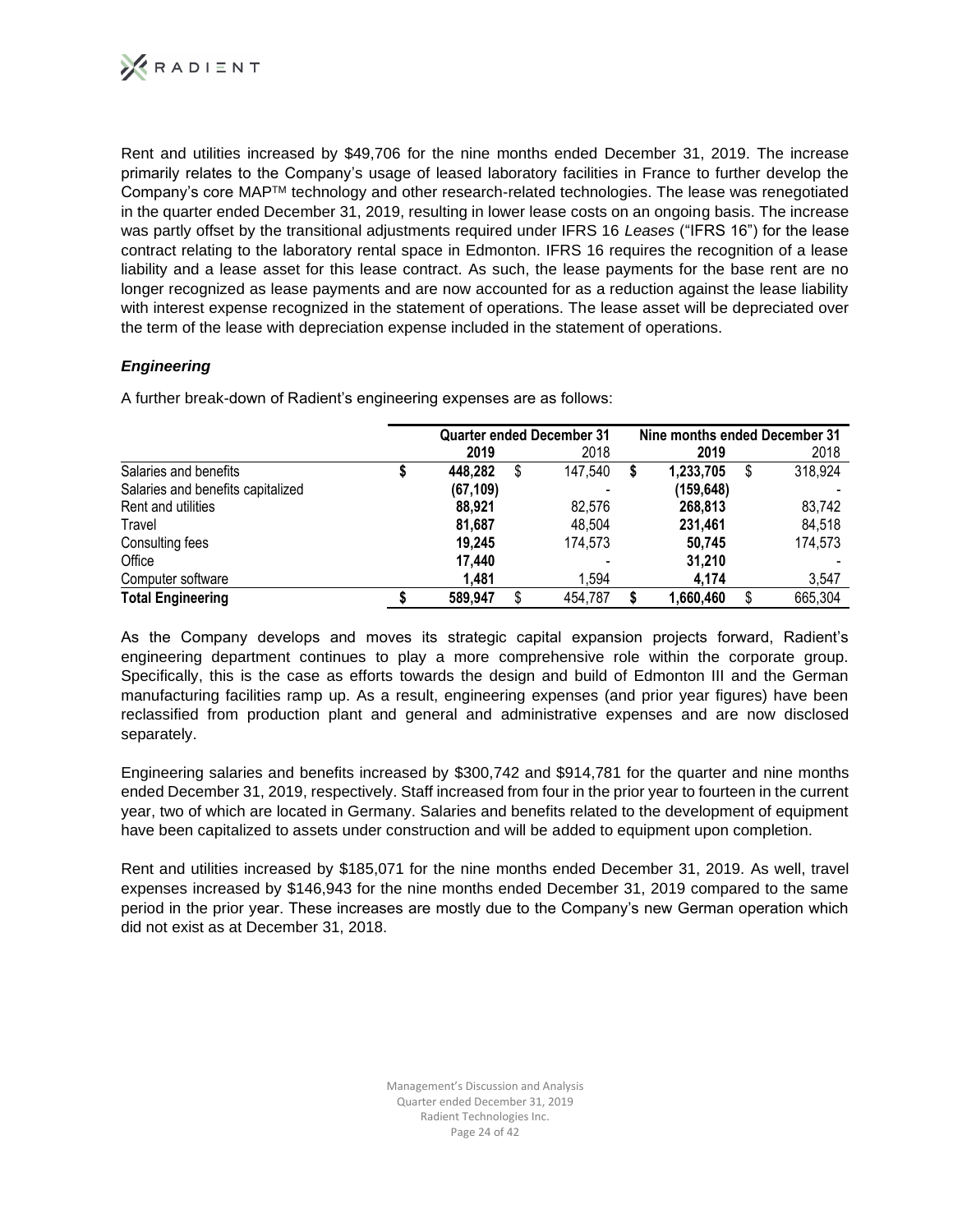

# *Depreciation and Amortization*

Depreciation and amortization increased by \$286,625 and \$816,238 for the quarter and nine months ended December 31, 2019, compared to the same periods in the prior year. The increase is mainly driven by significant capital additions occurring in fiscal 2019 which were not amortized until October 2018 when the Edmonton I plant expansion became available for use as well as depreciation associated with the reversal of impairment taken in fiscal 2019. Further contributing is the adoption of IFRS 16 where new lease assets entail additional depreciation expense not experienced in the prior fiscal year.

# *Quality Control and Assurance*

A further break-down of Radient's quality control and assurance expenses are as follows:

|                                           |   |           | <b>Quarter ended December 31</b> | Nine months ended December 31 |               |
|-------------------------------------------|---|-----------|----------------------------------|-------------------------------|---------------|
|                                           |   | 2019      | 2018                             | 2019                          | 2018          |
| Salaries and benefits                     | S | 358,253   | \$<br>216,200                    | \$<br>846,883                 | \$<br>590,980 |
| Salaries and benefits capitalized         |   |           | (93, 773)                        |                               | (240, 780)    |
| Salaries and benefits in cost of revenues |   |           |                                  | (17, 242)                     |               |
| Salaries and benefits in inventory        |   | (108,671) |                                  | (139,779)                     |               |
| Consulting fees                           |   | 73,700    | 2,000                            | 197,063                       | 47,750        |
| Third party testing                       |   | 20,701    | 53,526                           | 76.436                        | 71,354        |
| Rent and utilities                        |   | 16.026    | 7.267                            | 50,292                        | 7.751         |
| Supplies                                  |   | 23,206    | 24,246                           | 54,388                        | 70,575        |
| Maintenance                               |   | 7,348     | 14,022                           | 24.006                        | 29,245        |
| Office                                    |   | 6.372     | 3.799                            | 16,808                        | 10,494        |
| Travel                                    |   | 11,317    | 944                              | 20.571                        | 4,038         |
| <b>Product materials</b>                  |   | 555       | 1,073                            | 1,305                         | 3,555         |
| Total quality control and assurance       |   | 408.807   | 229,304                          | 1,130,731                     | 594,962       |

Salaries and benefits increased by \$142,053 for the quarter and \$255,903 for the nine months ended December 31, 2019. The increase is a result of the net addition of staff during the current year as well as net increase in the number of staff and new employees working the full nine months versus a partial nine months in the prior year based on the timing of their hire date.

Consulting fees increased by \$71,700 and \$149,313 for the quarter and the nine months ended December 31, 2019. Equipment qualification efforts commenced during the fourth quarter of fiscal 2019 and through the first quarter of fiscal 2020 which resulted in increased costs related to these efforts. During the nine months ended December 31 2019, the Company augmented its human resources function with the addition of two contractors to provide ongoing senior level services as production ramps up and there are increased demands on the Company's salaried personnel. The Company has increased the staff complement during the past three quarters resulting in increases in placement agency fees.

> Management's Discussion and Analysis Quarter ended December 31, 2019 Radient Technologies Inc. Page 25 of 42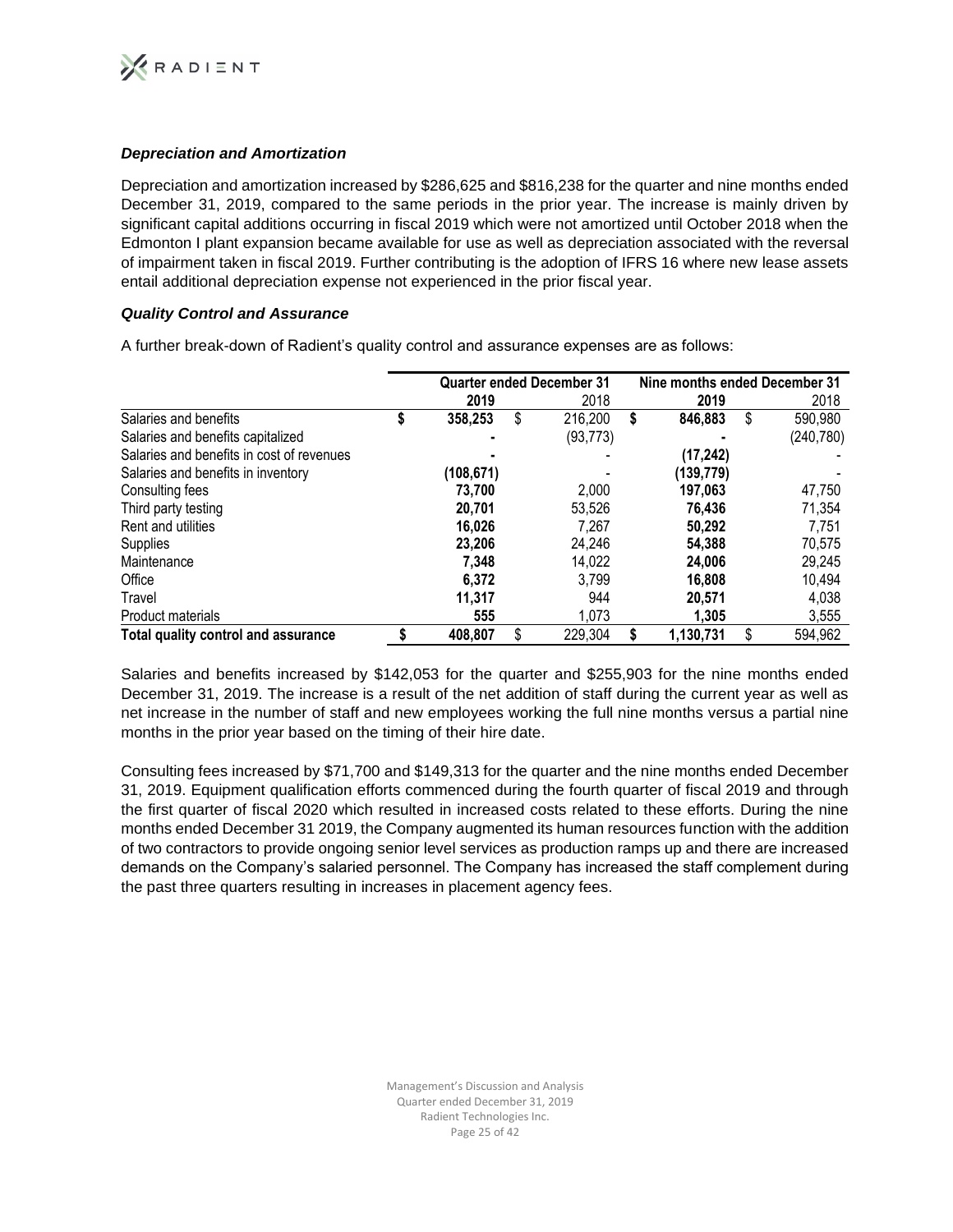

# *Financing Fees*

A further break-down of Radient's financing fees are as follows:

|                                              | <b>Quarter ended December 31</b> |         | Nine months ended December 31 |         |  |          |  |  |
|----------------------------------------------|----------------------------------|---------|-------------------------------|---------|--|----------|--|--|
|                                              | 2019                             | 2018    |                               | 2019    |  | 2018     |  |  |
| Loss on extinguishment of long-term debt     |                                  | \$      | S                             | 440,513 |  | \$       |  |  |
| Interest on long-term debt                   | 151.263                          | 129,096 |                               | 366,216 |  | 342,014  |  |  |
| Interest on lease obligations                | 13,416                           | 1.889   |                               | 32,326  |  | 8,128    |  |  |
| Interest on loan due to related company      |                                  |         |                               |         |  | 5,655    |  |  |
| Amortization of financing costs on long-term |                                  |         |                               |         |  |          |  |  |
| debt                                         |                                  | 28,918  |                               | 40,117  |  | 76,139   |  |  |
| Amortization of financing costs on due to    |                                  |         |                               |         |  |          |  |  |
| related company                              |                                  |         |                               |         |  | 138,520  |  |  |
| Payout penalty on due to related company     |                                  |         |                               |         |  | 16,414   |  |  |
| Other                                        | 10,109                           | 421     |                               | 10,091  |  | (28,757) |  |  |
| <b>Total financing fees</b>                  | 174,788                          | 160,324 |                               | 889.263 |  | 558,113  |  |  |

Total financing fees increased by \$331,150 for the nine months ended December 31, 2019 compared to the same periods in the prior year. During the second quarter of the current year, the Company amended the mortgage with Moskowitz by increasing the borrowed amount from \$5,500,000 to \$8,500,000. As a result of the amendment, a loss on extinguishment of long-term debt totalling \$440,513 was recognized. This amount consists of \$90,264 of the remaining unamortized financing fees related to the original debt and fees and costs of \$350,249 related to the amendment. Also contributing to the increase in the nine months ended December 31, 2019 is an increase in interest expense as a result of the increase in the borrowed amount under the Amended Mortgage. The increase for the nine months ended December 31, 2019, was partly offset by no amortization of financing costs being due to a related company as the loan payable to 163 Alberta was repaid in the prior year.

# *Corporate Development*

A further break-down of Radient's corporate development expenses are as follows:

|                             |         | <b>Quarter ended December 31</b> | Nine months ended December 31 |  |         |  |           |
|-----------------------------|---------|----------------------------------|-------------------------------|--|---------|--|-----------|
|                             | 2019    |                                  | 2018                          |  | 2019    |  | 2018      |
| Consulting fees             | 168.369 |                                  | 340,848                       |  | 540.928 |  | 824,254   |
| Travel                      | 21,642  |                                  | 155,912                       |  | 129,860 |  | 283,886   |
| Computer software           | 33.722  |                                  |                               |  | 58,982  |  |           |
| Promotion                   | 8.376   |                                  | 5.597                         |  | 10.539  |  | 5.597     |
| Total corporate development | 232,109 |                                  | 502.357                       |  | 740.309 |  | 1,113,737 |

Total corporate development expenses decreased by \$270,248 and \$373,428 for the quarter and nine months ended December 31, 2019, respectively, compared to the same periods in the prior year. The overall decrease is mainly due to the shift in the Company's corporate focus towards cannabis activities requiring less consulting services and travel.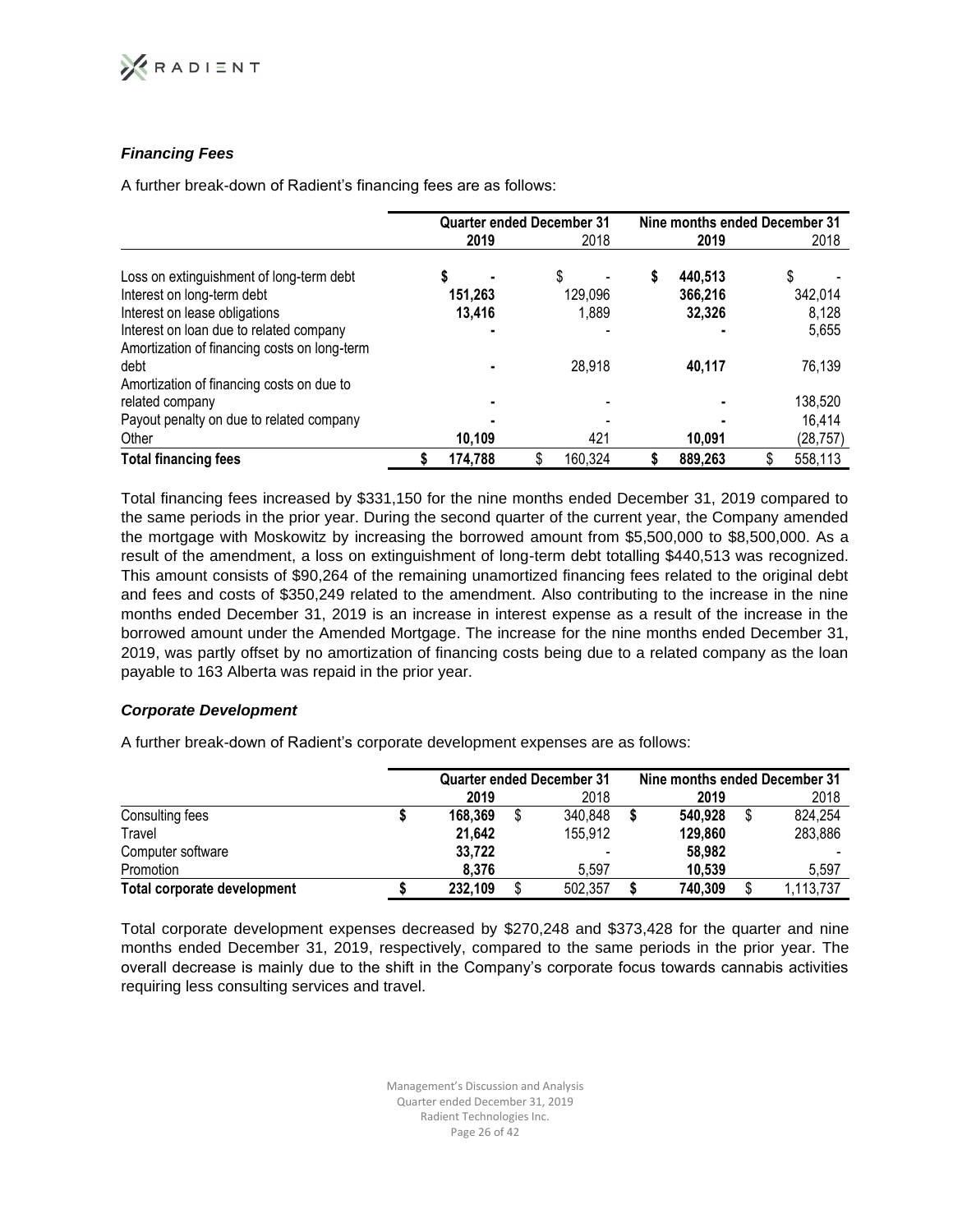

# *Business Development*

**Quarter ended December 31 Nine months ended December 31 2019** 2018 **2019** 2018 Consulting fees **\$ 57,111** \$ 234,236 **\$ 172,283** \$ 555,185 Salaries and benefits **81,828** 35,825 **187,483** 130,568 Travel **17,194** 79,831 **70,159** 227,244 Marketing material **50,751** 25,745 **60,326** 78,351 Office **52** 2,161 **2,386** 4,735 Utilities **466** 1,804 **2,242** 5,290 Computer software **600** - **1,186** 117 **Total business development \$ 208,002** \$ 379,602 **\$ 496,065** \$ 1,001,490

A further break-down of Radient's business development expenses are as follows:

Total business development expense decreased by \$171,600 for the quarter and \$505,425 for the nine months ended December 31, 2019. The Company's change in its strategic focus from health and wellness initiatives to cannabis activities has resulted in significantly reduced discretionary expenses as Radient focuses on scale-up and production.

# *Research and Development*

A further break-down of Radient's research and development expenses are as follows:

|                                       | <b>Quarter ended December 31</b> |        | Nine months ended December 31 |         |  |         |  |  |
|---------------------------------------|----------------------------------|--------|-------------------------------|---------|--|---------|--|--|
|                                       | 2019                             | 2018   |                               | 2019    |  | 2018    |  |  |
| Consulting fees                       | 178.768                          |        |                               | 276.331 |  | 95,040  |  |  |
| Salaries and benefits                 | 29,837                           | 25,513 |                               | 87,361  |  | 75,513  |  |  |
| Salaries and benefits adjustment      |                                  |        |                               | 11,154  |  |         |  |  |
| Travel                                | 14.740                           | 6.528  |                               | 34.158  |  | 19,732  |  |  |
| Rent and utilities                    | 186                              |        |                               | 743     |  |         |  |  |
| <b>Total research and development</b> | 223.531                          | 32.041 |                               | 409.747 |  | 190,285 |  |  |

Total research and development expenses increased by \$191,490 for the quarter and \$219,462 for the nine months ended December 31, 2019. The increase is a result of consulting fees related to initial patent work being recorded as expense during the quarter.

> Management's Discussion and Analysis Quarter ended December 31, 2019 Radient Technologies Inc. Page 27 of 42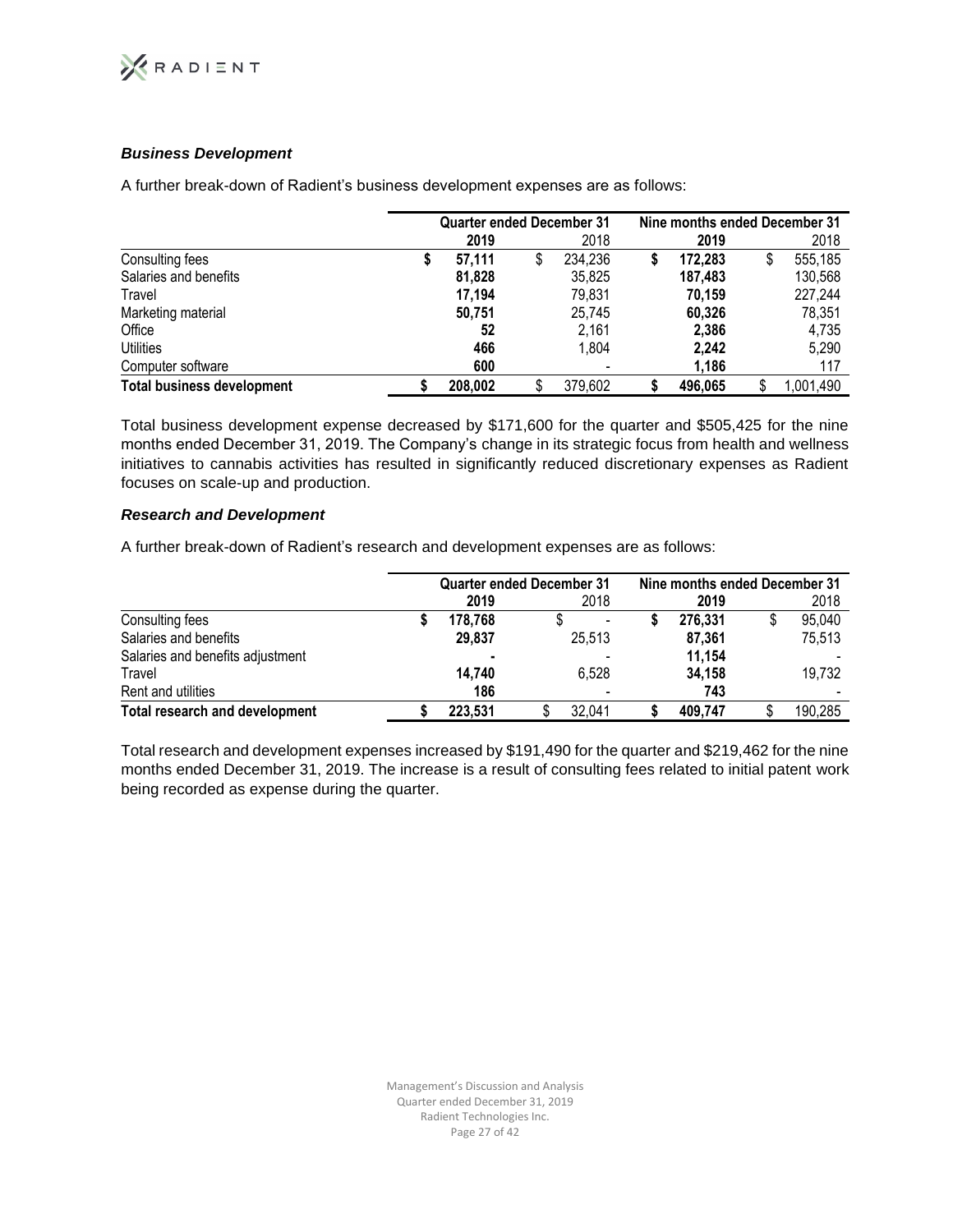# **XRADIENT**

# *Share-Based Payments*

Share-based payments include vested amounts which relate to stock option grants previously approved as well as amounts related to new grants approved during the period as those grants begin to vest. The following chart details the expense as it arises from each grant summarized by grant date.

|                            |    | <b>Quarter ended December 31</b> |                 | Nine months ended December 31 |           |    |           |  |
|----------------------------|----|----------------------------------|-----------------|-------------------------------|-----------|----|-----------|--|
| <b>Grant date</b>          |    | 2019                             | 2018            |                               | 2019      |    | 2018      |  |
| October 23, 2019           | J. | 211,251                          |                 | \$                            | 211,251   | \$ |           |  |
| June 5, 2019               |    | 34,043                           |                 |                               | 275,195   |    |           |  |
| February 27, 2019          |    | 39.775                           |                 |                               | 178,555   |    |           |  |
| November 28, 2018          |    | 45.334                           | 5,983,950       |                               | 194,924   |    | 5,983,950 |  |
| October 1, 2018            |    | 288.709                          | 1,961,970       |                               | 990,113   |    | 1,961,970 |  |
| June 4, 2018               |    | 80,846                           | 229,408         |                               | 259,173   |    | 662,045   |  |
| December 6, 2017           |    | 6,307                            | 56,612          |                               | 49,042    |    | 243,746   |  |
| August, 2017               |    | ۰                                | 14.775          |                               | 7,723     |    | 64,158    |  |
| April 3, 2017              |    |                                  | 18,588          |                               | 530       |    | 169,609   |  |
| April 2014                 |    | ٠                                |                 |                               |           |    | 1,162     |  |
| Total share-based payments |    | 706.265                          | \$<br>8,265,303 | S                             | 2,166,506 | \$ | 9,086,640 |  |

# *Interest and Other Income*

Interest and other income have decreased by \$159,589 in the quarter and by \$88,598 in the nine months ended December 31, 2019, respectively, over the same periods in the prior year. These changes are due to interest earned on the amount of cash that is invested in short-term, readily converted investments.

# *Foreign Exchange Gain (Loss)*

Foreign exchange gain (loss) increased by \$71,407 for the nine months ended December 31, 2019. The Company is currently managing its foreign currency risk on the U.S. Dollar ("USD") by purchasing USD to offset USD expenditures as they are incurred. This has had positive impacts for the Company. Also contributing to the recognized balance is revaluation upon consolidation of the Company's recently incorporated European entities.

# **Liquidity and Capital Resources**

|                                       | December 31, 2019 | March 31, 2019 |
|---------------------------------------|-------------------|----------------|
| Non-current assets                    | \$<br>48,718,276  | 27, 191, 234   |
| Current assets                        | 27,326,008        | 33,835,039     |
| <b>Current liabilities</b>            | (29,661,269)      | (3,690,792)    |
| Total assets less current liabilities | 46,383,015<br>S   | 57,335,481     |
| Non-current liabilities               | 9,950,226         | 6,493,082      |
| Shareholders' equity                  | 36,432,789        | 50,842,399     |
|                                       | \$<br>46,383,015  | 57,335,481     |

Management's Discussion and Analysis Quarter ended December 31, 2019 Radient Technologies Inc. Page 28 of 42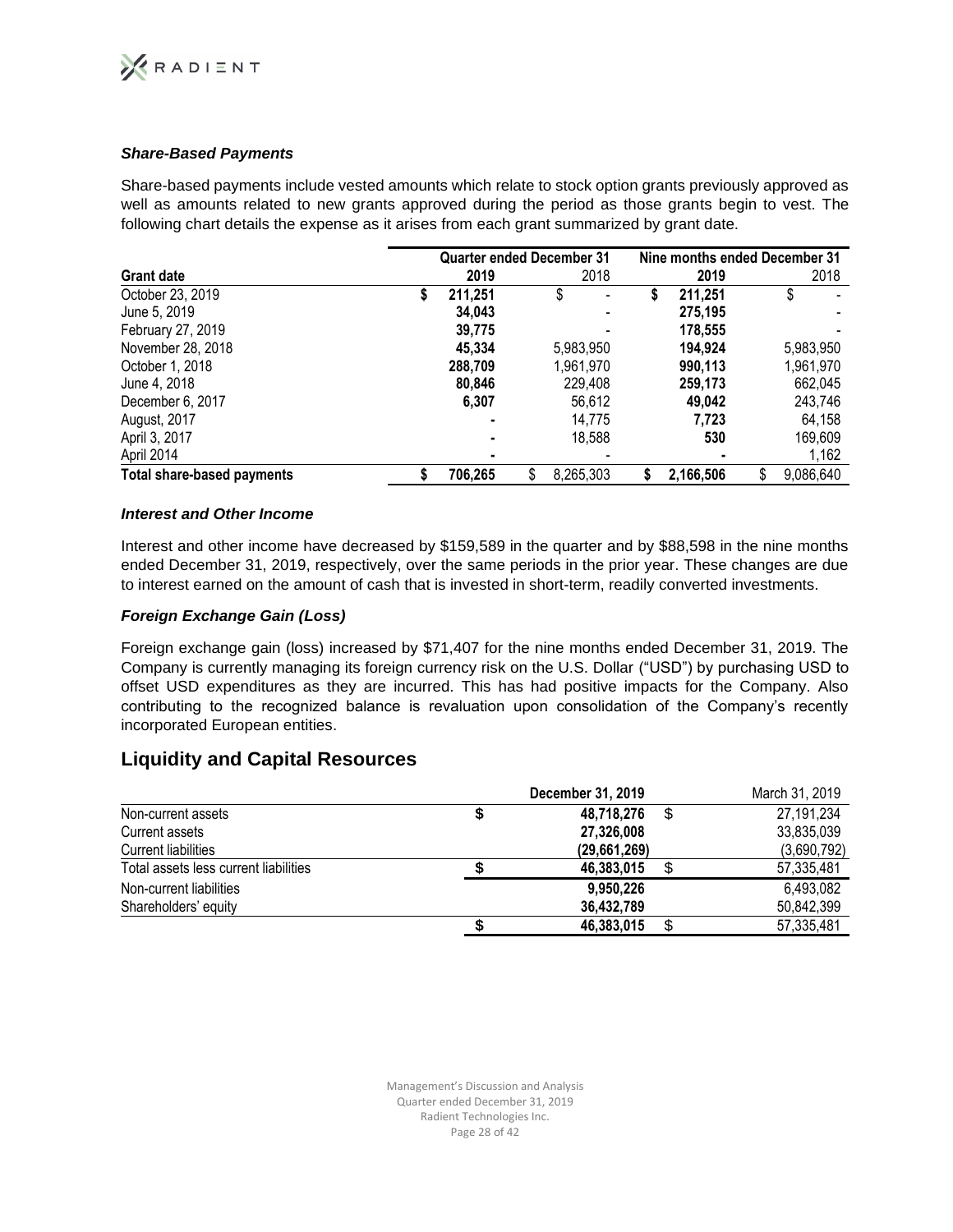

Radient is currently in the process of completing its manufacturing facilities and scaling operationally, both involving substantial cash requirements. The Company's current working capital deficiency and operations that have not yet reached positive cashflow, requires additional financings to complete the manufacturing facitilities and fund operations until operations become cash flow positive.

Radient has identified sources to increase liquidity including potential financings described below:

- Binding Letter of Intent (the "LOI") for a Sale-Leaseback transaction in which 2238501 Alberta Ltd. (the "Purchaser") would purchase from Radient the land and buildings (collectively, the "Land") comprising the Company's Edmonton I, II, and III facilities (the "Transaction"). The purchase price (the "Purchase Price") shall be CAD \$20 million. Upon the closing of this Transaction, the Purchaser will lease the Land back to 1631807 Alberta Ltd. ("163 Alberta"), Radient's wholly owned subsidiary, for a term of 20 years. Prior to the closing of the Transaction, a portion of the total Purchase Price, to be determined at a later date by all involved parties, will be advanced to Radient by the Purchaser in order to complete initial scheduled construction requirements at its Edmonton III facility.
- Total financing package of up to CAD \$15,400,000 through the issuance of up to \$10.4 million of unsecured convertible notes (the "Notes") and up to \$5 million of unsecured debentures (the "Debentures").
- In January and February 2020, the Company received funding pursuant to a loan agreement with Akaura Holdings inc, owned by Harry Kaura, a director of the Company, for a flow through loan from a third-party lender for \$2.5 million of short term financing. The loan bears interest at 21.0% and is due on demand.
- The Company also received non-interest bearing advances of \$75,000 from Francesco Ferlaino and \$65,000 from Denis Taschuk, directors of the Company.

Management believes that the capital sources identified will generate sufficient amounts to meet its commitments, support operations, finance capital expenditures and support growth strategies.

Radient manages its capital structure and makes adjustments to it for market conditions to maintain flexibility while achieving the objectives stated above. To manage the capital structure, Radient may adjust capital spending, issue new shares, issue new debt, repay existing debt or enter into other credit arrangements.

# **Working Capital**

Working capital is current assets less current liabilities. As at December 31, 2019, Radient had a working capital deficit of \$2,335,261, as compared to working capital of surplus \$30,144,247 as at March 31, 2019. The \$32,479,508 decrease in working capital is primarily related to the Company's utilization of cash to fund operations as well as its various expansion projects prior to full scale commercial production and anticipated revenue generation. Working capital is a non-IFRS measure. See "Non-IFRS Measures".

# **Non-Current Assets**

Non-current assets increased by \$21,527,042 as at December 31, 2019, as compared to March 31, 2019, which is attributable to long term prepaids and deposits, lease assets, plant and equipment, intangible assets and current assets as discussed below.

> Management's Discussion and Analysis Quarter ended December 31, 2019 Radient Technologies Inc. Page 29 of 42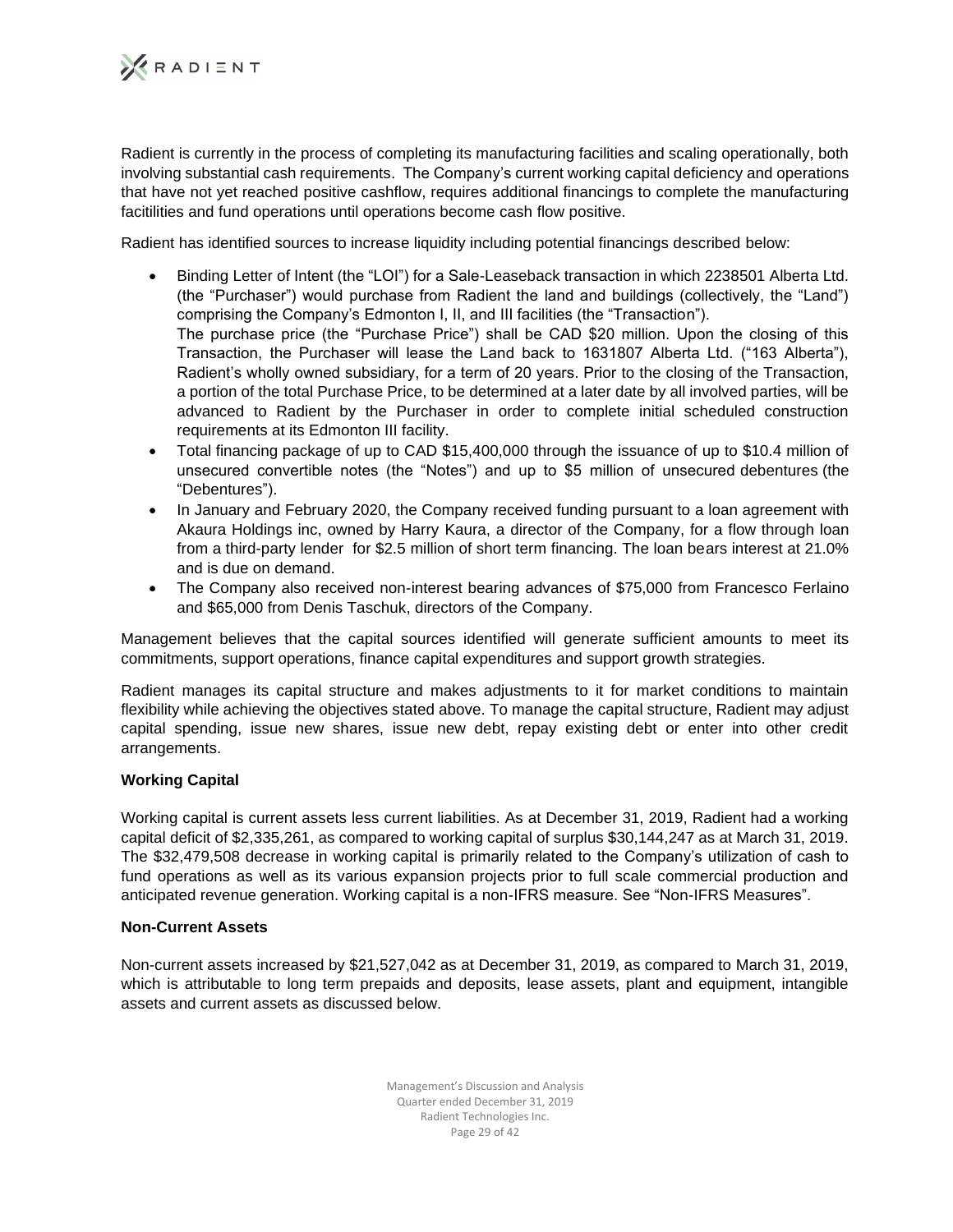

# *Long-Term Prepaids and Deposits*

Long-term prepaids and deposits increased by \$748,850 related to various patent update initiatives. Upon notification of a successful patent application, the associated costs are added to the Company's intangible non-current assets.

### *Lease Assets*

The transition to IFRS 16 resulted in an adjustment to lease assets of \$687,241 and a transfer of assets with a carrying amount of \$425,487 from plant and equipment to lease assets. During the quarter, lease assets with a net book value \$16,626 of lease assets were eliminated as a result of the termination of a lease. Depreciation of \$103,105 for the quarter and \$243,436 for the nine months ended December 31, 2019 was recorded.

### *Plant and Equipment*

Plant and equipment increased by \$19,472,989 from March 31, 2019. The increase is due to \$21,252,403 of additions mostly related to the Company's capital expansion projects, partially offset by the \$425,487 IFRS 16 transitional adjustment to lease assets. Disposals of assets, along with depreciation of \$430,716 for the quarter and \$1,253,732 for the nine months ended December 31, 2019, also offset the increase in plant and equipment.

### *Intangible Assets*

Intangible assets increased by \$57,936 from March 31, 2019, predominantly due to additions of computer software offset by depreciation.

# **Current Assets**

Current assets decreased by \$6,509,031 as at December 31, 2019 as compared to March 31, 2019, with notable variances in cash, accounts receivable, prepaids and deposits and inventories as discussed below:

#### *Cash*

The Company's cash balance decreased by \$31,200,119 due to cash requirements for operating activities of \$22,896,374, cash purchases of plant and equipment of \$10,527,958, patent initiatives of \$704,570, investment in intangible assets of \$159,052, interest and pay-out penalties of \$536,150, financing costs paid on new long-term debt of \$350,249, repayment of lease liabilities \$207,235 and \$5,688,583 for the repayment of long-term debt and restrictions on cash of \$199,995. The decrease was partly offset by proceeds received from the exercise of warrants of \$979,174, \$101,520 from the exercise of stock options, interest received of \$200,378, proceeds from long-term debt of \$8,697,500 and \$100,195 from the disposal of plant and equipment.

#### *Accounts Receivable*

Accounts receivable increased by \$2,161,577 at December 31, 2019 compared to March 31, 2019. Contributing to this increase are outstanding receivables from clients of \$1,686,808 and substantially higher GST refunds related to the construction of the Edmonton III manufacturing facility as well as higher trade receivables.

> Management's Discussion and Analysis Quarter ended December 31, 2019 Radient Technologies Inc. Page 30 of 42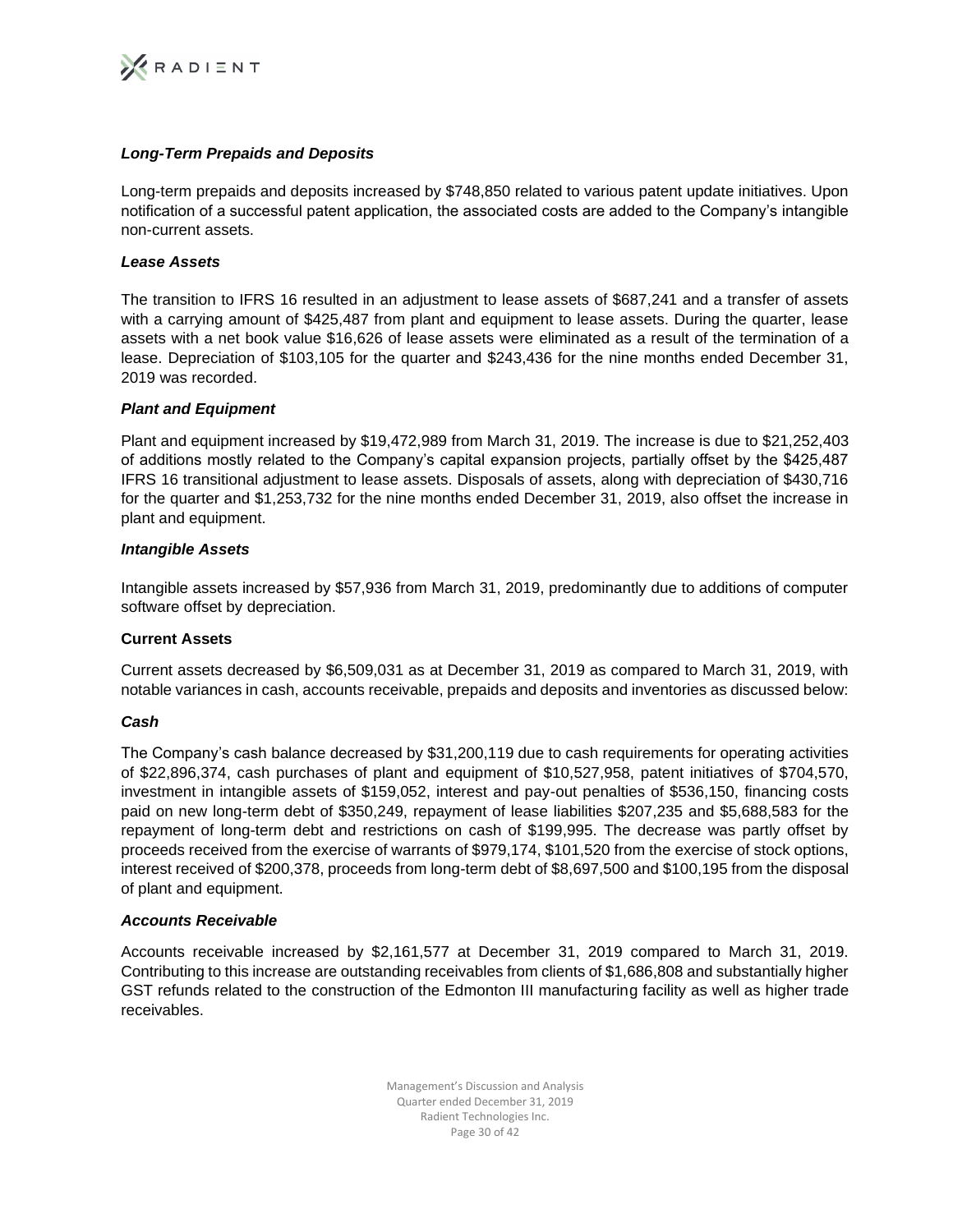

# *Prepaids and Deposits*

The increase in prepaids and deposits as compared to March 31, 2019 is \$543,411. The increase is primarily due to a number of annual costs which have been renewed (e.g. insurance).

# *Inventories*

Inventories increased by \$21,786,105 from March 31, 2019. The majority of the increase is due to the procurement of dried cannabis biomass for the extraction of cannabinoids.

# **Current Liabilities**

Current liabilities increased by \$25,970,477 compared to the balance as at March 31, 2019. This increase is predominantly driven by:

- the Company's procurement of dried cannabis biomass which represents an amount owing of \$9,571,157 (including GST) as at December 31, 2019;
- additional payables of \$10,499,831 related to the Company's capital expansion projects;
- the current portion of lease liabilities due to the adoption of IFRS 16 which represents an increased current liability of \$369,116;
- the increase of \$250,943 in the current portion of long-term debt which is due to the extinguishment of the existing Moskowitz mortgage and recognition of the remaining deferred financing charges as a loss on extinguishment of debt as well as the addition of the Amended Mortgage's fees which are repayable monthly commencing August 1, 2019 through to February 1, 2021; and
- the recognition of \$1,800,000 in contract liabilities related to consideration received for manufactured products where the product was not yet transferred to the customer as at December 31, 2019.

# **Non-Current Liabilities**

The adoption of IFRS 16 results in an increase in lease liabilities of \$687,241 which would previously have been expensed as operating leases. Also contributing to the increase in non-current liabilities is the extinguishment of the previous Moskowitz mortgage and the addition of the new Amended Mortgage which accounts for the majority of the \$3,457,144 increase in long-term debt.

# **Shareholders' Equity**

Shareholders' equity decreased by \$14,409,610 as compared to the balance as at March 31, 2019. This is primarily due to the recognition of a net loss of \$18,671,342 for the period ended December 31, 2019. The decrease was partly offset by share-based payments of \$2,166,506, the exercise of 3,596,848 warrants for total proceeds of \$979,174, the exercise of 147,000 options for total proceeds of \$101,520, an issuance of 1,194,374 common shares related to shares issued for \$924,037 worth of services rendered and an issuance of 213,364 common shares related to shares issued for \$99,215 worth of debt repayment.

> Management's Discussion and Analysis Quarter ended December 31, 2019 Radient Technologies Inc. Page 31 of 42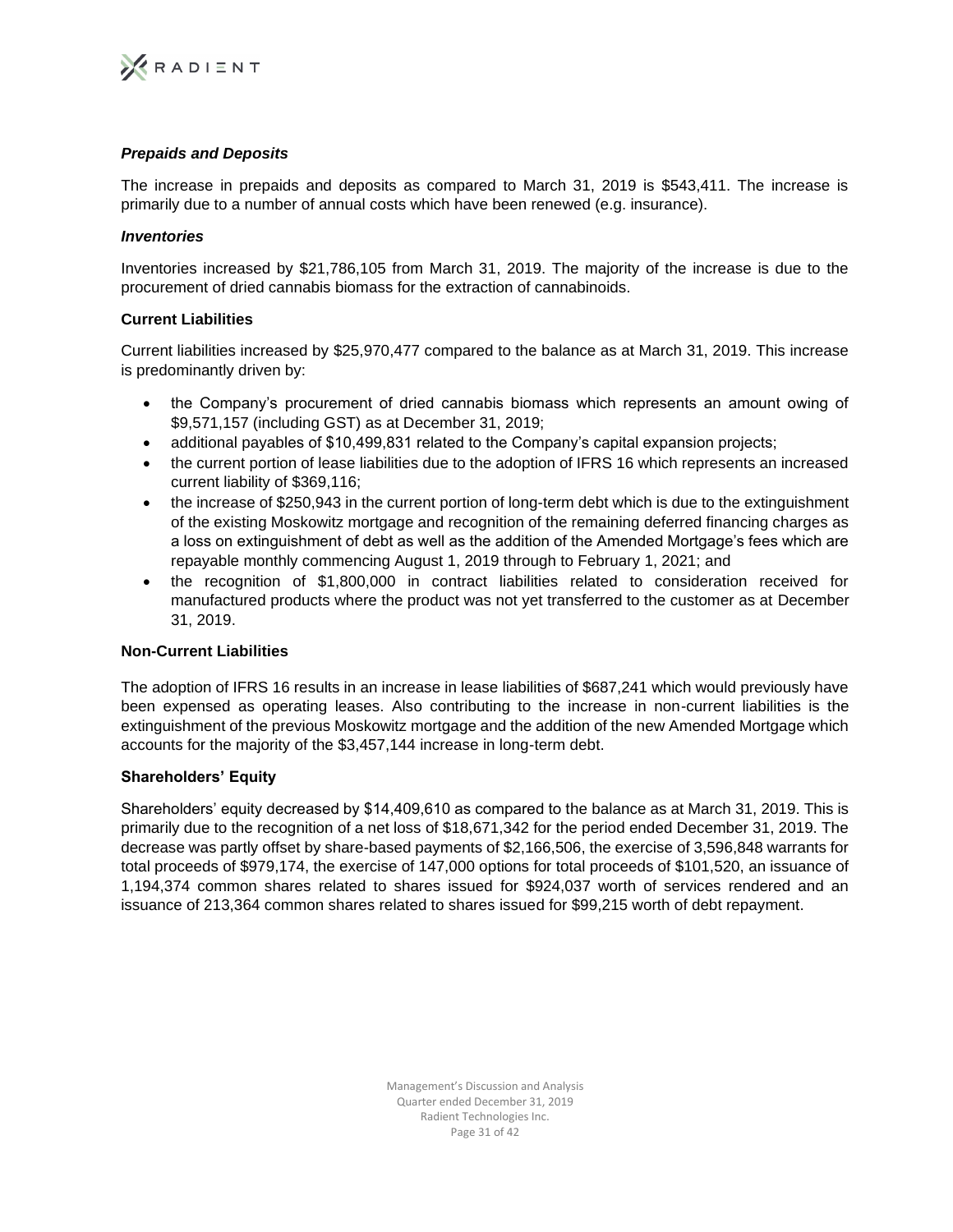

# **Contingencies and Commitments**

The Company has entered into various non-cancellable commitments with contract terms ranging between one and five years as follows:

|                                               |   | December 31,<br>2019 | March 31,<br>2019 |
|-----------------------------------------------|---|----------------------|-------------------|
| Capital expansion projects                    | S | 3.223.805            | 16,098,096        |
| Leases not yet commenced                      |   | 1,643,056            | 130,500           |
| Variable lease payments for lease liabilities |   | 405.980              | 430.610           |
| Network services contracts                    |   | 219.757              | 263,678           |
| Short-term lease commitments for rental space |   | 69.831               | 387.795           |
| Purchase and retrofitting of equipment        |   | 194.719              | 178.059           |
| Maintenance contracts                         |   | 34.649               | 74,190            |
|                                               |   | 5,791,797            | 17,562,928        |

# **Related Party Transactions**

The Company's related parties are its Board and key management personnel (President and Chief Executive Officer – Denis Taschuk (CEO), Chief Operating Officer – Mike Cabigon (COO), Chief Financial Officer – Prakash Hariharan (CFO) and Chief Technology Officer – Steven Splinter (CTO) as well as any companies controlled by key management personnel or directors). Transactions conducted with related parties took place in the normal course of operations and are measured at the amount of consideration established and agreed to by the related parties.

Balances and transactions between the Company and its subsidiaries, which are related parties, have been eliminated on consolidation.

Details of the related party transactions follow:

# **Key Management Personnel and Director Remuneration**

The remuneration of directors and key management personnel follows:

|                                     | 2019              | Three months ended December 31<br>2018 |                  | 2019              | Nine months ended December 31<br>2018 |                   |
|-------------------------------------|-------------------|----------------------------------------|------------------|-------------------|---------------------------------------|-------------------|
| Compensation<br>Short-term benefits | 244.425<br>12.133 |                                        | 230.375<br>6.435 | 735.907<br>36,397 |                                       | 684.375<br>18.805 |
| Share-based compensation            | 290,880           |                                        | 5.885.834        | 1,007,390         |                                       | 6,052,951         |
|                                     | 547.438           |                                        | 6.122.644        | 1,779,694         |                                       | 6,756,131         |

Compensation includes key management salaries, consulting fees and director's fees.

As at December 31, 2019, \$114,294 (March 31, 2019 - \$109,804) was included in accounts payable and accrued expenses for amounts owing to key management personnel, directors and companies controlled by key management personnel or directors.

> Management's Discussion and Analysis Quarter ended December 31, 2019 Radient Technologies Inc. Page 32 of 42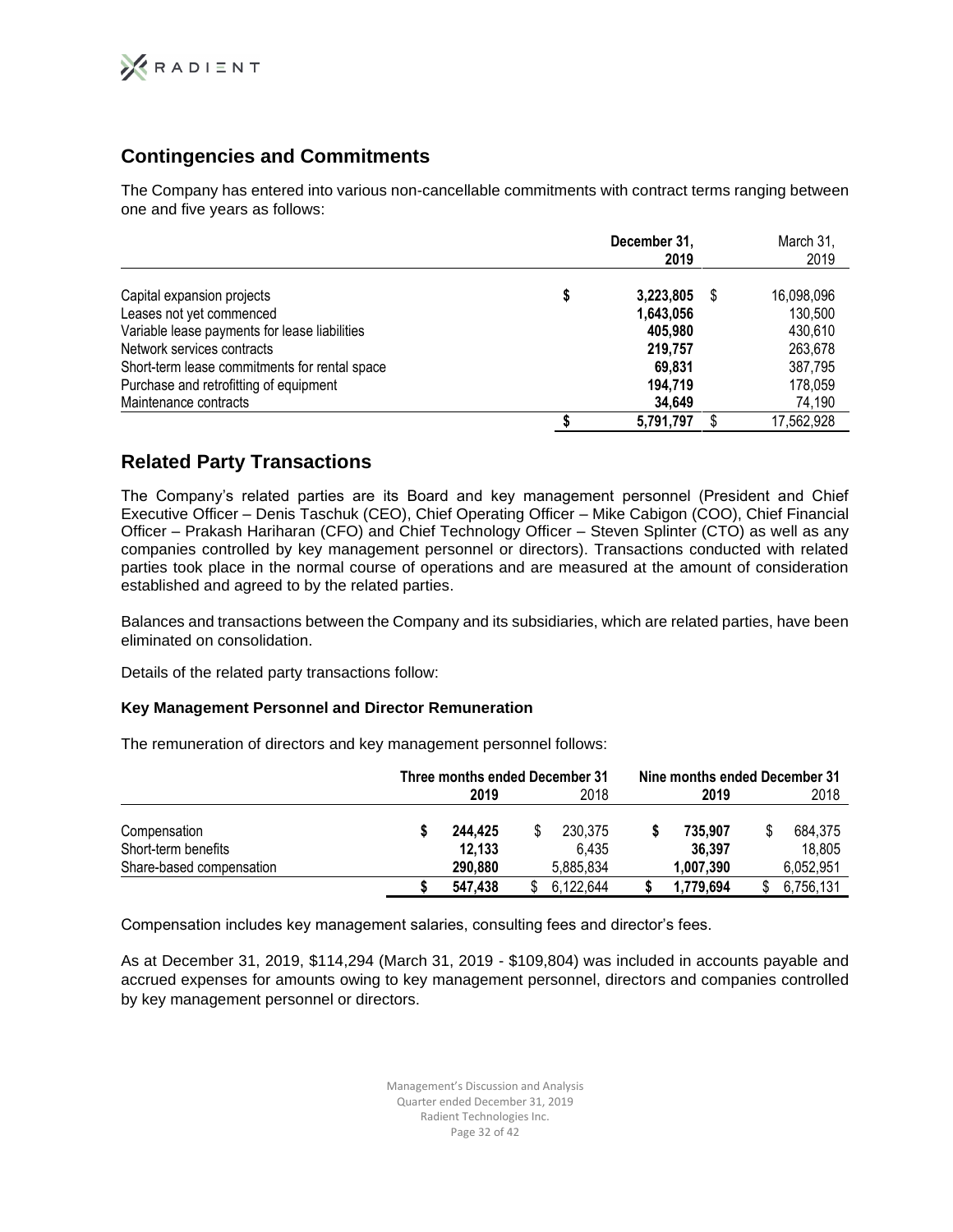

# **Equity Transactions**

# *During the nine months ended December 31, 2019*

A director and a key management personnel exercised 500,000 warrants for total gross proceeds of \$125,000.

# *During the year ended March 31, 2019*

Pursuant to the private placement that closed on July 31, 2018, a key management personnel and two directors participated directly or indirectly in the placement for total proceeds of \$1,309,920. These officers and directors included Francesco Ferlaino (\$600,000), Jan Petzel (\$660,000) and the CEO (\$49,920).

625,000 common shares were issued to a director and a key management personnel of the Company for warrants exercised for total proceeds of \$312,500. \$62,500 was received from the CEO and \$250,000 from Francesco Ferlaino, a director of the Company.

# **Services Provided**

# *During the nine months ended December 31, 2019*

Akaura Holdings Inc., owned by Harry Kaura, a director of the Company, received \$54,516 for the three months and \$165,979 for the nine months ended for rental lease payments and operating costs associated with the rental of a warehouse required by the Company.

### *During the nine months ended December 31, 2018*

A property management company owned by a director received \$39,625 for the three and nine months ended for rental lease payments and operating costs associated with the rental of a warehouse required by the Company. Further, a construction company owned by a director received \$95,000 for the three and nine months ended for site clearing and preparation services related to the Company's Edmonton capital expansion

> Management's Discussion and Analysis Quarter ended December 31, 2019 Radient Technologies Inc. Page 33 of 42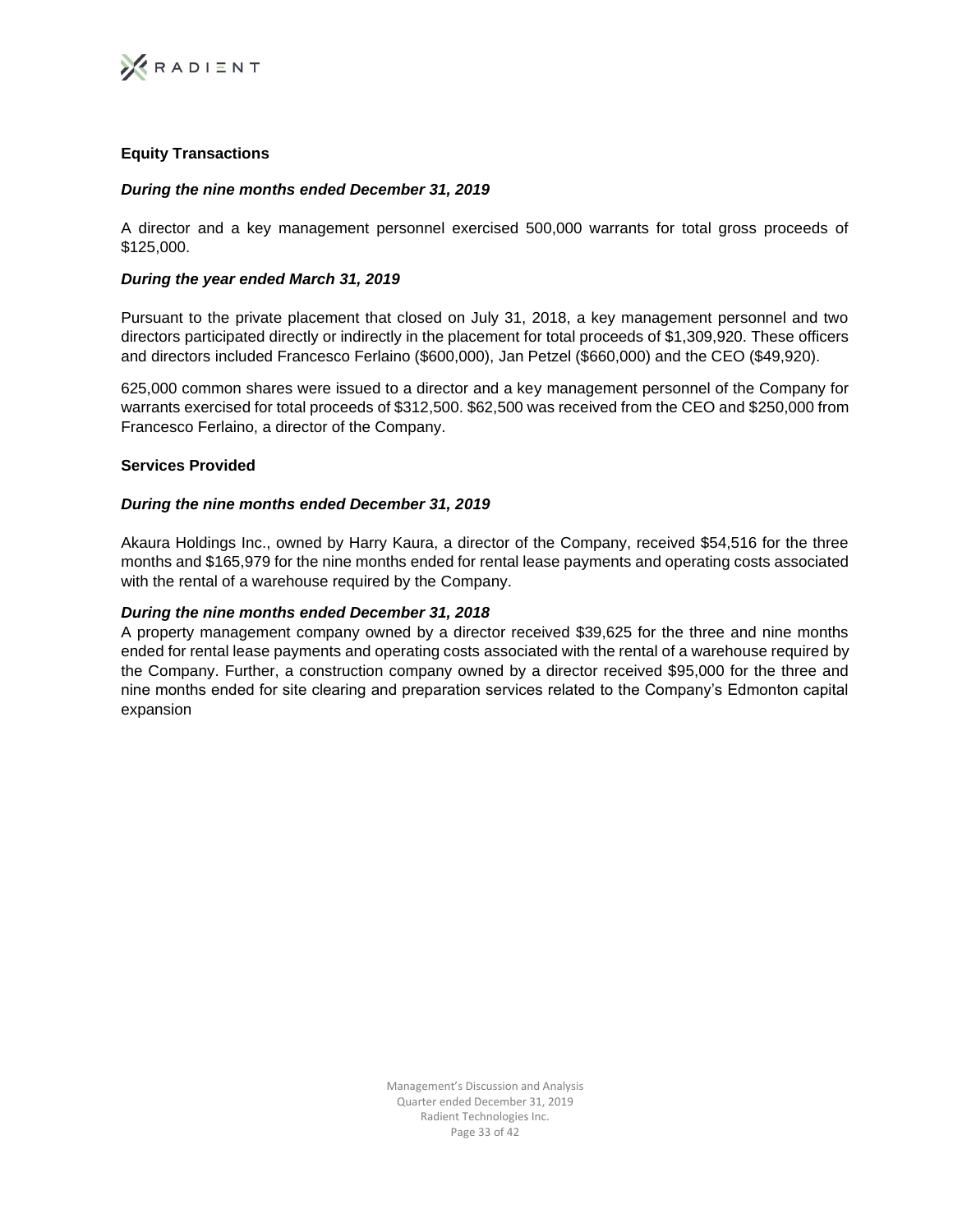

# **New Accounting Standard**

Effective April 1, 2019 the Company adopted IFRS 16 using the modified retrospective approach and did not restate comparative information. Comparative information is still reported under IAS 17 *Leases* ("IAS 17") and IFRIC 4 *Determining Whether an Arrangement Contains a Lease* ("IFRIC 4").

IFRS 16 eliminates the classification of leases as either operating or finance leases and requires the recognition of assets and liabilities for all leases unless the lease term is twelve months or less or the underlying asset has a low value. The lease asset will be depreciated over the term of the lease with depreciation expense included in the income statement. The lease liability will result in interest expense being recorded in the income statement.

On initial adoption, the Company has adopted the following practical expedients permitted under the standard:

- applied the recognition exemption for short-term leases (less than twelve months) and leases for which the underlying asset is of low value. These continue to be recognized as operating expenses on a straight-line basis over the lease term;
- grandfathered at the date of initial adoption, previous assessments of whether a contract was or contained a lease under IAS 17 and IFRIC 4;
- excluded initial direct costs from the measurement of the lease asset at the date of initial application;
- used the Company's previous assessments under IAS 37 *Provisions, Contingent Liabilities and Contingent Assets for onerous contracts*, instead of reassessing the leased assets for impairment on April 1, 2019; and
- the Company elected to measure the lease asset at an amount equal to the lease liability adjusted for any prepaid or accrued lease payment that existed at the date of transition.

Leases previously classified as operating leases under IAS 17 with a lease term greater than twelve months are recognized as lease assets and lease liabilities. This increased the amount of total assets by \$687,241 and total liabilities by \$687,241 as at April 1, 2019. There was no impact to the Company's opening retained earnings. On transition to IFRS 16 the weighted average incremental borrowing rate applied to the lease liability recognized under IFRS 16 was 5.41%.

The following is a reconciliation of total operating lease commitments and finance lease obligations disclosed in the Company's March 31, 2019 annual consolidated financial statements to the lease liabilities recognized as at April 1, 2019:

| Total operating lease commitments disclosed as at March 31, 2019 | 1.624.628  |
|------------------------------------------------------------------|------------|
| Leases with remaining lease terms of less than 12 months         | (387, 795) |
| Variable lease payments not recognized                           | (442, 826) |
| Operating lease commitments before discounting                   | 794.007    |
| Discounted using incremental borrowing rate                      | (106, 766) |
| Total lease liability recognized on transition to IFRS 16        | 687,241    |

Management's Discussion and Analysis Quarter ended December 31, 2019 Radient Technologies Inc. Page 34 of 42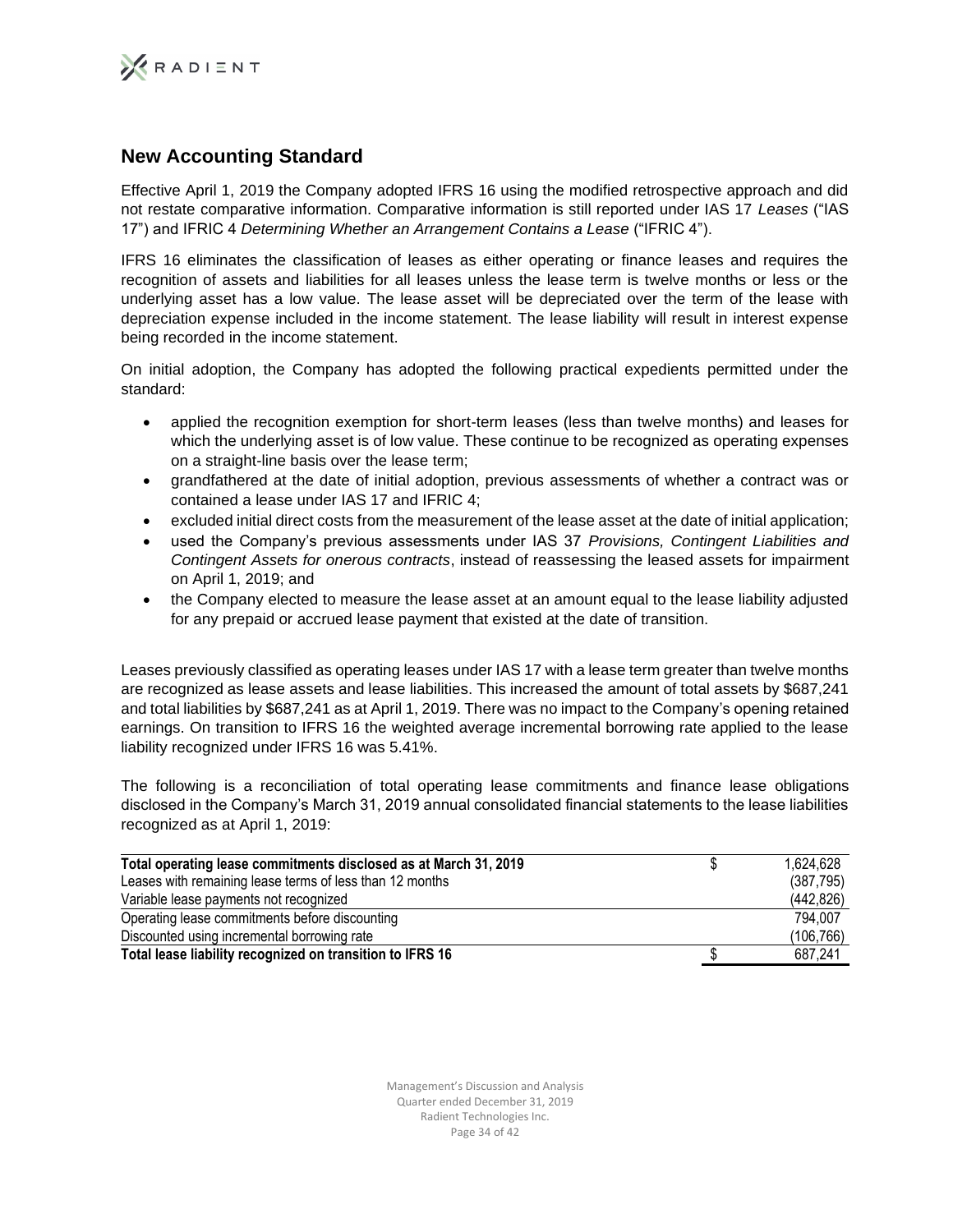

The application of IFRS 16 requires significant judgments and estimations to be made. Areas that require judgment include identifying whether a contract (or part of a contract) includes a lease, determining whether it is reasonably certain that an extension or termination option will be exercised, determining whether variable payments are in substance fixed, establishing whether there are multiple leases in an arrangement and, for certain leases, determining the stand-alone selling price for lease and non-lease components. Other sources of estimation uncertainty in the application of IFRS 16 include estimating the lease term, determining the appropriate discount rate to apply to lease payments and assessing whether a right-of use asset is impaired.

# **Financial Instruments and Related Risk**

Cash, accounts receivable and deposits are classified as financial assets at amortized cost. Financial assets are measured at amortized cost using the effective interest method, less any impairment losses.

Accounts payable and accrued liabilities approximate their carrying amount due to their short-term nature. The fair value of lease liabilities and long-term debt are classified as financial liabilities for valuation purposes under IFRS 9. Financial liabilities are measured initially at fair value and subsequently at amortized cost using the effective interest method.

The Company has exposure to credit, interest rate, liquidity and foreign exchange risk as follows:

# **Credit Risk**

Credit risk is the risk that the counterparty to a financial asset will default, resulting in the Company incurring a financial loss. The Company is exposed to credit risk on its cash, accounts receivable and advances to related company to a maximum of the carrying value of the items at the reporting date.

The Company mitigates its exposure to credit risk related to its cash by holding funds with reputable financial institutions.

The Company's trade receivables are monitored on an ongoing basis for impairment. During the years ended March 31, 2019 and 2018, the Company assessed that a receivable from its subtenant was impaired and an allowance for the impairment was made in each year. During the year ended March 31, 2019 the allowance for doubtful debts balance was written off.

As at December 31, 2019, the Company had \$1,686,808 (March 31 - nil) of trade accounts receivable balances. Credit risk is limited with respect to trade accounts receivable, as the outstanding balance at December 31, 2019 is with a client that is a well-established publically traded company and the Company has experienced 100% collection on invoices issued to them. GST of \$459,755 (March 31, 2019 - \$157,287) and VAT of \$174,935 (March 31, 2019 - \$ nil) comprises the majority of the other receivables balance of \$673,905 as at December 31, 2019 (March 31, 2019 - \$199,137) and is consistently received subsequent to filing of applicable returns.

> Management's Discussion and Analysis Quarter ended December 31, 2019 Radient Technologies Inc. Page 35 of 42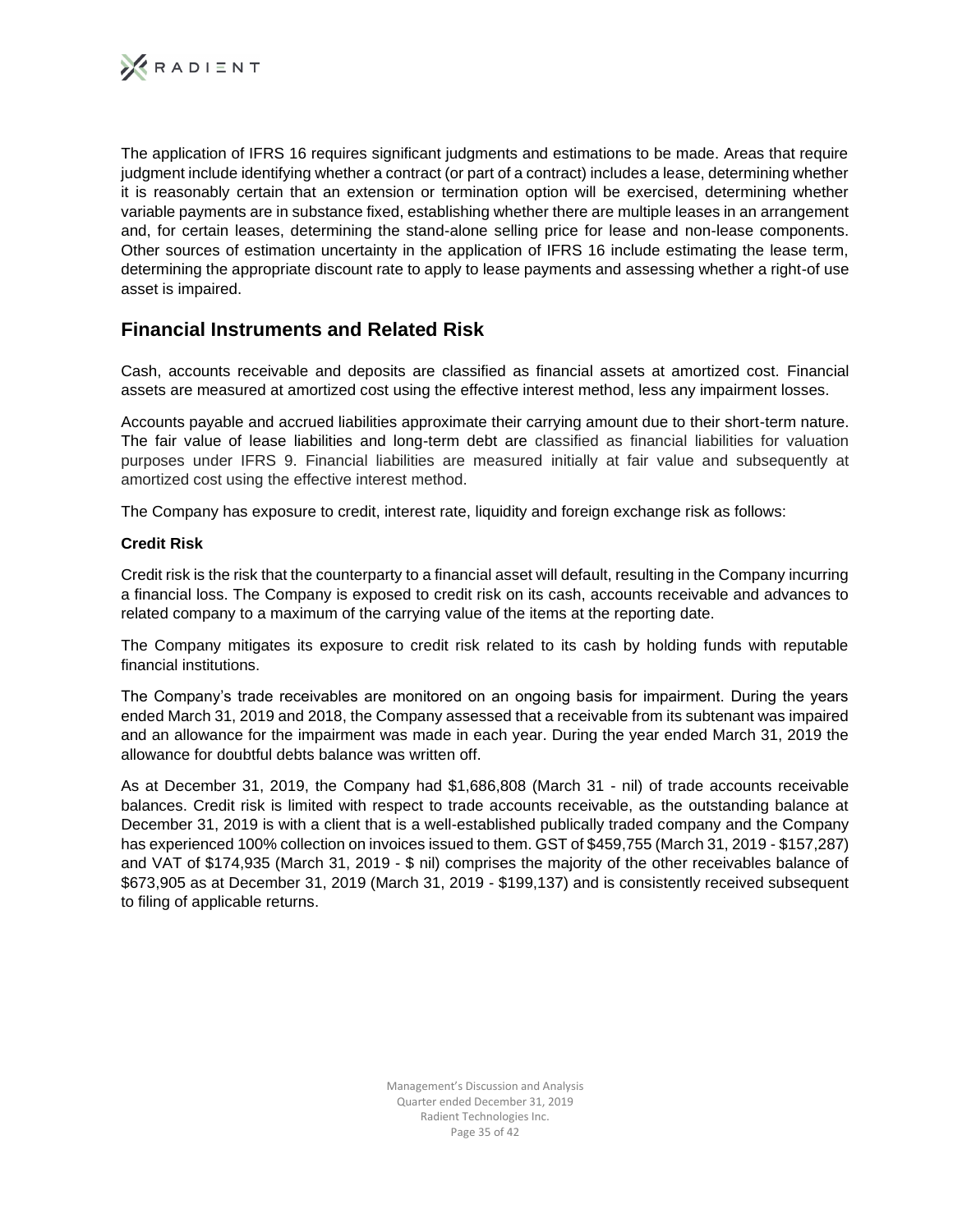

# **Interest Rate Risk**

Interest rate risk is the risk that the value of a financial instrument will fluctuate because of changes in market interest rates. The Company has interest rate risk in respect of its variable rate long-term debt.

For the period ended December 31, 2019, the increase or decrease in annual net income for each one percent change in interest rate on the variable rate long-term debt would amount to \$96,024 (March 31, 2019 - \$61,972).

### **Liquidity Risk**

Liquidity risk is the risk that the Company will encounter difficulties in meeting its financial obligations.

The Company manages its liquidity risk by forecasting cash flow requirements for its planned development, production and corporate activities and anticipating investing and financing activities. Management and the Board are actively involved in the review, planning and approval of annual budgets and significant expenditures and commitments.

The Company could encounter difficulty in meeting its financial obligations if certain risks were to occur. See the Risk Factors section of this MD&A for additional related discussion and details. The Company's contractual liabilities and obligations are as follows:

|                                   | <1 year          |    | 1 to 3 years | 4 to 5 years  | >5 years      | Total            |
|-----------------------------------|------------------|----|--------------|---------------|---------------|------------------|
| Accounts payable and accrued      |                  |    |              |               |               |                  |
| liabilities                       | \$<br>17,481,545 | S  |              | \$            | \$<br>$\sim$  | \$<br>17,481,545 |
| Facility construction liabilities | 9,690,341        |    |              |               |               | 9,690,341        |
| Long-term debt                    | 1,126,950        |    | 9,510,223    | 199,709       | 306,529       | 11,143,411       |
| Lease liabilities                 | 411,038          |    | 467,820      | 256,526       |               | 1,135,384        |
| Balance December 31, 2019         | 28,709,874       |    | 9,978,043    | 456,235       | 306,529       | 39,450,681       |
| Accounts payable and accrued      |                  |    |              |               |               |                  |
| liabilities                       | \$<br>3,126,254  | \$ |              | \$            | \$            | \$<br>3,126,254  |
| Facility construction liabilities | 396,574          |    |              |               |               | 396,574          |
| Long-term debt                    | 733,950          |    | 6,219,412    | 222,982       | 376,939       | 7,553,283        |
| Lease liabilities                 | 105,394          |    | 91,053       |               |               | 196,447          |
| Balance March 31, 2019            | \$<br>4,362,172  |    | 6,310,465    | \$<br>222,982 | \$<br>376,939 | \$<br>11,272,558 |
|                                   |                  |    |              |               |               |                  |

The contractual liabilities and obligations included in the tables above include both principal and interest cash flows.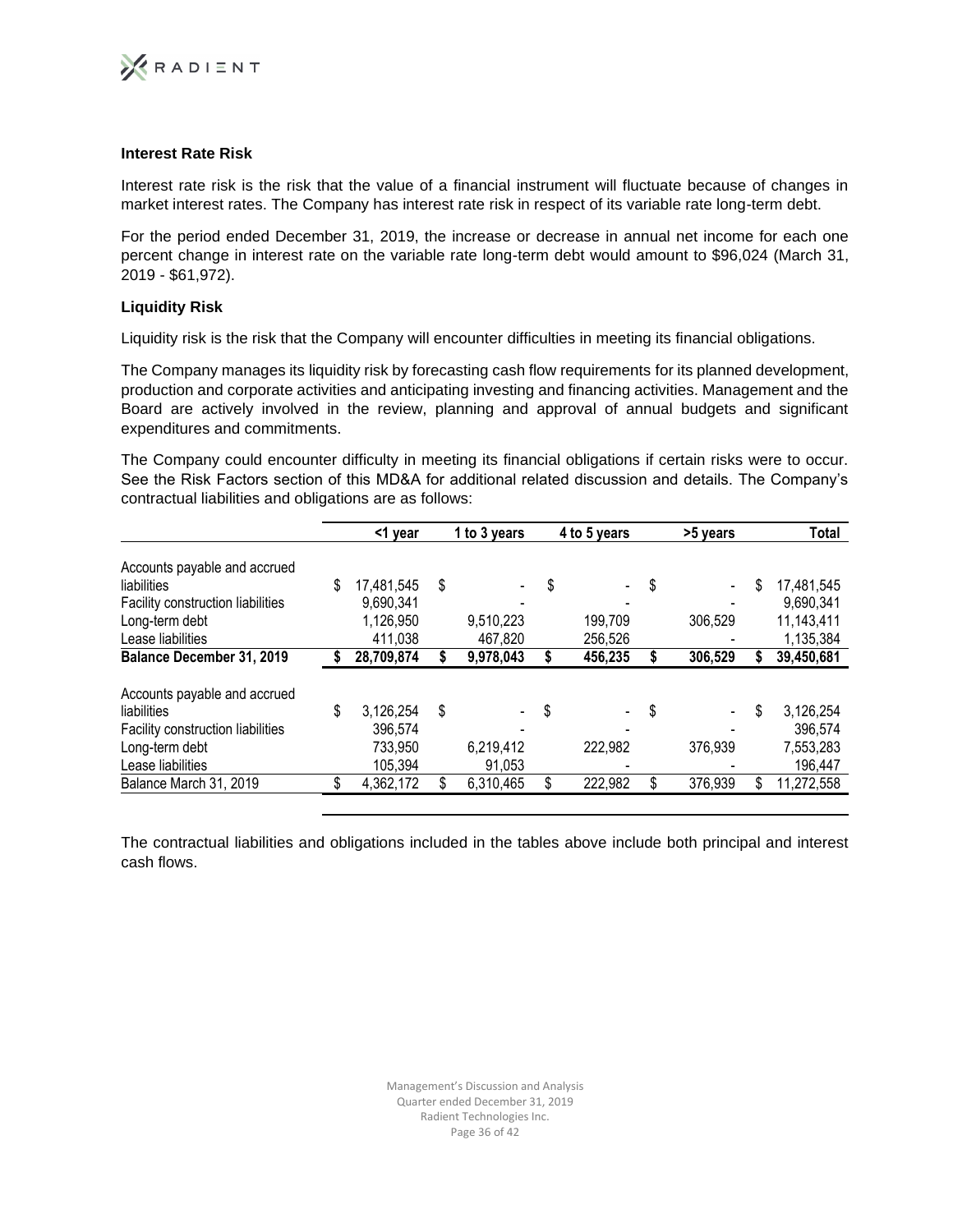

# **Foreign Exchange Risk**

Foreign exchange risk is the risk that the value of a financial instrument will fluctuate due to changes in foreign exchange rates.

The Company operates on an international basis and is subject to foreign exchange risk related to financial assets and liabilities denominated in a foreign currency. The Company's objective with respect to foreign exchange risk, is to minimize the impact of the volatility where possible, through effective cash flow management. The following table provides an indication of the Company's exposure to changes in the value of foreign currencies relative to the Canadian dollar as at December 31, 2019. The analysis is based on financial assets and liabilities denominated in USD, Euro ("EUR") and British Pound ("GBP").

|                                          | <b>USD</b>    | <b>EUR</b>   | <b>GBP</b> |
|------------------------------------------|---------------|--------------|------------|
| Cash                                     | \$<br>172,237 | \$<br>22,402 | \$         |
| Accounts receivable                      |               | 118,871      |            |
| Prepaids and deposits                    |               | 105,020      |            |
| Accounts payable and accrued liabilities | (928,516)     | (1,279,077)  | (139, 961) |
| Net balance sheet exposure               | (756,279)     | (1,032,783)  | (139, 961) |
| Translation rate at December 31, 2019    | 1.3206        | 1.4730       | 1.7283     |
| Net income impact of a 10% rate change   | 99,870        | 152.127      | 24,190     |

The estimated net income impact of a 10% rate change assumes other variables remain unchanged. The timing and volume of foreign currency denominated transactions as well as the timing of their settlement could impact the sensitivity analysis.

# **Risk Factors**

Readers are cautioned that the following is a summary only of certain risk factors and is not exhaustive and is qualified in its entirety by reference to and must be read in conjunction with the additional information on these and other factors that could affect the Company's operations and financial results that may be accessed through the Company's profile on SEDAR (www.sedar.com), including Radient's AIF and Annual MD&A.

# **Financial History and Capital Requirements**

The Company has incurred significant losses and generated no significant revenues in its recent history. The Company had a cumulative deficit of \$108,537,012 as of December 31, 2019 and Radient currently has a working capital deficiency of \$2,335,261. The continued operation of the Company will be dependent upon its ability to generate operating revenues and to procure additional financing. There can be no assurance that additional financing, including offerings of Notes or Debentures, can be obtained on terms favourable to Radient or on any terms. Failure to raise the necessary funds in a timely fashion may also limit Radient's ability to move its programs forward in a timely and satisfactory manner, or cause it to abandon the programs or force it to pursue alternative strategic options; any of which would harm its business, financial condition and results of operations, or affect its ability to continue operating.

> Management's Discussion and Analysis Quarter ended December 31, 2019 Radient Technologies Inc. Page 37 of 42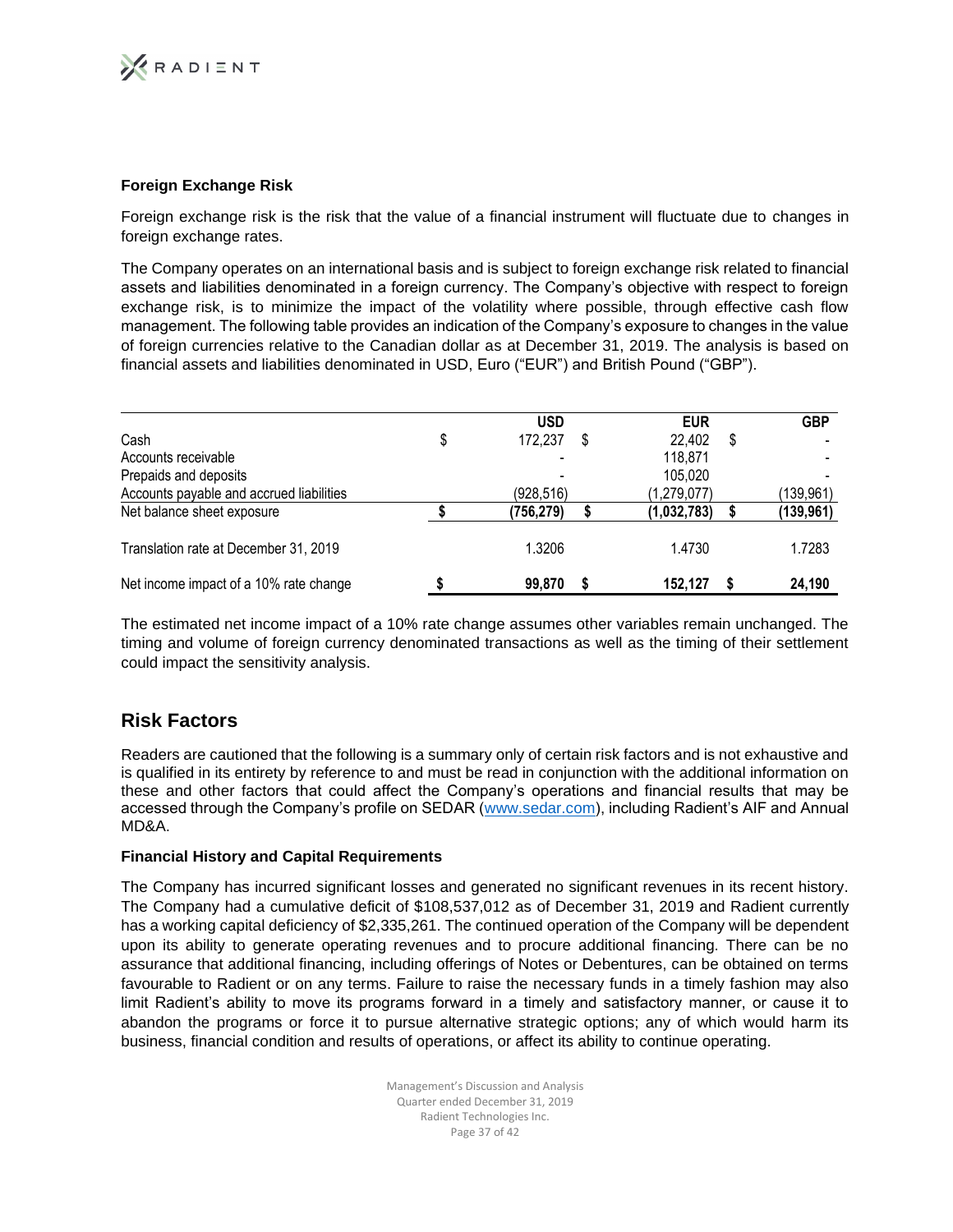

# **Realizing Growth Targets**

Radient's ability to meet projected production targets, and its ability to increase production capacity as planned, may be affected by a number of factors, including plant design errors, non-performance by third party contractors, increases in material or labor costs, construction performance falling below expectations, contractor or operator errors, breakdowns, aging or failure of equipment or processes, labor disputes, as well as the potential impacts of major incidents or catastrophic events on its facility, such as fires, explosions or storms. Should Radient's production not meet its projections, and if it cannot increase production capacity as planned, there could be a material adverse effect on its business, results of operations and financial condition.

# **Global Political and Economic Instability**

The Company could be affected by political or economic instability in the jurisdictions where it expands and/or operates. The risks include, but are not limited to, terrorism, military repression, extreme fluctuations in currency exchange rates and high rates of inflation. Changes in the relevant regulatory environments or shifts in political attitude in countries in which the Company operates may adversely affect its business. Operations could be affected to varying degrees by government regulation with respect to restrictions on production, distribution, price controls, income taxes, expropriation of property, maintenance of assets, environment regulation and land use, among other things. The effect of these factors cannot be accurately predicted.

# **Expanding Operations Outside Canada**

As Radient continues to pursue operations and opportunities in foreign jurisdictions, there may be new or unexpected risks or significantly increased exposure to one or more existing risk factors including economic instability, changes in laws and regulations and the effects of additional competition. These factors may limit the Company's ability to successfully expand its operations and may have a material adverse effect on its business, financial condition and results of operations.

# **Expansion Efforts May Not Be Successful**

There is no guarantee that the Company's intentions to expand and construct additional production capacity in Canada and abroad and to expand the Company's marketing and sales efforts will be completed in a timely manner or at all. Failure to successfully execute Radient's expansion strategy (including receiving applicable regulatory approvals and permits) could adversely affect the Company's business, financial condition and results of operations and may result in failure to meet anticipated or future demand for the Company's products and services, when and if that demand arises.

In addition, the construction of Edmonton III and the proposed German manufacturing facility are subject to various potential problems and uncertainties, and may be delayed or adversely affected by a number of factors beyond the Company's control, including regulatory approvals, permits, delays in the delivery or installation of equipment, difficulties in integrating new equipment with existing components, shortages in materials or labour, defects in design or construction, diversion of management resources, insufficient funding or other resource constraints. Moreover, actual costs for construction may exceed budgets. As a result of construction delays, cost overruns, changes in market circumstances or other factors, the Company may not be able to achieve the intended economic benefits from the construction of the new facilities which, in turn, may materially and adversely affect its business, prospects, financial condition and results of operations.

> Management's Discussion and Analysis Quarter ended December 31, 2019 Radient Technologies Inc. Page 38 of 42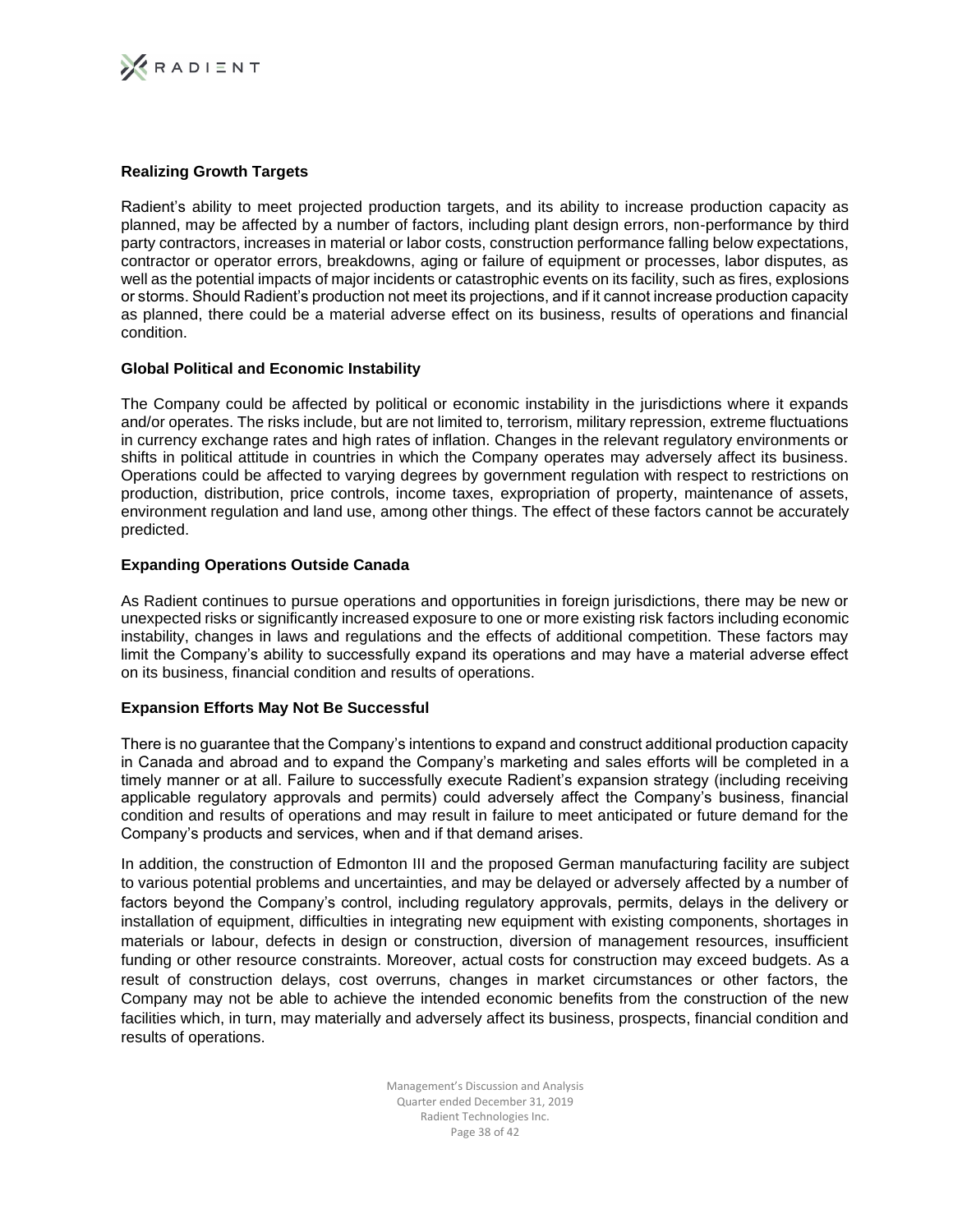

# **Inability to Meet Customer Requirements**

In a manufacturing environment, products may be subject to return, for a variety of reasons, including defects, such as contamination, unintended interactions with other substances, inappropriate packing causing spoilage and other reasons. If any of the products processed by Radient are returned due to alleged defects or for any other reason, the Company could incur unexpected expenses of recall and re-processing and any legal proceedings that may arise in connection with such recall and re-processing. Significant sales could be lost and the Company may be unable to replace those sales at an acceptable margin or at all. Although the Company has detailed procedures in place for testing incoming product as well as finished products, there can be no assurance that any quality, potency or contamination problems will be detected in time to avoid unforeseen returns, regulatory action or lawsuits, whether frivolous or otherwise. Recalls or returns could affect the Company's reputation and decrease demand for Radient's products resulting in material adverse effects on the business, financial condition and results of operations. Further issues of this nature may lead to increased scrutiny of the Company's operations by Health Canada or other regulatory agencies, requiring further management attention, increased compliance costs and potential legal fees, fines, penalties and other expenses and sanctions.

# **Product Liability**

As a manufacturer of products designed to be inhaled or ingested by humans, the Company faces inherent risk of exposure to product liability claims, regulatory action and potential litigation if its manufacturing process is alleged to have caused significant loss or injury. In addition, manufacture and ultimate sale of cannabis end-user products involves the risk of injury to consumers due to tampering by unauthorized third parties or product contamination. Previously unknown adverse reactions resulting from human consumption of cannabis products along or in combination with other medications or substances may occur. Product liability claims or regulatory action against the Company could result in increased costs, may affect the Company's reputation and could have a material adverse effect on Radient's business, financial condition and results of operations.

#### **Uninsured or Uninsurable Risks**

Radient may be subject to liability for risks against which it cannot insure or against which it may elect not to insure due to the high cost of insurance premiums or other factors. The payment of any such liabilities would reduce the funds available for normal business activities. Payment of liabilities for which the Company does not carry insurance may have a material adverse effect on Radient's financial position and operations.

#### **Potential Litigation**

The Company may become party to regulatory proceedings, litigation, mediation and/or arbitration from time to time in the ordinary course of business which could adversely affect the business. Monitoring and defending against legal actions, whether or not meritorious, can be time-consuming, divert management's attention and resources and cause significant expenses. While Radient has insurance that may cover the costs and awards of certain types of litigation, the amount of such coverage may not be sufficient. Substantial litigation costs may adversely impact the Company's business, operating results or financial condition.

> Management's Discussion and Analysis Quarter ended December 31, 2019 Radient Technologies Inc. Page 39 of 42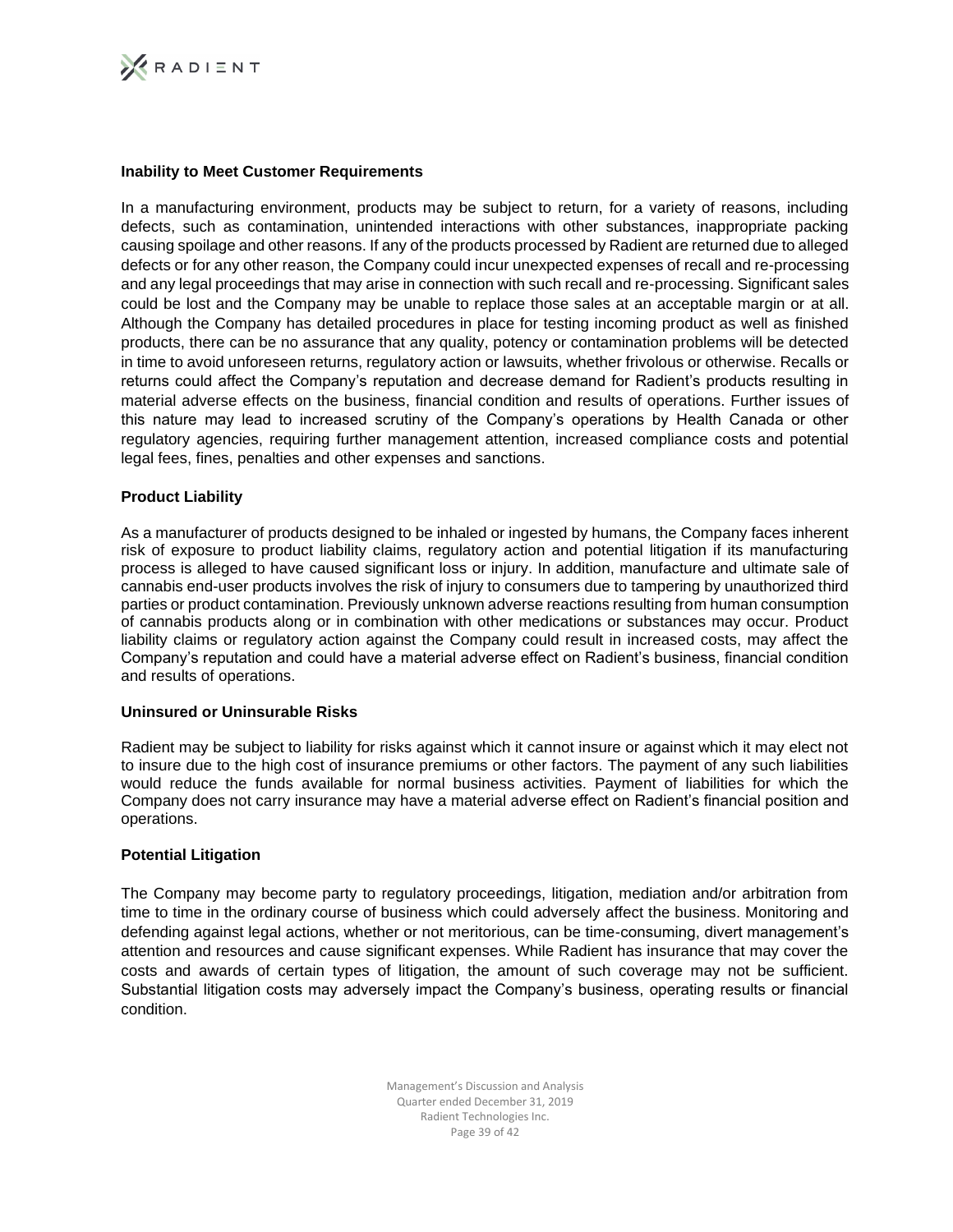

### **Manufacturing Scale Up**

The Company anticipates producing larger individual batch sizes on a continuous or near continuous basis. Commensurate increases in product loss due to contamination, or for any other reason, can expose the Company to increased manufacturing costs. As well, the Company may not be able to replace lost product in a timely manner, at an acceptable margin or at all, in some cases. Running continuous, large scale batches may have a number of implications that the Company has not previously experienced or is not fully of aware of or able to anticipate. The useful life of equipment and/or parts may be much shorter than anticipated with an increased need for replacement. Similarly, there is increased risk of equipment failure at higher inputs. As equipment and parts are highly customized and generally require advance orders with significant lead times, there may be significant delays in receiving the equipment and/or parts from suppliers. Depending on the severity and the impact of continuous use on the Company's equipment and production processes, unplanned shutdowns may be required which would result in production delays. Should the Company be unable to scale up as anticipated, there could be a material adverse effect on the business, results of operations, customer relationships and the financial condition of the Company.

#### **Inventory**

The Company holds cannabis biomass and finished goods in inventory and its inventory has a shelf life. The Company's inventory may reach its expiration and not be sold. Even though on a regular basis, management reviews the amount of inventory on hand, reviews the remaining shelf life, and estimates the time required to manufacture and sell such inventory, write-downs of inventory may still be required. Writedowns in inventory value or losses on inventory purchase commitments depend on various factors, including those related to customer demand, economic and competitive conditions, technological advances or new product introductions by the Company or its customers that vary from its current expectations. Any such write-down of inventory could have a material adverse effect on the Company's business, financial condition, and results of operations.

> Management's Discussion and Analysis Quarter ended December 31, 2019 Radient Technologies Inc. Page 40 of 42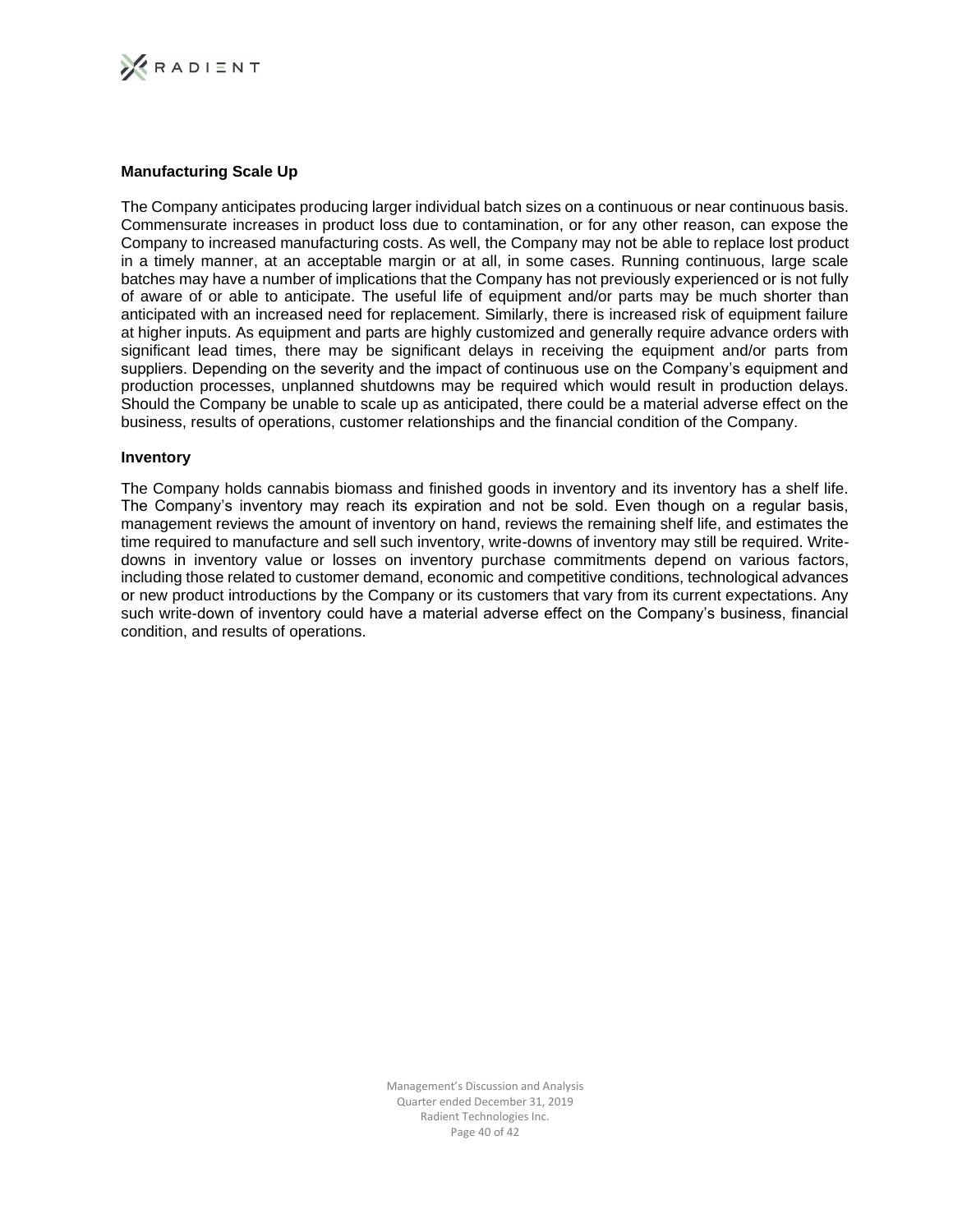

# **Outstanding Share Data**

As at the date of this MD&A, the Company has:

Common shares issued and outstanding: 276,490,807

Fully diluted common share capital: 327,917,945

# **Stock Options**

23,995,150 stock options of the Company are issued and outstanding with a weighted average exercise price of \$1.00. Each stock option entitles its holder to purchase one common share of the Company with varying expiry dates up to February 27, 2025. On February 27, 2020, the Company approved to issue 500,000 stock options to directors in which 100% vests immediately at an exercise price of \$0.365. This grant consists of 250,000 stock options granted to Yves Gougoux and 250,000 stock options granted to Jocelyne F. Lafrenière.

# **Finders' Options**

1,624,290 finders' options with a weighted average exercise price of \$1.20 are issued and outstanding. Each option entitles its holder to purchase one unit of the Company with varying expiry dates up to July 31, 2020. If exercised, these units would include 1,624,290 common shares and 812,145 common share purchase warrants entitling the holder to subscribe for additional common shares at a weighted average price of \$1.50 per common share until July 31, 2020.

# **Warrants**

24,495,150 are issued and outstanding with a weighted average exercise price of \$0.98. Each warrant entitles its holder to purchase one common share of the Company with varying expiry dates up to July 31, 2020. 2,640,765 common shares were issued for warrants exercised for total proceeds of \$660,191. Of the common shares issued, 1,644,335 were issued to Jan Petzel, a director of the Company for warrants exercised for total proceeds of \$411,084.

# **Shares Issued for Services**

During the year ended March 31, 2019 and the year ended March 31, 2018, the Company approved multiple shares for service agreements with third parties in exchange for corporate development, business development and consulting services. Pursuant to the terms of the agreements the Company may issue common shares in exchange for a maximum of USD\$379,000, £585,000 and \$96,000 of services provided in the fiscal year at the option of the third party. The number of shares issued and the share price will be based on the terms of the agreements. The agreements were approved by the TSXV and will be subject to approval for each successive two-year renewal term. Common shares with a value of £146,250 have been issued as of the date of this MD&A for services rendered during the quarter ended December 31, 2019. Common shares with a value of £48,750 have been issued as of the date of this MD&A for services rendered for January 2020.

> Management's Discussion and Analysis Quarter ended December 31, 2019 Radient Technologies Inc. Page 41 of 42